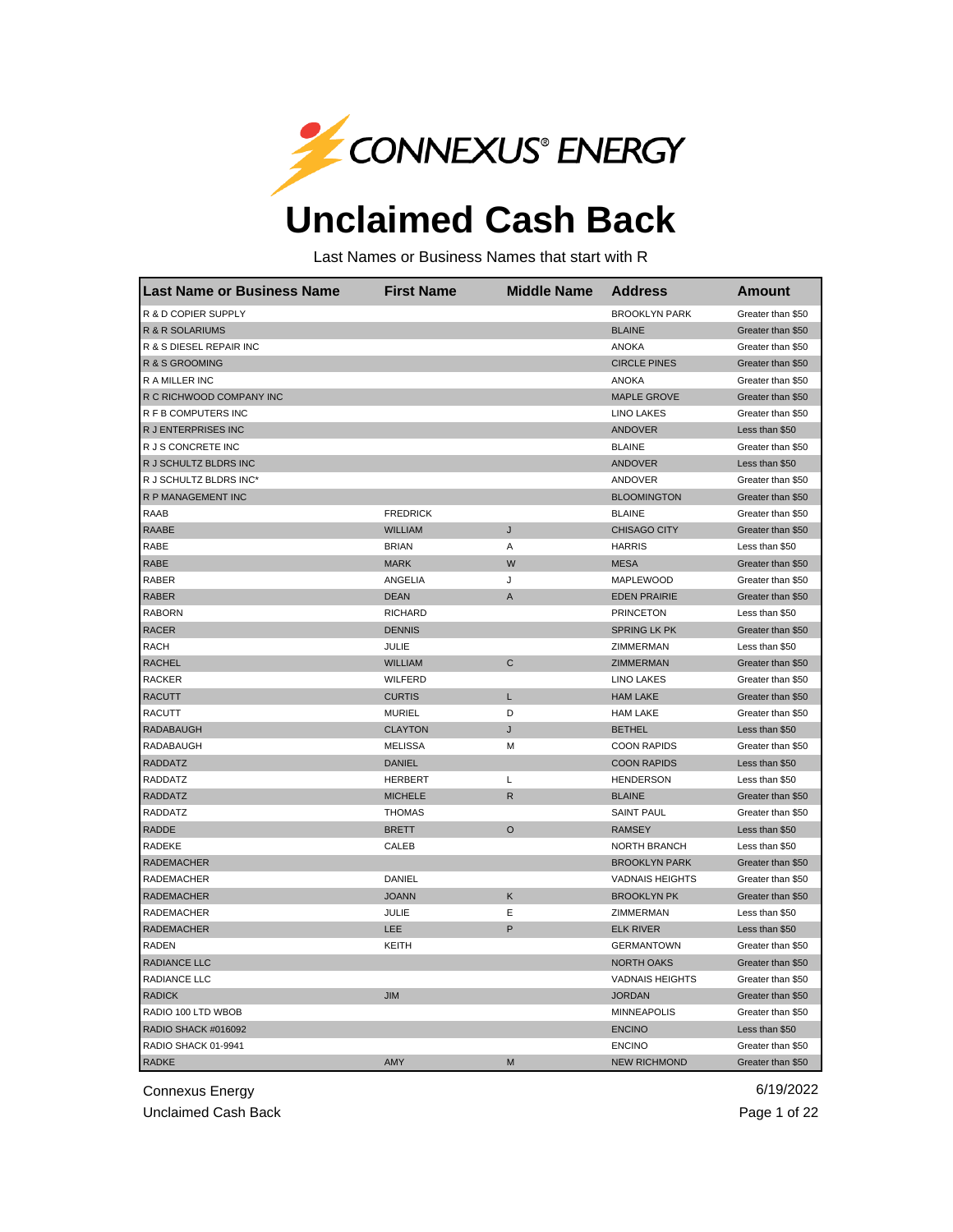| <b>Last Name or Business Name</b>      | <b>First Name</b> | <b>Middle Name</b> | <b>Address</b>         | Amount                              |
|----------------------------------------|-------------------|--------------------|------------------------|-------------------------------------|
| <b>RADKE</b>                           | <b>JEFFREY</b>    |                    | <b>NEW ULM</b>         | Greater than \$50                   |
| <b>RADKE</b>                           | <b>RANDALYN</b>   | M                  | <b>CHAMPLIN</b>        | Greater than \$50                   |
| <b>RADOSEVICH</b>                      | <b>PAULINE</b>    | M                  | <b>CROSS LAKE</b>      | Greater than \$50                   |
| <b>RADTKE</b>                          | <b>MICHAEL</b>    |                    | <b>HIBBING</b>         | Greater than \$50                   |
| <b>RADUNS</b>                          | DANIEL            | F                  | <b>ANOKA</b>           | Greater than \$50                   |
| <b>RADUNS</b>                          | <b>PAM</b>        | J                  | <b>BIG LAKE</b>        | Greater than \$50                   |
| RADZIWILL                              | <b>RICHARD</b>    | S                  | <b>BACKUS</b>          | Less than \$50                      |
| <b>RAEHSLER</b>                        | <b>WILLIAM</b>    | J                  | <b>CROSBY</b>          | Greater than \$50                   |
| RAFFEL                                 | ERIC              |                    | MARINE ON ST CROIX     | Greater than \$50                   |
| <b>RAFFELSON</b>                       | <b>JEFFREY</b>    | $\circ$            | <b>FRIDLEY</b>         | Greater than \$50                   |
| <b>RAFFTERY</b>                        | <b>PAM</b>        | Κ                  | RAMSEY                 | Less than \$50                      |
| <b>RAGAN</b>                           | <b>GEORGE</b>     |                    | ANDOVER                | Greater than \$50                   |
| <b>RAGEN</b>                           | DANIEL            | W                  | <b>WYOMING</b>         | Greater than \$50                   |
| <b>RAGNER</b>                          | <b>JENNIFER</b>   | R                  | <b>COON RAPIDS</b>     | Less than \$50                      |
| <b>RAHM</b>                            | <b>MARY</b>       | <b>JOAN</b>        | <b>SAINT PAUL</b>      | Less than \$50                      |
| <b>RAHN</b>                            | <b>ERWIN</b>      | W                  | <b>ANOKA</b>           | Greater than \$50                   |
| <b>RAINES</b>                          | GERRY             | W                  | ZIMMERMAN              | Less than \$50                      |
| <b>RAINS</b>                           | <b>KARLA</b>      | $\mathbb S$        | <b>COON RAPIDS</b>     | Greater than \$50                   |
| RAINS TS INC DBA TIMOTHYS FINE JEWELRY |                   |                    | <b>OSSEO</b>           | Greater than \$50                   |
| <b>RAINWATER</b>                       | <b>DONALD</b>     |                    | ANDOVER                | Greater than \$50                   |
| RAJA                                   | <b>SAMINA</b>     | Υ                  | <b>RAMSEY</b>          | Less than \$50                      |
| <b>RAJALA</b>                          | <b>PAULINE</b>    | S                  | <b>MINNEAPOLIS</b>     | Greater than \$50                   |
| <b>RAJEWSKY</b>                        | DANIEL            | М                  | <b>BOULDER CITY</b>    | Less than \$50                      |
| <b>RAJEWSKY</b>                        | <b>JEFFREY</b>    | A                  | <b>ANOKA</b>           | Greater than \$50                   |
| <b>RAJEWSKY</b>                        | <b>MIKE</b>       | J                  | <b>HAM LAKE</b>        | Greater than \$50                   |
| <b>RAK</b>                             | <b>CHAD</b>       | S                  | <b>ANOKA</b>           | Less than \$50                      |
| <b>RAKOS</b>                           | KEITH             | J                  | <b>BROOKLYN CENTER</b> | Greater than \$50                   |
| RAKOS                                  | <b>KEITH</b>      | J                  | <b>SAUK RAPIDS</b>     | Greater than \$50                   |
| <b>RAKOW</b>                           | GARY              | Α                  | <b>HINCKLEY</b>        | Less than \$50                      |
| <b>RAKOW</b>                           | GARY              | <b>JR</b>          | <b>COON RAPIDS</b>     | Greater than \$50                   |
| <b>RAKOW</b>                           | <b>PATRICK</b>    |                    | <b>FOREST LAKE</b>     | Less than \$50                      |
| <b>RAMACHER</b>                        | <b>MICHAEL</b>    |                    | <b>ISANTI</b>          | Greater than \$50                   |
| RAMACHER                               | <b>THOMAS</b>     | J                  | CEDAR                  | Greater than \$50                   |
| <b>RAMAEKER</b>                        | <b>MICHELLE</b>   | D                  | WHITE BEAR LAKE        | Less than \$50                      |
| RAMAKER                                | WAYNE             |                    | <b>MINNEAPOLIS</b>     |                                     |
| <b>RAMBERG</b>                         | <b>MARILYN</b>    |                    | <b>ANOKA</b>           | Greater than \$50<br>Less than \$50 |
|                                        |                   |                    | <b>WYOMING</b>         |                                     |
| RAMBLERS INN                           |                   |                    |                        | Greater than \$50                   |
| RAMBO                                  | <b>LINDA</b>      | L                  | <b>MOUNDSVIEW</b>      | Less than \$50                      |
| RAMBOSEK                               | <b>JONATHAN</b>   | М                  | <b>RAMSEY</b>          | Greater than \$50                   |
| <b>RAMBOSEK</b>                        | <b>SHERI</b>      | L                  | <b>COON RAPIDS</b>     | Greater than \$50                   |
| RAMIREZ                                | JORGE             | D                  | ANOKA                  | Less than \$50                      |
| RAMIREZ                                | <b>ROMAN</b>      | В                  | <b>SHOREVIEW</b>       | Greater than \$50                   |
| RAMOTAR                                | LEONARD           |                    | <b>CENTER CITY</b>     | Greater than \$50                   |
| RAMSAY                                 | LAVONNE           | A                  | <b>MINNEAPOLIS</b>     | Greater than \$50                   |
| <b>RAMSBURG</b>                        | JEFFREY           |                    | <b>HINCKLEY</b>        | Less than \$50                      |
| RAMSDELL                               | <b>DAVE</b>       | M                  | <b>ELK RIVER</b>       | Greater than \$50                   |
| <b>RAMSE</b>                           | ARNOLD            | O                  | <b>BRICELYN</b>        | Greater than \$50                   |
| RAMSE FAST FOOD INC                    |                   |                    | <b>MINNEAPOLIS</b>     | Greater than \$50                   |
| <b>RAMSELL</b>                         | <b>CHARLES</b>    | Α                  | <b>PRINCETON</b>       | Greater than \$50                   |
| <b>RAMSETH</b>                         | <b>JOE</b>        |                    | <b>BIG LAKE</b>        | Greater than \$50                   |
| RAMSEY                                 | AUTO              | <b>SALES</b>       | ANOKA                  | Greater than \$50                   |
| <b>RAMSEY</b>                          | <b>DAVID</b>      | D                  | <b>COON RAPIDS</b>     | Greater than \$50                   |
| RAMSEY                                 | KEITH             |                    | <b>ELK RIVER</b>       | Greater than \$50                   |
| RAMSEY                                 | <b>MARIE</b>      |                    | <b>HAM LAKE</b>        | Greater than \$50                   |
| RAMSEY                                 | <b>RORY</b>       | P                  | <b>FRIDLEY</b>         | Greater than \$50                   |
| <b>RAMSEY</b>                          | <b>WEST</b>       |                    | ANOKA                  | Greater than \$50                   |

Unclaimed Cash Back **Page 2 of 22**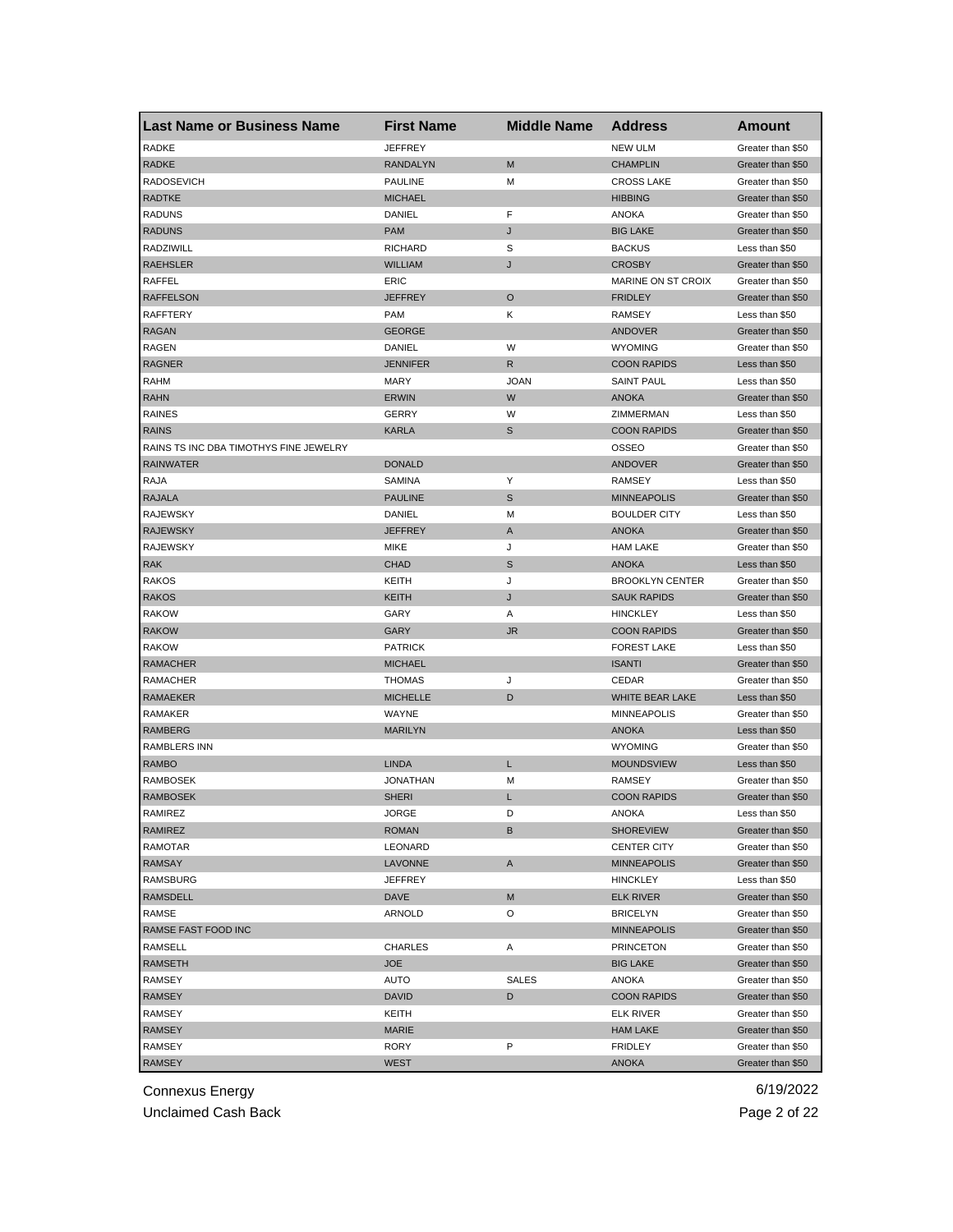| <b>Last Name or Business Name</b> | <b>First Name</b> | <b>Middle Name</b> | <b>Address</b>             | <b>Amount</b>                          |
|-----------------------------------|-------------------|--------------------|----------------------------|----------------------------------------|
| RAMSEY ATHLETIC CLUB              |                   |                    | <b>BLAINE</b>              | Greater than \$50                      |
| RAMSEY LANDFILL BOARD             |                   |                    | <b>ANOKA</b>               | Less than \$50                         |
| RAMSEY NORTH CHIROPRACTIC         |                   |                    | <b>ELK RIVER</b>           | Less than \$50                         |
| RAMSEY PIZZA FACTORY              |                   |                    | <b>RAMSEY</b>              | Greater than \$50                      |
| RAMSEY PIZZA FACTORY              |                   |                    | <b>RAMSEY</b>              | Greater than \$50                      |
| RAMSEY PROFESSIONAL BUILDING      |                   |                    | <b>RAMSEY</b>              | Greater than \$50                      |
| <b>RAMSEY SPIRITS LLC</b>         |                   |                    | <b>ROGERS</b>              | Greater than \$50                      |
| <b>RAMSEY SQUARE</b>              |                   |                    | <b>ANOKA</b>               | Less than \$50                         |
| RAMSIER                           | <b>DONALD</b>     | J                  | <b>COON RAPIDS</b>         | Greater than \$50                      |
| <b>RAMSTAD</b>                    | <b>MICHAEL</b>    |                    | <b>ANOKA</b>               | Less than \$50                         |
| RAMSTAD                           | <b>PATRICIA</b>   |                    | CAMBRIDGE                  | Greater than \$50                      |
| <b>RAMSTORS</b>                   | <b>SUSAN</b>      | M                  | <b>BIG LAKE</b>            | Less than \$50                         |
| RANALLO                           | JASON             |                    | <b>ELK RIVER</b>           | Greater than \$50                      |
| <b>RANALLO</b>                    | <b>KENNETH</b>    |                    | <b>BROOKLYN PARK</b>       | Greater than \$50                      |
| RANALLO                           | <b>MICHAEL</b>    | Α                  | ELK RIVER                  | Greater than \$50                      |
| <b>RANALLO</b>                    | <b>STEPHEN</b>    |                    | <b>ELK RIVER</b>           | Greater than \$50                      |
| RANALLO*                          | DAVID             |                    | <b>EDEN PRAIRIE</b>        | Less than \$50                         |
| <b>RANALLS</b>                    | <b>STEVE</b>      |                    | WHITE BEAR LAKE            | Less than \$50                         |
| RAND                              | DANIEL            |                    | WHITE BEAR LAKE            | Less than \$50                         |
| <b>RAND</b>                       | <b>EMILY</b>      |                    |                            | Less than \$50                         |
| <b>RANDALL</b>                    | <b>CLAYTON</b>    | C                  | <b>RAMSEY</b>              | Less than \$50                         |
| <b>RANDALL</b>                    | <b>DAVID</b>      | G                  | <b>COON RAPIDS</b>         | Greater than \$50                      |
| RANDALL                           | <b>ELIZABETH</b>  | Α                  | <b>COON RAPIDS</b>         | Less than \$50                         |
| <b>RANDALL</b>                    | <b>MARK</b>       |                    | <b>INVER GROVE HEIGHTS</b> | Greater than \$50                      |
| RANDALL                           | WESLEY            | N                  | <b>CIRCLE PINES</b>        | Greater than \$50                      |
| <b>RANDGAARD</b>                  | <b>MARK</b>       |                    | <b>HARTLAND</b>            | Greater than \$50                      |
| <b>RANDOM</b>                     | <b>INC</b>        |                    | <b>CIRCLE PINES</b>        | Greater than \$50                      |
| <b>RANDS</b>                      | <b>PAMALA</b>     | J                  | ANDOVER                    | Greater than \$50                      |
| RANGEL                            | RALPH             |                    | <b>COON RAPIDS</b>         | Less than \$50                         |
| <b>RANGEL</b>                     | RICHARD           | $\circ$            | <b>ANOKA</b>               | Greater than \$50                      |
| RANHEIM                           | <b>HERBERT</b>    |                    | <b>MINNEAPOLIS</b>         | Less than \$50                         |
| <b>RANK</b>                       | <b>RICKI</b>      |                    | LAKELAND                   | Less than \$50                         |
| RANK                              | <b>ROLLIN</b>     |                    | <b>STILLWATER</b>          | Greater than \$50                      |
| <b>RANKE</b>                      | <b>SCOTT</b>      | R                  | <b>EAGAN</b>               | Less than \$50                         |
| <b>RANKIN</b>                     | <b>RYAN</b>       | C                  | LA CROSSE                  | Less than \$50                         |
| <b>RANNEY</b>                     | <b>MICHAEL</b>    | J                  | <b>FOREST LAKE</b>         | Greater than \$50                      |
| RANS                              | NADEAN            | H                  | ANKENY                     | Less than \$50                         |
| <b>RANSOM</b>                     | <b>GLADYS</b>     | Κ                  | <b>BUCKLEY</b>             | Greater than \$50                      |
| <b>RANSTROM</b>                   | HELEN             | M                  | ELOY                       | Greater than \$50                      |
| <b>RANTALA</b>                    | <b>REBECCA</b>    | L                  | SAVAGE                     | Less than \$50                         |
| RANTANEN                          | JOHN              | W                  | WILLERNIE                  | Greater than \$50                      |
| <b>RANWEILER</b>                  | JEFF              | J                  | <b>WOODSTOCK</b>           | Less than \$50                         |
| RANWEILER                         | JEFFREY           | J                  | <b>STILLWATER</b>          | Less than \$50                         |
| <b>RAO</b>                        | s                 | P                  | <b>WOODBURY</b>            | Greater than \$50                      |
| RAO T V RAGHAVA                   |                   |                    | RAMSEY                     | Greater than \$50                      |
| <b>RAPH</b>                       | <b>NOEL</b>       | J                  | <b>MAPLE GROVE</b>         | Less than \$50                         |
| RAPID OIL CHANGE                  |                   |                    | MINNEAPOLIS                | Greater than \$50                      |
| RASCAL PROPERTIES LLC             |                   |                    | ANDOVER                    | Greater than \$50                      |
| RASCH                             | LINDA             | L                  | <b>BLAINE</b>              | Less than \$50                         |
| <b>RASCHKE</b>                    | <b>GERALD</b>     | $\mathsf{R}$       | <b>ROBERTS</b>             | Less than \$50                         |
|                                   | MARY              | O                  |                            |                                        |
| <b>RASCHKE</b>                    |                   |                    | <b>COTTAGE GROVE</b>       | Greater than \$50<br>Greater than \$50 |
| <b>RASINSKI</b>                   | <b>SCOTT</b>      | С                  | CAMBRIDGE                  |                                        |
| RASKE                             | RAYMOND           | Α                  | <b>COON RAPIDS</b>         | Greater than \$50                      |
| RASKIE                            | <b>DONALD</b>     |                    | <b>ELK RIVER</b>           | Greater than \$50                      |
| <b>RASMUSSEN</b>                  | CAROL             |                    | <b>COON RAPIDS</b>         | Greater than \$50                      |
| <b>RASMUSSEN</b>                  | <b>CRAIG</b>      |                    | <b>ELK RIVER</b>           | Less than \$50                         |

Unclaimed Cash Back **Page 3 of 22**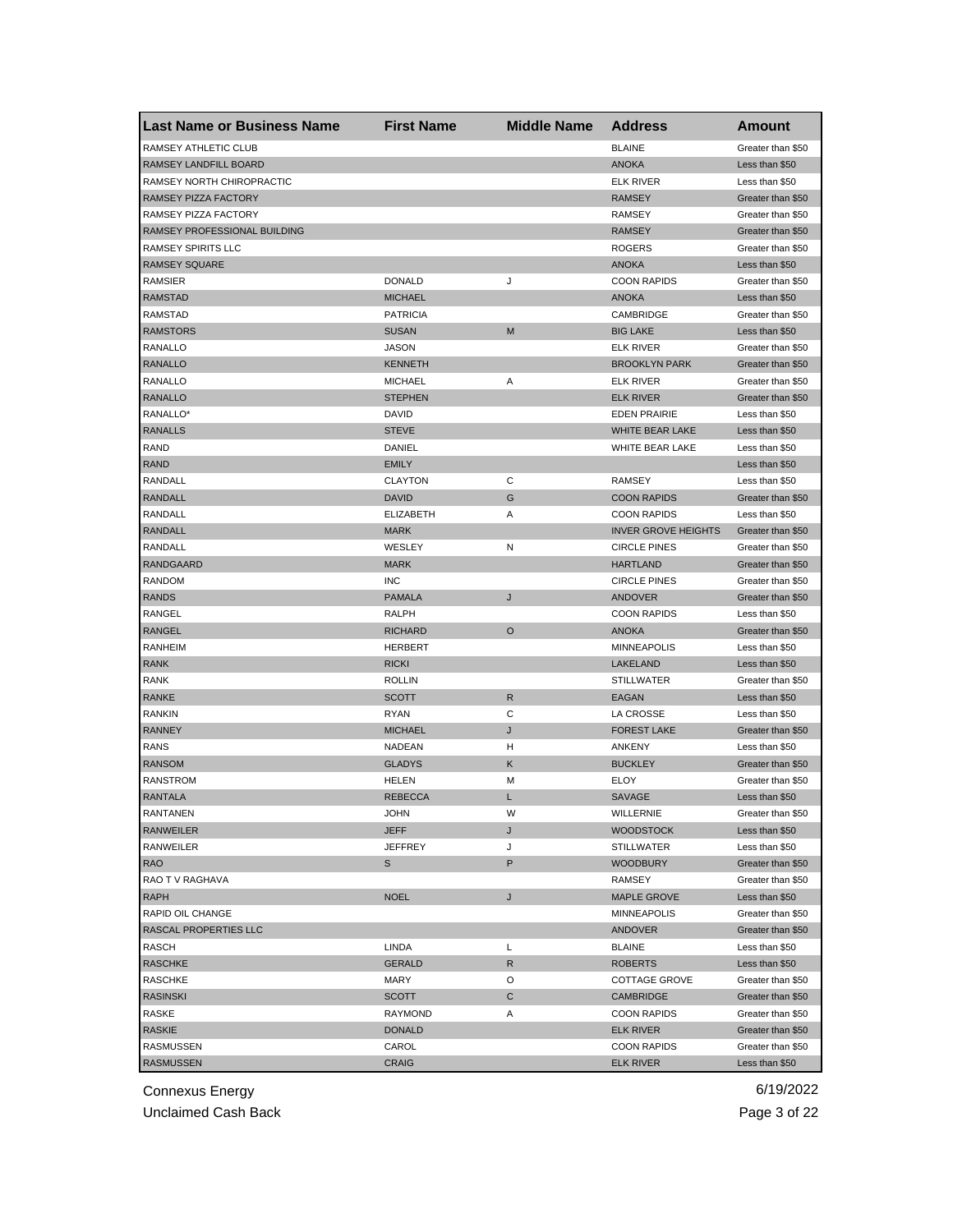| <b>Last Name or Business Name</b>  | <b>First Name</b> | <b>Middle Name</b> | <b>Address</b>          | Amount            |
|------------------------------------|-------------------|--------------------|-------------------------|-------------------|
| <b>RASMUSSEN</b>                   | <b>CRAIG</b>      | N                  | <b>BILLINGS</b>         | Less than \$50    |
| <b>RASMUSSEN</b>                   | <b>DAVID</b>      | A                  | <b>ISANTI</b>           | Less than \$50    |
| <b>RASMUSSEN</b>                   | <b>DEBRA</b>      | Α                  | <b>COLUMBIA HEIGHTS</b> | Greater than \$50 |
| <b>RASMUSSEN</b>                   | <b>DENICE</b>     | T                  | <b>ATLANTA</b>          | Greater than \$50 |
| RASMUSSEN                          | <b>DOUGLAS</b>    | Ε                  | <b>COON RAPIDS</b>      | Greater than \$50 |
| <b>RASMUSSEN</b>                   | <b>GARRETT</b>    | L                  | <b>CHISAGO CITY</b>     | Greater than \$50 |
| RASMUSSEN                          | <b>HOWARD</b>     | S                  | CHISAGO CITY            | Greater than \$50 |
| <b>RASMUSSEN</b>                   | <b>JERRY</b>      | L                  | <b>EAGAN</b>            | Greater than \$50 |
| RASMUSSEN                          | LILLIAN           |                    | ANDOVER                 | Less than \$50    |
| <b>RASMUSSEN</b>                   | <b>LINDA</b>      | M                  | <b>PRIOR LAKE</b>       | Less than \$50    |
| RASMUSSEN                          | <b>MARV</b>       | G                  | <b>MINNEAPOLIS</b>      | Greater than \$50 |
| <b>RASMUSSEN</b>                   | <b>MELISSA</b>    | A                  | <b>ELK RIVER</b>        | Greater than \$50 |
| <b>RASMUSSEN</b>                   | <b>MICHAEL</b>    | н                  | <b>COON RAPIDS</b>      | Greater than \$50 |
| <b>RASMUSSEN</b>                   | <b>MICHAEL</b>    | S                  | <b>SAINT FRANCIS</b>    | Greater than \$50 |
| <b>RASMUSSEN</b>                   | PAMELA            | Α                  | <b>PRINCETON</b>        | Less than \$50    |
| <b>RASMUSSEN</b>                   | <b>PAUL</b>       | н                  | MARINE ON ST CROIX      | Greater than \$50 |
| RASMUSSEN                          | <b>THOMAS</b>     |                    | <b>VADNAIS HEIGHTS</b>  | Greater than \$50 |
| <b>RASMUSSEN</b>                   | <b>THOMAS</b>     | $\mathsf P$        | <b>ELK RIVER</b>        | Greater than \$50 |
| RASMUSSEN MERLIN L II              |                   |                    | <b>ROSEVILLE</b>        | Greater than \$50 |
| RASMUSSEN RAY RASMUSSEN DEVEL CORP |                   |                    | <b>CEDAR</b>            | Greater than \$50 |
| RASMUSSEN ROBERT A MRS             |                   |                    | <b>FOREST LAKE</b>      | Greater than \$50 |
| <b>RASMUSSON</b>                   | <b>BRADLEY</b>    |                    | <b>WYOMING</b>          | Greater than \$50 |
| RASMUSSON                          | LARRY             | J                  | <b>DULUTH</b>           | Less than \$50    |
| <b>RASMUSSON</b>                   | <b>LEON</b>       |                    | <b>CEDAR</b>            | Greater than \$50 |
| RASMUSSON                          | LORI              | Α                  | <b>MINNEAPOLIS</b>      | Greater than \$50 |
| <b>RASMUSSON</b>                   | <b>MARY</b>       | L                  | <b>BLAINE</b>           | Less than \$50    |
| RASMUSSON                          | MIKE              | J                  | <b>HUGO</b>             | Greater than \$50 |
| <b>RASSMUSSEN</b>                  | <b>PETER</b>      | A                  | <b>COON RAPIDS</b>      | Greater than \$50 |
| RASTETTER                          | LEONARD           |                    | <b>SAINT CLOUD</b>      | Greater than \$50 |
| <b>RATENO</b>                      | Α                 | <b>RONALD</b>      | LANCASTER               | Less than \$50    |
| <b>RATHBUN</b>                     | <b>TODD</b>       | M                  | <b>GREENVILLE</b>       | Less than \$50    |
| <b>RATHE</b>                       | <b>DAVID</b>      | D                  | <b>MOKENA</b>           | Greater than \$50 |
| <b>RATHMANNER</b>                  | <b>CHARLES</b>    | C                  | SARASOTA                | Greater than \$50 |
| <b>RATHS</b>                       | <b>LISA</b>       |                    | <b>SHOREVIEW</b>        | Less than \$50    |
| <b>RATKE</b>                       | <b>KATHLEEN</b>   | M                  | <b>NEW BRIGHTON</b>     | Greater than \$50 |
| <b>RATKE</b>                       | <b>MICHAEL</b>    | J                  | <b>COON RAPIDS</b>      | Greater than \$50 |
| <b>RATKOVICH</b>                   | <b>REBECCA</b>    | J                  | CAMBRIDGE               | Less than \$50    |
| <b>RATLIFF</b>                     | KATHY             |                    | <b>SAINT FRANCIS</b>    | Greater than \$50 |
| RATTE                              | <b>LORI</b>       | Α                  | <b>JEFFERSON</b>        | Greater than \$50 |
| <b>RATZEL</b>                      | <b>SHEILA</b>     | M                  | <b>COON RAPIDS</b>      | Greater than \$50 |
| RATZEL                             | SHEILA            | м                  | <b>COON RAPIDS</b>      | Greater than \$50 |
| <b>RATZLAFF</b>                    | DALLAS            | A                  | <b>PRINCETON</b>        | Greater than \$50 |
| RATZLOW                            | VALLERIE          | L                  | PINE CITY               | Less than \$50    |
| RAU                                | <b>JEROME</b>     | Α                  | <b>ELK RIVER</b>        | Greater than \$50 |
| RAU                                | KEVIN             | J                  | <b>BLAINE</b>           | Greater than \$50 |
| <b>RAUCH</b>                       | <b>LISA</b>       |                    | ALEXANDRIA              | Less than \$50    |
| RAUDABOUGH                         | <b>DOUGLAS</b>    |                    | <b>COON RAPIDS</b>      | Greater than \$50 |
| <b>RAUEN</b>                       | <b>CRAIG</b>      | A                  | <b>CHASKA</b>           | Greater than \$50 |
| <b>RAUN</b>                        | <b>TIMOTHY</b>    |                    | <b>MINNEAPOLIS</b>      | Greater than \$50 |
| RAUSCH                             | <b>JESSE</b>      | J                  | <b>FRIDLEY</b>          | Less than \$50    |
| RAVEN COURT TOWNHOMES*             |                   |                    | LINO LAKES              | Less than \$50    |
| <b>RAWLEIGH</b>                    | <b>SCOTT</b>      | J                  | <b>CIRCLE PINES</b>     | Greater than \$50 |
| RAWLINGS                           | <b>TODD</b>       |                    | EAGAN                   | Greater than \$50 |
| <b>RAWSON</b>                      | С                 | W                  | <b>DETROIT LAKES</b>    | Greater than \$50 |
| <b>RAWSON</b>                      | LINDA             | S                  | <b>WATERTOWN</b>        | Greater than \$50 |
| <b>RAY</b>                         | <b>DONNA</b>      | М                  | <b>ELK RIVER</b>        | Less than \$50    |

Unclaimed Cash Back **Page 4 of 22**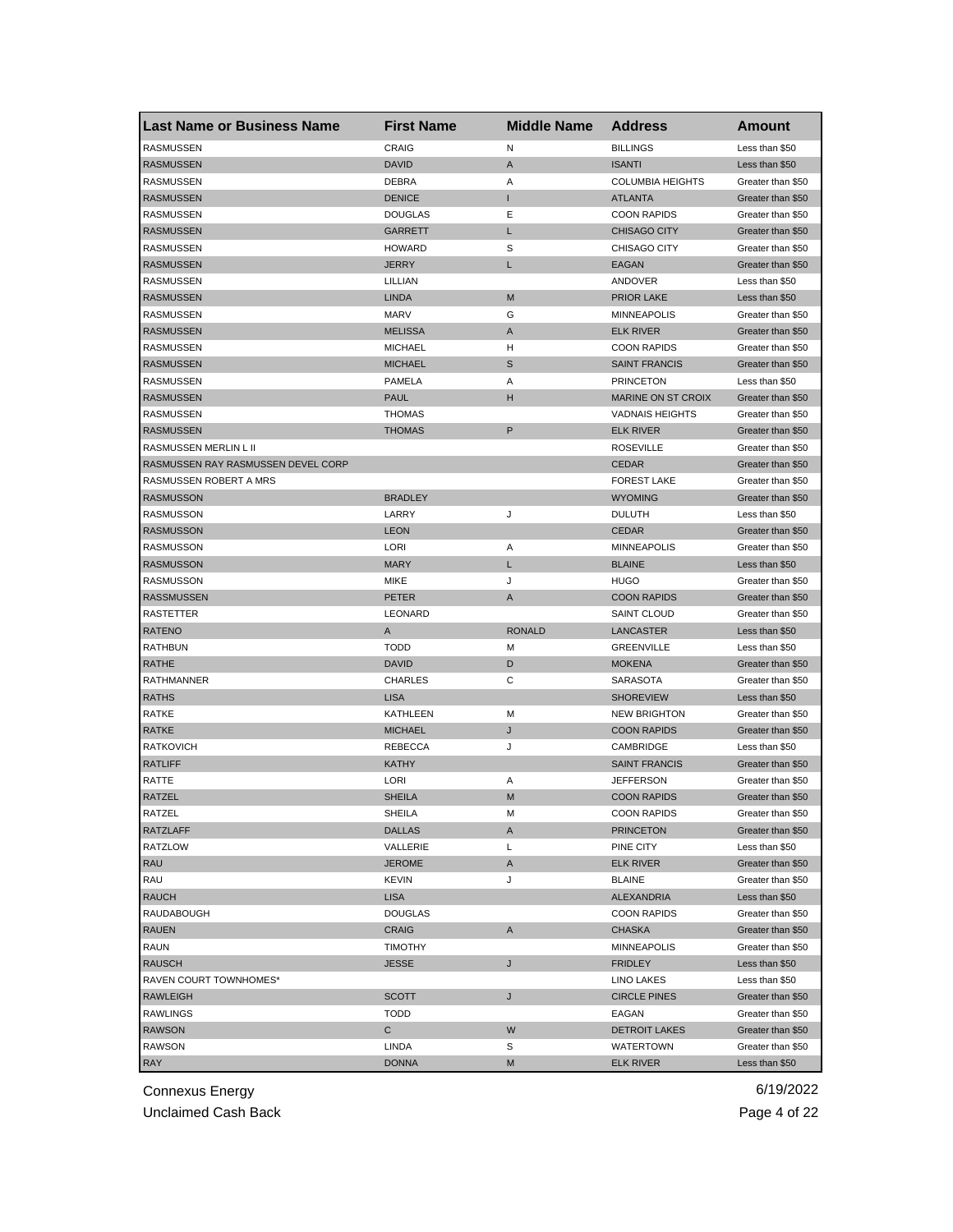| Last Name or Business Name     | <b>First Name</b> | <b>Middle Name</b> | <b>Address</b>         | Amount            |
|--------------------------------|-------------------|--------------------|------------------------|-------------------|
| <b>RAY</b>                     | <b>EDGAR</b>      | C                  | <b>BETHEL</b>          | Greater than \$50 |
| <b>RAY</b>                     | <b>JULIE</b>      | B                  | <b>ANOKA</b>           | Greater than \$50 |
| RAY                            | <b>MICHAEL</b>    | κ                  | <b>ELK RIVER</b>       | Greater than \$50 |
| <b>RAY</b>                     | <b>WILLIAM</b>    | A                  | <b>BURNSVILLE</b>      | Greater than \$50 |
| RAY TETRAULT CONTRACTING       |                   |                    | <b>TAYLORS FALLS</b>   | Greater than \$50 |
| <b>RAYGOR</b>                  | <b>EDWARD</b>     | J                  | <b>COON RAPIDS</b>     | Greater than \$50 |
| <b>RAYGOR</b>                  | <b>KEAN</b>       |                    | <b>BLAINE</b>          | Greater than \$50 |
| <b>RAYMO</b>                   | <b>JAMES</b>      | M                  | <b>ELK RIVER</b>       | Greater than \$50 |
| <b>RAYMOND</b>                 | ALLEN             | Г                  | CAMBRIDGE              | Greater than \$50 |
| <b>RAYMOND</b>                 | <b>ARDEN</b>      | L                  | <b>ELK RIVER</b>       | Greater than \$50 |
| <b>RAYMOND</b>                 | <b>DENNIS</b>     |                    | <b>RUTLEDGE</b>        | Greater than \$50 |
| <b>RAYMOND</b>                 | GARY              | S                  | <b>FRESNO</b>          | Greater than \$50 |
| <b>RAYMOND</b>                 | <b>JOHNNY</b>     |                    | <b>ELK RIVER</b>       | Greater than \$50 |
| <b>RAZE</b>                    | <b>GAYLEN</b>     |                    | <b>HAM LAKE</b>        | Greater than \$50 |
| <b>RAZOR</b>                   | <b>MICHAEL</b>    | D                  | <b>COON RAPIDS</b>     | Greater than \$50 |
| RAZZAKI                        | SOL               |                    | <b>BLAINE</b>          | Less than \$50    |
| RAZZAQI                        | SYED              | AMIR               | <b>MINNEAPOLIS</b>     | Greater than \$50 |
| RAZZAQI                        | <b>SYED</b>       | <b>SALMAN</b>      | <b>BLAINE</b>          | Greater than \$50 |
| RAZZL DAZZL LLC                |                   |                    | <b>MINNEAPOLIS</b>     | Less than \$50    |
| RDMJ PROPERTIES LLC*           |                   |                    | <b>BIG LAKE</b>        | Less than \$50    |
| <b>RE/MAX RESULTS INC</b>      |                   |                    | <b>PLYMOUTH</b>        | Greater than \$50 |
| <b>READY</b>                   | <b>KENNETH</b>    | L                  | <b>LINO LAKES</b>      | Greater than \$50 |
| <b>REAGAN</b>                  | <b>CHARLES</b>    | R                  | CRYSTAL                | Less than \$50    |
| <b>REAL ESTATE TITLE</b>       |                   |                    | <b>ANOKA</b>           | Less than \$50    |
| <b>REAL FIC REALTY</b>         |                   |                    | CAMBRIDGE              | Greater than \$50 |
| <b>REALISTIC HEATING</b>       |                   |                    | <b>BLAINE</b>          | Greater than \$50 |
| <b>REALTY PRO</b>              |                   |                    | <b>RAMSEY</b>          | Less than \$50    |
| <b>REALTY PRO</b>              |                   |                    | <b>BLAINE</b>          | Less than \$50    |
| REALTY PRO C/O AARON PLETCHER  |                   |                    | <b>MINNEAPOLIS</b>     | Less than \$50    |
| <b>REANEY</b>                  | <b>BRENDA</b>     | J                  | WHITE BEAR LAKE        | Greater than \$50 |
| <b>REARDON</b>                 | <b>MARY</b>       | Α                  | <b>ELK RIVER</b>       | Less than \$50    |
| <b>REARDON</b>                 | <b>TEXAS</b>      | Ε                  | <b>HUGO</b>            | Less than \$50    |
| <b>REAY</b>                    | <b>JOHN</b>       | W                  | SAINT LOUIS PARK       | Greater than \$50 |
| <b>REBER</b>                   | <b>AGATHA</b>     | Α                  | <b>MONTICELLO</b>      | Less than \$50    |
| <b>RECHER</b>                  | <b>ALAN</b>       | Т                  | <b>HAM LAKE</b>        | Greater than \$50 |
| <b>RECKER</b>                  | <b>VERN</b>       | F                  | ZIMMERMAN              | Greater than \$50 |
| <b>RECKINGER</b>               | <b>BRET</b>       | D                  | <b>MINNEAPOLIS</b>     | Greater than \$50 |
| <b>RECOGNITION SPECIALTIES</b> |                   |                    | <b>SAINT PAUL</b>      | Greater than \$50 |
| RED OAKS INC                   |                   |                    | <b>VADNAIS HEIGHTS</b> | Greater than \$50 |
| <b>REDBERG</b>                 | GARY              | L                  | <b>HAM LAKE</b>        | Greater than \$50 |
| REDBERG                        | JEFF              | S                  | ELK RIVER              | Greater than \$50 |
| <b>REDBERG</b>                 | JEFF              | S                  | <b>ELK RIVER</b>       | Greater than \$50 |
| <b>REDDEN</b>                  | PAUL              | J                  | <b>WYOMING</b>         | Greater than \$50 |
| REDDY                          | <b>SIDHARTH</b>   |                    | <b>MINNEAPOLIS</b>     | Less than \$50    |
| REDDY                          | <b>SUBASH</b>     | Ε                  | <b>MINNEAPOLIS</b>     | Less than \$50    |
| <b>REDEPENNING</b>             | <b>RANDY</b>      | L.                 | <b>BLAINE</b>          | Greater than \$50 |
| REDETZKE                       | <b>BARBARA</b>    | L                  | <b>PRINCETON</b>       | Greater than \$50 |
| <b>REDFIELD</b>                | <b>WAYNE</b>      | Κ                  | <b>OWATONNA</b>        | Greater than \$50 |
| <b>REDISKE</b>                 | LISA              | J                  | <b>BROOKLYN CENTER</b> | Greater than \$50 |
| <b>REDMANN</b>                 | <b>GREG</b>       | W                  | <b>NAPLES</b>          | Greater than \$50 |
| <b>REDMOND</b>                 | <b>DOUGLAS</b>    | L                  | <b>COON RAPIDS</b>     | Greater than \$50 |
| <b>REDMOND</b>                 | <b>MELISSA</b>    |                    | <b>MINNEAPOLIS</b>     | Less than \$50    |
| <b>REDMOND</b>                 | MELISSA           |                    | <b>COON RAPIDS</b>     | Greater than \$50 |
| <b>REDPATH</b>                 | <b>TRACY</b>      |                    | <b>MAPLE GROVE</b>     | Greater than \$50 |
| REE                            | BENJAMIN          | R                  | ELK RIVER              | Less than \$50    |
| REED                           | <b>BRUCE</b>      |                    | <b>WYOMING</b>         | Less than \$50    |

Unclaimed Cash Back **Page 5 of 22**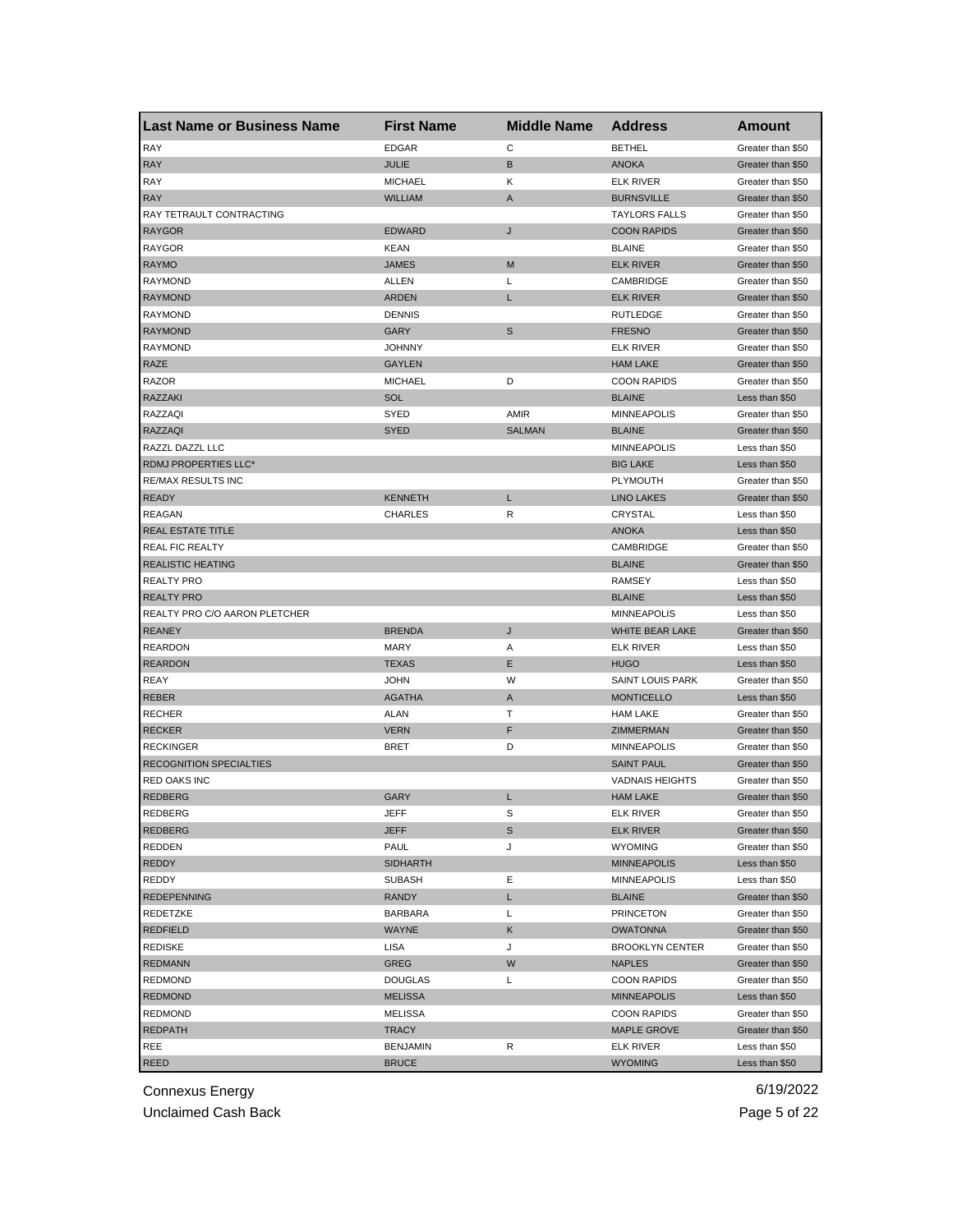| Last Name or Business Name    | <b>First Name</b> | <b>Middle Name</b> | <b>Address</b>                 | <b>Amount</b>                       |
|-------------------------------|-------------------|--------------------|--------------------------------|-------------------------------------|
| <b>REED</b>                   | <b>BRUCE</b>      |                    | <b>STACY</b>                   | Greater than \$50                   |
| <b>REED</b>                   | <b>BRUCE</b>      |                    | <b>SAINT CLOUD</b>             | Greater than \$50                   |
| REED                          | CARL              | M                  | ZIMMERMAN                      | Less than \$50                      |
| <b>REED</b>                   | <b>DEAN</b>       |                    | <b>BLAINE</b>                  | Greater than \$50                   |
| REED                          | JAMES             | L                  | <b>HUGO</b>                    | Greater than \$50                   |
| <b>REED</b>                   | <b>JOHN</b>       | н                  | <b>CEDAR</b>                   | Less than \$50                      |
| REED                          | KATHLEEN          | Κ                  | <b>BROWNS VALLEY</b>           | Greater than \$50                   |
| <b>REED</b>                   | <b>KATHLYN</b>    | A                  | <b>ANOKA</b>                   | Greater than \$50                   |
| REED                          | KEITH             |                    | MILWAUKEE                      | Less than \$50                      |
| <b>REED</b>                   | <b>MARK</b>       | A                  | <b>FREDERICK</b>               | Greater than \$50                   |
| <b>REED</b>                   | <b>MICHAEL</b>    | J                  | <b>BLAINE</b>                  | Greater than \$50                   |
| <b>REED</b>                   | <b>PATRICIA</b>   |                    | <b>CHISAGO CITY</b>            | Greater than \$50                   |
| <b>REED</b>                   | PHILLIP           | В                  | ZIMMERMAN                      | Less than \$50                      |
| <b>REED</b>                   | <b>SCOTT</b>      | P                  | <b>SCANDIA</b>                 | Greater than \$50                   |
| REED                          | <b>STEPHANIE</b>  | D                  | <b>BROOKLYN PARK</b>           | Greater than \$50                   |
| <b>REED JACK L PHD</b>        |                   |                    | <b>COON RAPIDS</b>             | Greater than \$50                   |
| REED WILLIAM R IV             |                   |                    | <b>COON RAPIDS</b>             | Greater than \$50                   |
| <b>REED WILLIAM R IV</b>      |                   |                    | <b>BLAINE</b>                  | Greater than \$50                   |
| REED'S BARBER SHOP            |                   |                    | <b>COON RAPIDS</b>             | Greater than \$50                   |
| <b>REEDER</b>                 | <b>CHRISTINA</b>  | M                  | ZIMMERMAN                      | Greater than \$50                   |
| REEDER ROBERT B<br>& SHERRI A |                   |                    | <b>FRIDLEY</b>                 | Greater than \$50                   |
| REEDS EQUIPMENT SALES         |                   |                    | <b>SAINT CLOUD</b>             | Less than \$50                      |
| <b>REEDSTROM</b>              | <b>KERMIT</b>     | С                  | <b>MOBILE</b>                  | Greater than \$50                   |
| <b>REEDY</b>                  | <b>BEVERLY</b>    |                    | <b>WHITE BEAR LK</b>           | Greater than \$50                   |
| <b>REEKERS</b>                | <b>EUNICE</b>     | Υ                  | <b>BLAINE</b>                  | Greater than \$50                   |
| <b>REEKERS</b>                | <b>ROBERT</b>     | н                  | <b>BLAINE</b>                  | Greater than \$50                   |
| REEL                          | <b>ANTHONY</b>    |                    | <b>ELK RIVER</b>               | Less than \$50                      |
| <b>REEMTSMA</b>               | <b>CHAD</b>       | A                  | <b>CHISAGO CITY</b>            | Greater than \$50                   |
| REESE                         | <b>CHRIS</b>      | R                  | <b>DAYTON</b>                  | Greater than \$50                   |
| <b>REESE</b>                  | <b>DAVID</b>      | N                  | <b>COON RAPIDS</b>             | Greater than \$50                   |
|                               | <b>DAVID</b>      | S                  |                                |                                     |
| REESE<br><b>REESE</b>         | <b>OBIE</b>       | L                  | <b>NISSWA</b><br><b>BLAINE</b> | Less than \$50<br>Greater than \$50 |
|                               |                   |                    |                                |                                     |
| REESE                         | <b>PAUL</b>       | Α                  | <b>SAINT FRANCIS</b>           | Less than \$50                      |
| REESE                         | <b>SCOTT</b>      | L                  | <b>ELK RIVER</b>               | Less than \$50                      |
| REESE                         | <b>SUE</b>        | М.                 | <b>BIG LAKE</b>                | Less than \$50                      |
| REETZ                         | <b>STEVEN</b>     | J                  | <b>COON RAPIDS</b>             | Greater than \$50                   |
| REEVE                         | RALPH             | W                  | OAK PARK HEIGHTS               | Greater than \$50                   |
| <b>REEVES</b>                 | <b>JEFFREY</b>    | A                  | <b>NASHUA</b>                  | Less than \$50                      |
| <b>REEVES</b>                 | <b>JOHN</b>       |                    | <b>FRIDLEY</b>                 | Greater than \$50                   |
| <b>REEVES</b>                 | <b>MICHAEL</b>    |                    | <b>ISANTI</b>                  | Greater than \$50                   |
| <b>REEVES</b>                 | MICHAEL           | D                  | LEXINGTON                      | Greater than \$50                   |
| <b>REEVES</b>                 | <b>STACEY</b>     | R                  | <b>COON RAPIDS</b>             | Greater than \$50                   |
| <b>REFF</b>                   | GEORGE            |                    | <b>ISLE</b>                    | Greater than \$50                   |
| REFF                          | <b>SCOTT</b>      | Α                  | <b>VADNAIS HEIGHTS</b>         | Greater than \$50                   |
| <b>REFSHAW</b>                | <b>MICHAEL</b>    | Г                  | <b>HARRIS</b>                  | Greater than \$50                   |
| <b>REGAN</b>                  | <b>JOHN</b>       | S                  | <b>COON RAPIDS</b>             | Greater than \$50                   |
| REGAN                         | ROBERT            | J                  | OSSEO                          | Greater than \$50                   |
| <b>REGAN</b>                  | <b>SEAN</b>       | M                  | <b>CHAMPLIN</b>                | Less than \$50                      |
| <b>REGENTS BANK</b>           |                   |                    | ANDOVER                        | Greater than \$50                   |
| <b>REGER</b>                  | <b>DONALD</b>     | W                  | <b>BAUDETTE</b>                | Less than \$50                      |
| <b>REGINO</b>                 | <b>AURILIO</b>    |                    | BALDWIN                        | Less than \$50                      |
| <b>REGNIER</b>                | <b>GERALD</b>     | R                  | <b>CLEAR LAKE</b>              | Greater than \$50                   |
| <b>REGNIER</b>                | RANDY             |                    | ECHO                           | Greater than \$50                   |
| REHARD                        | <b>DONNA</b>      |                    | <b>COON RAPIDS</b>             | Greater than \$50                   |
| REHBEIN                       | DANIEL            | F                  | <b>WYOMING</b>                 | Greater than \$50                   |
| <b>REHBEIN</b>                | <b>KENNETH</b>    | Е                  | <b>CIRCLE PINES</b>            | Greater than \$50                   |

Unclaimed Cash Back **Page 6 of 22**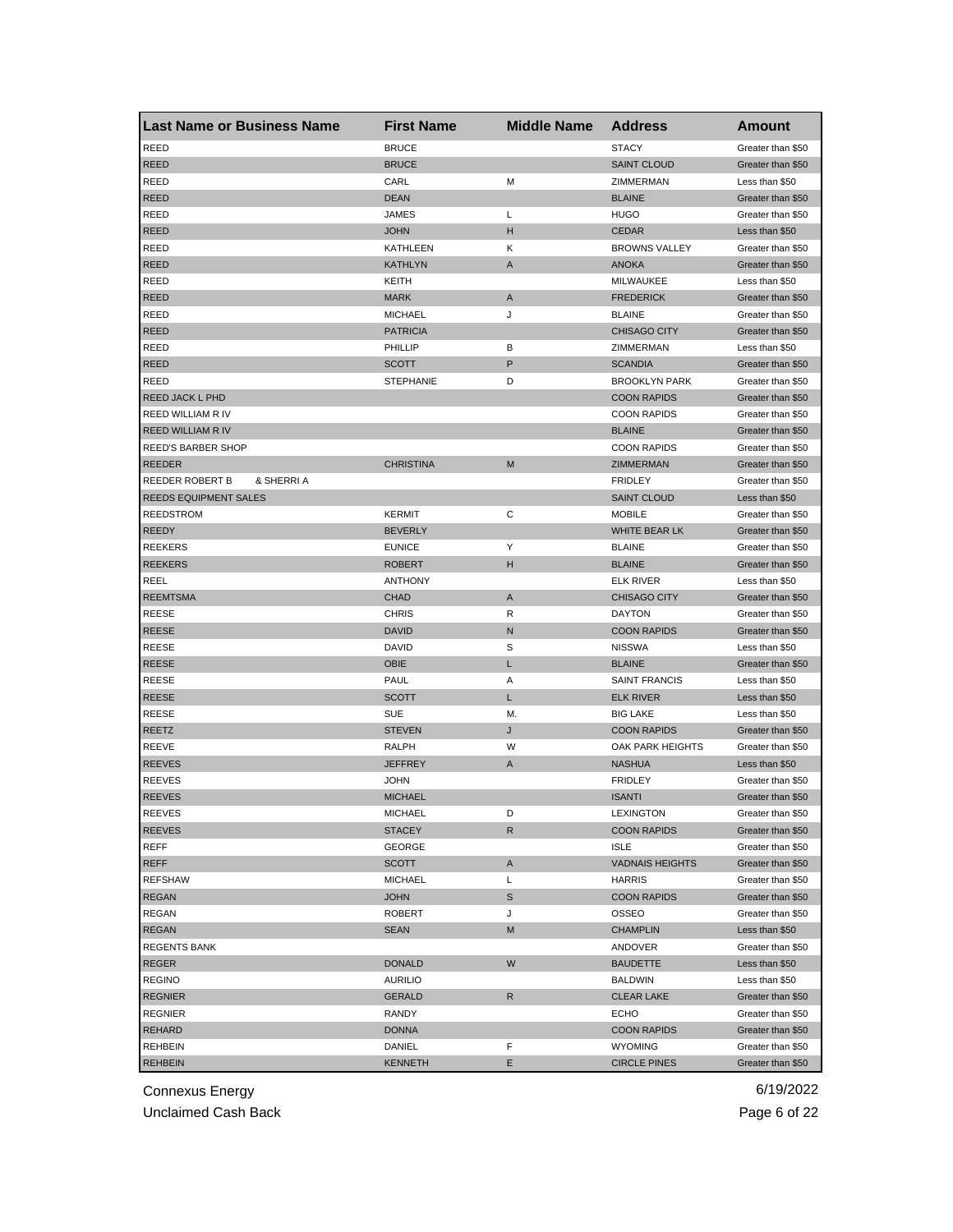| <b>Last Name or Business Name</b> | <b>First Name</b> | <b>Middle Name</b> | <b>Address</b>          | Amount            |
|-----------------------------------|-------------------|--------------------|-------------------------|-------------------|
| <b>REHBEIN</b>                    | <b>PROPERTIES</b> |                    | <b>LINO LAKES</b>       | Greater than \$50 |
| REHBEINS ENTERPRISES INC          |                   |                    | <b>NEW BRIGHTON</b>     | Greater than \$50 |
| REHFELDT                          | ORVILLE           |                    | <b>NEW HOPE</b>         | Greater than \$50 |
| <b>REHLING</b>                    | DARRELL           |                    | <b>STANCHFIELD</b>      | Greater than \$50 |
| <b>REHLING</b>                    | <b>MIKE</b>       | Α                  | <b>COON RAPIDS</b>      | Greater than \$50 |
| <b>REHOVSKY</b>                   | <b>JEFF</b>       | D                  | <b>PLYMOUTH</b>         | Greater than \$50 |
| REIBEL                            | <b>JOHN</b>       | R                  | WHITE BEAR LAKE         | Greater than \$50 |
| <b>REIBEL</b>                     | <b>JOHN</b>       | Т                  | <b>CAMBRIDGE</b>        | Less than \$50    |
| <b>REICHEL</b>                    | <b>BRAD</b>       |                    | CAMBRIDGE               | Greater than \$50 |
| <b>REICHEL</b>                    | <b>DUANE</b>      | A                  | <b>ISANTI</b>           | Greater than \$50 |
| <b>REICHEL</b>                    | MABEL             |                    | <b>NEW BRIGHTON</b>     | Greater than \$50 |
| <b>REICHERT</b>                   | <b>JOHN</b>       | C                  | <b>EDEN PRAIRIE</b>     | Greater than \$50 |
| <b>REICHERT</b>                   | KEITH             | M                  | <b>ELK RIVER</b>        | Greater than \$50 |
| <b>REICHERT</b>                   | <b>THOMAS</b>     |                    | <b>ANOKA</b>            | Greater than \$50 |
| <b>REICHMANN</b>                  | <b>HARRY</b>      | L                  | <b>BROOKLYN PARK</b>    | Less than \$50    |
| <b>REID</b>                       | Α                 | <b>JOSEPH</b>      | <b>LAKE DALLAS</b>      | Greater than \$50 |
| <b>REID</b>                       | <b>DAVID</b>      | Α                  | <b>MINNEAPOLIS</b>      | Greater than \$50 |
| <b>REID</b>                       | <b>WAYNE</b>      |                    | <b>BLAINE</b>           | Greater than \$50 |
| <b>REID</b>                       | WAYNE             | R                  | <b>COON RAPIDS</b>      | Greater than \$50 |
| <b>REIDEL</b>                     | <b>VIRGINIA</b>   | J                  | <b>LEAWOOD</b>          | Greater than \$50 |
| <b>REIDER</b>                     | DAVE              | J                  | <b>OTSEGO</b>           | Less than \$50    |
| <b>REIHE</b>                      | <b>JANICE</b>     | L                  | <b>EAST BETHEL</b>      | Less than \$50    |
| <b>REIHSEN</b>                    | <b>TROY</b>       | Ε                  | <b>BLAINE</b>           | Greater than \$50 |
| <b>REIL</b>                       | <b>DAVID</b>      | J                  | <b>PLYMOUTH</b>         | Greater than \$50 |
| <b>REILING</b>                    | <b>MARK</b>       | L                  | <b>FOREST LAKE</b>      | Greater than \$50 |
| <b>REILLY</b>                     | GARY              |                    | <b>STANCHFIELD</b>      | Less than \$50    |
| REILLY                            | <b>SHEILA</b>     |                    | <b>CIRCLE PINES</b>     | Less than \$50    |
| <b>REILLY</b>                     | <b>STEVEN</b>     | D                  | <b>COON RAPIDS</b>      | Greater than \$50 |
| <b>REIMAN</b>                     | LORI              | Α                  | <b>SPRING LAKE PARK</b> | Greater than \$50 |
| <b>REIMANN</b>                    | <b>EVANGELINE</b> | $\vee$             | <b>SAINT FRANCIS</b>    | Greater than \$50 |
| <b>REIMER</b>                     | KEITH             | J                  | ZIMMERMAN               | Less than \$50    |
| <b>REIN</b>                       | <b>KATHY</b>      | C                  | <b>BLAINE</b>           | Less than \$50    |
| <b>REINARTZ</b>                   | CHARLOTTE         | Α                  | <b>COON RAPIDS</b>      | Greater than \$50 |
| <b>REINARTZ</b>                   | <b>CHARLOTTIE</b> |                    | <b>COON RAPIDS</b>      | Greater than \$50 |
| <b>REINARTZ</b>                   | KATHLEEN          | Ε                  | <b>PLAINVIEW</b>        | Greater than \$50 |
| <b>REINDL</b>                     | <b>ROBERT</b>     | Ε                  | <b>COON RAPIDS</b>      | Greater than \$50 |
|                                   |                   |                    |                         |                   |
| <b>REINECCIUS</b>                 | DANIEL            | Α                  | <b>ISANTI</b>           | Greater than \$50 |
| <b>REINERS</b>                    | <b>ALISON</b>     |                    | <b>CLEAR LAKE</b>       | Less than \$50    |
| <b>REINERS</b>                    | GARY              | Г                  | <b>BLAINE</b>           | Greater than \$50 |
| <b>REINERS</b>                    | <b>GUY</b>        | A                  | <b>MAPLE GROVE</b>      | Less than \$50    |
| REINHARDT                         | GREGORY           | w                  | <b>COON RAPIDS</b>      | Greater than \$50 |
| <b>REINHARDT</b>                  | LYNETTE           | M                  | <b>CIRCLE PINES</b>     | Greater than \$50 |
| <b>REINHART</b>                   | RANDALL           | P                  | <b>COON RAPIDS</b>      | Greater than \$50 |
| REINI                             | <b>LISA</b>       |                    | <b>BLAINE</b>           | Greater than \$50 |
| <b>REINING</b>                    | <b>DIANE</b>      | MAE                | <b>BLAINE</b>           | Greater than \$50 |
| <b>REINKE</b>                     | <b>BARBARA</b>    |                    | <b>NEW HOPE</b>         | Less than \$50    |
| REINKE                            | KIMBERLY          | Κ                  | <b>BLAINE</b>           | Greater than \$50 |
| <b>REINKE</b>                     | PAT               |                    | <b>ISANTI</b>           | Greater than \$50 |
| <b>REINKE</b>                     | SCOTT             | С                  | <b>SAINT PAUL</b>       | Greater than \$50 |
| <b>REINKE</b>                     | <b>TIMOTHY</b>    |                    | <b>CAMBRIDGE</b>        | Less than \$50    |
| REINS*                            | KELLIE            | М                  | <b>OTSEGO</b>           | Less than \$50    |
| <b>REISEWITZ</b>                  | <b>EDWARD</b>     | P                  | <b>MOUNDSVIEW</b>       | Greater than \$50 |
| REIT MANAGEMENT AND RESEARCH LLC  |                   |                    | <b>COLUMBUS</b>         | Greater than \$50 |
| <b>REITAN</b>                     | <b>DAVID</b>      | G                  | <b>BLAINE</b>           | Greater than \$50 |
| REITAN                            | DAVID             | W                  | SPRING LAKE PARK        | Greater than \$50 |
| <b>REITAN</b>                     | <b>JOHN</b>       | W                  | <b>BLAINE</b>           | Greater than \$50 |

Unclaimed Cash Back **Page 7 of 22**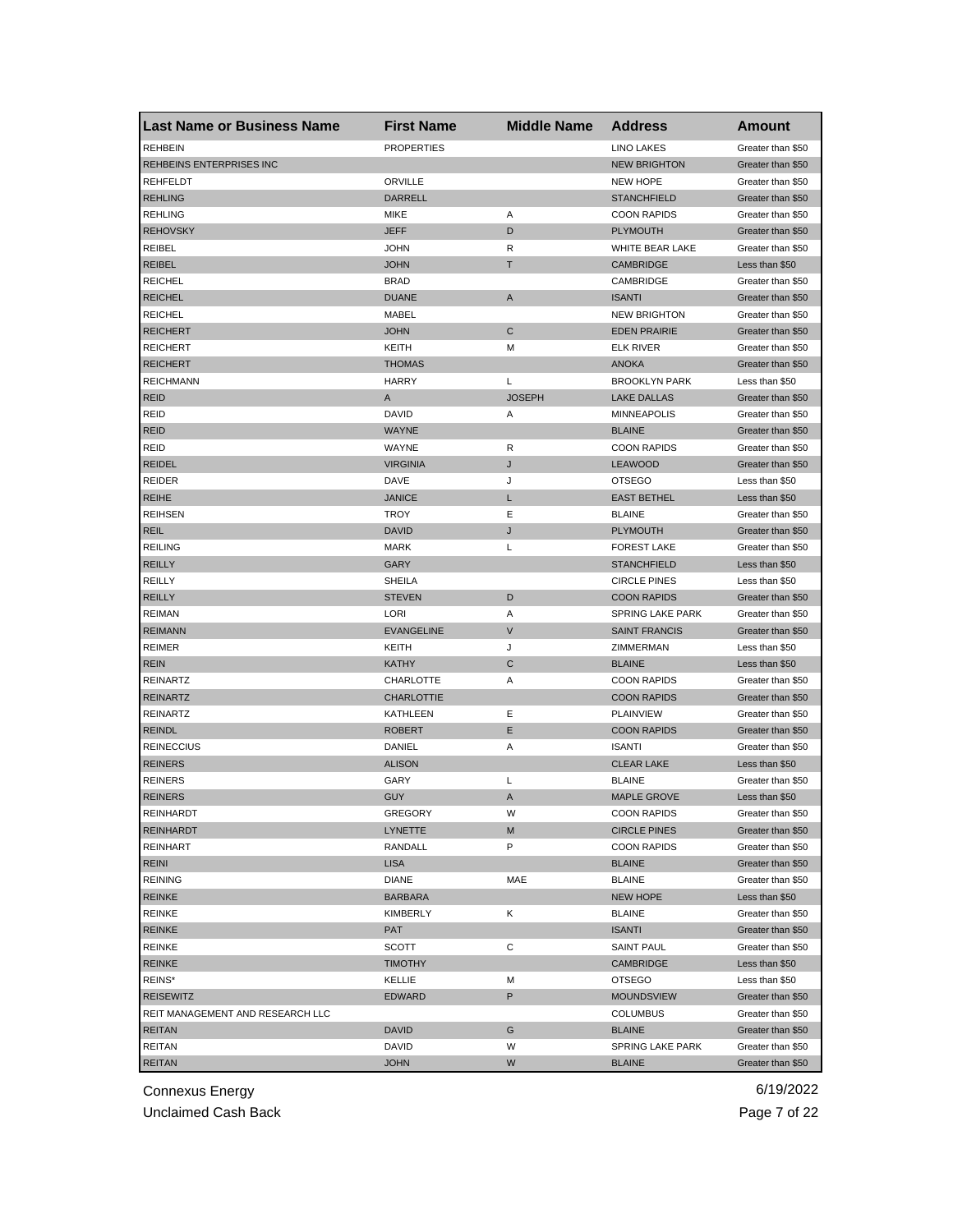| <b>Last Name or Business Name</b> | <b>First Name</b>  | <b>Middle Name</b> | <b>Address</b>             | <b>Amount</b>     |
|-----------------------------------|--------------------|--------------------|----------------------------|-------------------|
| <b>REITAN</b>                     | <b>MARGIE</b>      | Κ                  | <b>COON RAPIDS</b>         | Greater than \$50 |
| <b>REITEN</b>                     | <b>DAMIAN</b>      | J                  | <b>BLAINE</b>              | Greater than \$50 |
| <b>REITER</b>                     | <b>JOHN</b>        | J                  | <b>COON RAPIDS</b>         | Greater than \$50 |
| <b>REITER</b>                     | <b>KIM</b>         | M                  | <b>CHAMPLIN</b>            | Less than \$50    |
| <b>REITER</b>                     | MAX                | J                  | <b>STACY</b>               | Greater than \$50 |
| <b>REITER</b>                     | <b>SHAWN</b>       |                    | <b>COON RAPIDS</b>         | Less than \$50    |
| REITZ                             | <b>BELFORD</b>     | W                  | <b>COON RAPIDS</b>         | Greater than \$50 |
| <b>REJOICE</b>                    | <b>BOOK</b>        |                    | <b>ANOKA</b>               | Greater than \$50 |
| <b>REKOWSKI</b>                   | <b>THOMAS</b>      | Α                  | <b>SAINT CLOUD</b>         | Greater than \$50 |
| RELIABLE PROPERTY MANAGEMENT      |                    |                    | ANDOVER                    | Greater than \$50 |
| RELIABLE STAMPING INC             |                    |                    | <b>HAM LAKE</b>            | Greater than \$50 |
| <b>RELIANT</b>                    | <b>ENGINEERING</b> |                    | <b>ANOKA</b>               | Greater than \$50 |
| <b>RELLER</b>                     | JOHN               |                    | <b>HUGO</b>                | Greater than \$50 |
| <b>REM MILLWORK LLC</b>           |                    |                    | <b>INVER GROVE HEIGHTS</b> | Greater than \$50 |
| <b>REMARCIK</b>                   | <b>GREGORY</b>     | D                  | <b>ELK RIVER</b>           | Greater than \$50 |
| REMAX ASSOCIATES PLUS             |                    |                    | <b>COON RAPIDS</b>         | Less than \$50    |
| REMAX REAL ESTATE PROPERTIES      |                    |                    | <b>MINNEAPOLIS</b>         | Greater than \$50 |
| <b>REMAX RESULTS</b>              |                    |                    | <b>EDINA</b>               | Greater than \$50 |
| REMAX TODAYS REALTY               |                    |                    | <b>HUTCHINSON</b>          | Less than \$50    |
| <b>REMINGTON</b>                  | <b>JOHN</b>        | $\mathsf{C}$       | <b>ROSEMOUNT</b>           | Greater than \$50 |
| <b>REMINGTON</b>                  | <b>KATHLEEN</b>    | M                  | <b>MINNEAPOLIS</b>         | Greater than \$50 |
| <b>REMJESKE</b>                   | <b>DONALD</b>      |                    | <b>FRIDLEY</b>             | Greater than \$50 |
| <b>REMJESKE</b>                   | <b>THOMAS</b>      |                    | <b>LAKE ELMO</b>           | Greater than \$50 |
| <b>REMMERS</b>                    | <b>CARRIE</b>      |                    | <b>BLAINE</b>              | Less than \$50    |
| REMOTE SYSTEMS SVCS INC           |                    |                    | <b>SHOREVIEW</b>           | Greater than \$50 |
| <b>REMPEL</b>                     | <b>BARRIE</b>      | R                  | <b>COON RAPIDS</b>         | Greater than \$50 |
| <b>REMPP</b>                      | CRAIG              | R                  | <b>HARRIS</b>              | Greater than \$50 |
| <b>REMPP</b>                      | <b>DOUG</b>        | A                  | <b>SAINT FRANCIS</b>       | Greater than \$50 |
| RENARD                            | <b>JEFFREY</b>     | Α                  | <b>HUGO</b>                | Less than \$50    |
| <b>RENDER</b>                     | NATHANIAL          | $\circ$            | <b>COON RAPIDS</b>         | Less than \$50    |
| RENGARAJAN                        | SHREENIVAS         |                    | <b>PLYMOUTH</b>            | Less than \$50    |
| <b>RENGEL</b>                     | <b>ROBERT</b>      | J                  | <b>ST CLOUD</b>            | Greater than \$50 |
| <b>RENNING</b>                    | <b>BARBARA</b>     | Α                  | <b>MINNEAPOLIS</b>         | Greater than \$50 |
| <b>RENO</b>                       | <b>KEVIN</b>       | J                  | ANDOVER                    | Greater than \$50 |
| <b>RENOLLETT</b>                  | <b>DONALD</b>      | J                  | <b>BECKER</b>              | Greater than \$50 |
| <b>RENSTROM</b>                   | <b>EUGENE</b>      | н                  | <b>MINNEAPOLIS</b>         | Greater than \$50 |
| RENU COATINGS REMOVAL INC         |                    |                    | <b>BIG LAKE</b>            | Less than \$50    |
| <b>RENVILLE</b>                   | <b>KEVIN</b>       |                    | <b>SHOREVIEW</b>           | Greater than \$50 |
| <b>RENVILLE</b>                   | <b>TODD</b>        |                    | <b>COTTAGE GROVE</b>       | Less than \$50    |
| RENYLEE LLC DBA CUTI TAN          |                    |                    | <b>ANDOVER</b>             | Greater than \$50 |
| KFOLFLTF                          | DEBBIE             |                    | <b>FARIBAULI</b>           | Less than \$50    |
| <b>REPS</b>                       | <b>TODD</b>        | т                  | ZIMMERMAN                  | Greater than \$50 |
| RESBERG                           | AMY                | M                  | <b>HAM LAKE</b>            | Less than \$50    |
| <b>RESCH</b>                      | <b>DANIEL</b>      |                    | <b>OTSEGO</b>              | Less than \$50    |
| RESIDENTIAL ALTERNATIVES          |                    |                    | CAMBRIDGE                  | Greater than \$50 |
| <b>RESKI</b>                      | <b>ANTHONY</b>     | L                  | <b>SLIDELL</b>             | Greater than \$50 |
| <b>RESLER</b>                     | <b>KENNETH</b>     | L                  | <b>ANOKA</b>               | Greater than \$50 |
| <b>RESSEMAN</b>                   | SANDY              | J                  | <b>FOLEY</b>               | Less than \$50    |
| <b>RESTIVO</b>                    | <b>MICHAEL</b>     | M                  | <b>SAINT PAUL</b>          | Greater than \$50 |
| <b>RESTORATION AUTO GLASS</b>     |                    |                    | <b>SAINT PAUL</b>          | Less than \$50    |
| <b>RESTYLE &amp; CONSIGNMENTS</b> |                    |                    | ANDOVER                    | Less than \$50    |
| RETAIL FOODS OF MINN              |                    |                    | <b>HOPKINS</b>             | Greater than \$50 |
| RETKA                             | <b>NORBERT</b>     |                    | <b>MINNEAPOLIS</b>         | Greater than \$50 |
| RETTKE                            | <b>MICHAEL</b>     | S                  | <b>BROOKLYN CENTER</b>     | Greater than \$50 |
| <b>REUSS</b>                      | RONALD             |                    | <b>COON RAPIDS</b>         | Greater than \$50 |
| <b>REUTER</b>                     | <b>MICHAEL</b>     | C                  | <b>BLAINE</b>              | Greater than \$50 |

Unclaimed Cash Back **Page 8 of 22**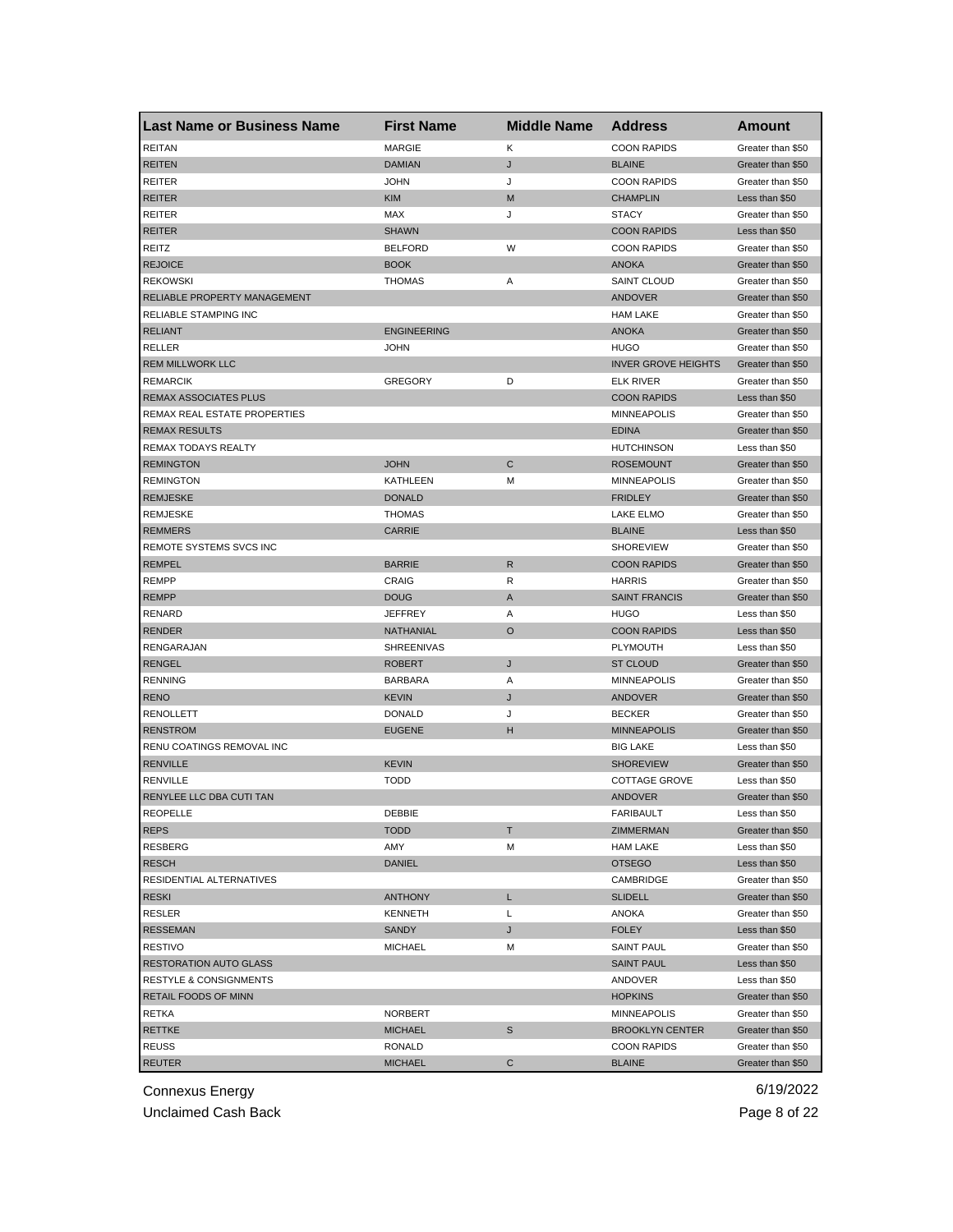| <b>Last Name or Business Name</b> | <b>First Name</b> | <b>Middle Name</b> | <b>Address</b>         | <b>Amount</b>                          |
|-----------------------------------|-------------------|--------------------|------------------------|----------------------------------------|
| <b>REVAK</b>                      | JEFF              | R                  | CAMBRIDGE              | Greater than \$50                      |
| <b>REVERING</b>                   | JEFFREY           | J                  | <b>RAMSEY</b>          | Greater than \$50                      |
| <b>REVIER</b>                     | SANDRA            | D                  | CAMBRIDGE              | Greater than \$50                      |
| <b>REWERTS</b>                    | <b>KELLY</b>      | C                  | <b>ANOKA</b>           | Less than \$50                         |
| <b>REX</b>                        | DANIEL            | W                  | <b>ELK RIVER</b>       | Greater than \$50                      |
| <b>REX</b>                        | <b>MINDY</b>      | Κ                  | <b>SPRINGFIELD</b>     | Less than \$50                         |
| <b>REY</b>                        | <b>TERRY</b>      |                    | <b>COON RAPIDS</b>     | Greater than \$50                      |
| <b>REYES</b>                      | <b>LEON</b>       | W                  | <b>EAST BETHEL</b>     | Greater than \$50                      |
| <b>REYES</b>                      | <b>RODOLFO</b>    | F                  | <b>CIRCLE PINES</b>    | Greater than \$50                      |
| <b>REYES ELAINE E MRS</b>         |                   |                    | <b>MINNEAPOLIS</b>     | Greater than \$50                      |
| <b>REYNERTSON</b>                 | <b>RICHARD</b>    | P                  | ALPHARETTA             | Greater than \$50                      |
| <b>REYNOLDS</b>                   | <b>ANCIL</b>      | G                  | <b>CHISAGO CITY</b>    | Greater than \$50                      |
| <b>REYNOLDS</b>                   | CORAL             | D                  | <b>BLAINE</b>          | Greater than \$50                      |
| <b>REYNOLDS</b>                   | <b>CRYSTAL</b>    | M                  | <b>MORA</b>            | Less than \$50                         |
| <b>REYNOLDS</b>                   | <b>DENNIS</b>     |                    | <b>BLAINE</b>          | Greater than \$50                      |
| <b>REYNOLDS</b>                   | JON               | т                  | <b>MAPLEWOOD</b>       | Greater than \$50                      |
| <b>REYNOLDS</b>                   | MAXWELL           | M                  | <b>BLAINE</b>          | Less than \$50                         |
| <b>REYNOLDS</b>                   | <b>RODNEY</b>     |                    | <b>FULTON</b>          | Greater than \$50                      |
| <b>REYNOLDS</b>                   | <b>ROSEMARY</b>   | R                  | <b>CIRCLE PINES</b>    | Less than \$50                         |
| <b>REYNOLDS</b>                   | <b>STEVEN</b>     | н                  | <b>BROOKLYN PARK</b>   | Less than \$50                         |
| <b>REYNOLDS</b>                   | <b>TODD</b>       | J                  | <b>FRIDLEY</b>         | Greater than \$50                      |
| <b>REYNOLDS</b>                   | TONY              | D                  | <b>BLAINE</b>          | Less than \$50                         |
| REYNOLDS TAMMI L & WHITED WENDY L |                   |                    | <b>COON RAPIDS</b>     | Greater than \$50                      |
| <b>REZNICOW</b>                   | KAREN             | A                  | <b>MARSHALL</b>        | Greater than \$50                      |
| <b>RHEUDE</b>                     | JEFFREY           |                    | <b>BRAINERD</b>        | Greater than \$50                      |
| <b>RHEUDE</b>                     | <b>RYAN</b>       | J                  | <b>RAMSEY</b>          | Less than \$50                         |
| <b>RHOADES</b>                    | <b>SCOTT</b>      | W                  | <b>BLAINE</b>          | Greater than \$50                      |
| <b>RHODE</b>                      | JAMES             | R                  | <b>WOODBURY</b>        | Greater than \$50                      |
| <b>RHODE</b>                      | RICHARD           |                    | <b>ALGONQUIN</b>       | Greater than \$50                      |
| <b>RHODES</b>                     | <b>IKE</b>        |                    | <b>SPOONER</b>         | Greater than \$50                      |
| RHOE                              | <b>PATRICIA</b>   | M                  | <b>COON RAPIDS</b>     | Greater than \$50                      |
| <b>RICCI</b>                      | GENO              | J                  | <b>LINO LAKES</b>      | Less than \$50                         |
| <b>RICCI</b>                      | JOSEPH            | P                  | <b>MINNEAPOLIS</b>     | Greater than \$50                      |
| <b>RICCOMINI</b>                  | <b>LOUIS</b>      | A                  | <b>BARRINGTON</b>      | Less than \$50                         |
| <b>RICE</b>                       | <b>CALVIN</b>     |                    | <b>WELCOME</b>         |                                        |
| <b>RICE</b>                       | <b>DONALD</b>     | A                  | WHITE BEAR LAKE        | Greater than \$50                      |
|                                   |                   | Г                  |                        | Greater than \$50<br>Greater than \$50 |
| <b>RICE</b>                       | <b>DONNA</b>      |                    | <b>QUEEN CREEK</b>     |                                        |
| <b>RICE</b>                       | <b>DOUGLAS</b>    | R                  | <b>ANOKA</b>           | Greater than \$50                      |
| <b>RICE</b>                       | <b>GREGORY</b>    | S                  | ANDOVER                | Greater than \$50                      |
| <b>RICE</b>                       | LUCAS             | G                  | <b>BECKER</b>          | Less than \$50                         |
| <b>KICE</b>                       | MARILYN           | J                  | ANDOVER                | Less than \$50                         |
| <b>RICE</b>                       | <b>MYRA</b>       | A                  | <b>ROSEVILLE</b>       | Less than \$50                         |
| <b>RICE</b>                       | PHILLIP           | Е                  | <b>BLAINE</b>          | Greater than \$50                      |
| <b>RICE</b>                       | RONOVAN           | В                  | <b>BLAINE</b>          | Greater than \$50                      |
| <b>RICE</b>                       | <b>WILLIAM</b>    | В                  | <b>WYOMING</b>         | Greater than \$50                      |
| RICE CREEK LIVE BAIT              |                   |                    | <b>LINO LAKES</b>      | Greater than \$50                      |
| <b>RICH</b>                       | LOVELLE           | Г                  | <b>FRIDLEY</b>         | Greater than \$50                      |
| <b>RICHARD</b>                    | <b>DAVID</b>      | L.                 | <b>FOREST LAKE</b>     | Greater than \$50                      |
| <b>RICHARD</b>                    | JAKE              |                    | <b>MINNEAPOLIS</b>     | Less than \$50                         |
| <b>RICHARD</b>                    | <b>MARIANNE</b>   | J                  | <b>ROSEVILLE</b>       | Greater than \$50                      |
| <b>RICHARD</b>                    | PHILLIP           | G                  | EDINA                  | Greater than \$50                      |
| <b>RICHARD</b>                    | <b>SHERRY</b>     |                    | <b>COON RAPIDS</b>     | Less than \$50                         |
| RICHARD CENTER CPA                |                   |                    | <b>VADNAIS HEIGHTS</b> | Greater than \$50                      |
| RICHARD KNUTSON INC               |                   |                    | SAVAGE                 | Greater than \$50                      |
| RICHARD KNUTSON INC               |                   |                    | SAVAGE                 | Greater than \$50                      |
| <b>RICHARDS</b>                   | <b>BRYAN</b>      | O                  | <b>BROOKLYN PARK</b>   | Greater than \$50                      |

Unclaimed Cash Back **Page 9 of 22**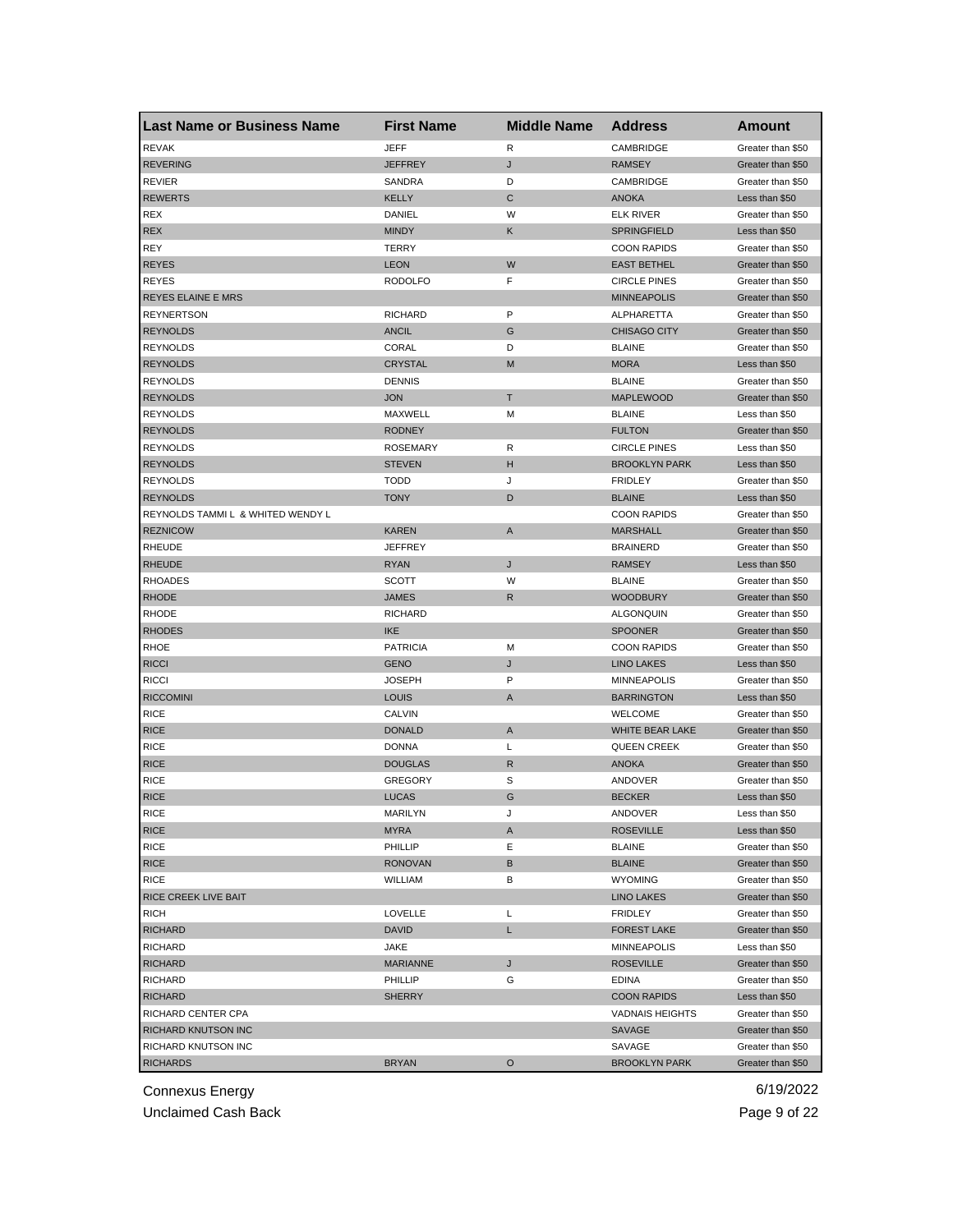| <b>Last Name or Business Name</b>     | <b>First Name</b>             | <b>Middle Name</b> | <b>Address</b>                               | Amount                                 |
|---------------------------------------|-------------------------------|--------------------|----------------------------------------------|----------------------------------------|
| <b>RICHARDS</b>                       | <b>FRANCESCA</b>              | т                  | <b>BIG LAKE</b>                              | Greater than \$50                      |
| <b>RICHARDS</b>                       | <b>JOHN</b>                   |                    | <b>GRANTSBURG</b>                            | Greater than \$50                      |
| <b>RICHARDS</b>                       | LINDA                         | L                  | <b>CIRCLE PINES</b>                          | Greater than \$50                      |
| <b>RICHARDS</b>                       | <b>RAYMOND</b>                | С                  | <b>CAMBRIDGE</b>                             | Less than \$50                         |
| <b>RICHARDS</b>                       | <b>VICKY</b>                  | J                  | <b>MINNEAPOLIS</b>                           | Less than \$50                         |
| <b>RICHARDSON</b>                     | <b>CYNTHIA</b>                |                    | <b>BLAINE</b>                                | Greater than \$50                      |
| <b>RICHARDSON</b>                     | DAN                           | R                  | CAMBRIDGE                                    | Less than \$50                         |
| <b>RICHARDSON</b>                     | <b>FREDERICK</b>              | R                  | <b>MINNETONKA</b>                            | Less than \$50                         |
| <b>RICHARDSON</b>                     | <b>KATHERINE</b>              | Г                  | <b>OSCEOLA</b>                               | Greater than \$50                      |
| <b>RICHARDSON</b>                     | <b>LOREN</b>                  | R                  | <b>BLAINE</b>                                | Greater than \$50                      |
| <b>RICHARDSON</b>                     | <b>TROY</b>                   | Α                  | <b>MINNEAPOLIS</b>                           | Less than \$50                         |
| <b>RICHARSON</b>                      | <b>MARK</b>                   |                    | <b>ELK RIVER</b>                             | Greater than \$50                      |
| <b>RICHELS</b>                        | <b>NANCY</b>                  | Κ                  | <b>ROCKFORD</b>                              | Greater than \$50                      |
| <b>RICHERT</b>                        | <b>SHIRLEY</b>                |                    | <b>SAINT LOUIS</b>                           | Less than \$50                         |
| <b>RICHGELS</b>                       | <b>MICHAEL</b>                |                    | <b>MINNEAPOLIS</b>                           | Greater than \$50                      |
| RICHIE JACQUELINE KAY                 |                               |                    | <b>ELK RIVER</b>                             | Greater than \$50                      |
| RICHIES AUTO BODY                     |                               |                    | <b>HAM LAKE</b>                              | Greater than \$50                      |
| RICHIES AUTOMOTIVE PLUS &2850 CENTRAL |                               |                    | <b>BLAINE</b>                                | Less than \$50                         |
| <b>RICHMOND</b>                       | LARRY                         | Е                  | <b>ELK RIVER</b>                             | Less than \$50                         |
| <b>RICHMOND</b>                       | <b>ROBIN</b>                  |                    | <b>ROSEVILLE</b>                             | Greater than \$50                      |
| <b>RICHNER</b>                        | <b>HOWARD</b>                 | м                  | LITTLE FALLS                                 | Greater than \$50                      |
| <b>RICHTER</b>                        | DALE                          | J                  | <b>WHITE BEAR LAKE</b>                       | Greater than \$50                      |
| <b>RICHTER</b>                        | <b>GREGORY</b>                | Г                  | <b>BLAINE</b>                                | Greater than \$50                      |
| <b>RICHTER</b>                        | <b>JAMES</b>                  | н                  | <b>CHISAGO CITY</b>                          | Greater than \$50                      |
| <b>RICHTER</b>                        | <b>JOHN</b>                   |                    | <b>FRIDLEY</b>                               | Less than \$50                         |
| <b>RICHTER</b>                        | <b>MICHAEL</b>                | Κ                  | <b>COON RAPIDS</b>                           | Greater than \$50                      |
| <b>RICHTER</b>                        | <b>SCOTT</b>                  | Α                  | <b>BROOKLYN PARK</b>                         | Greater than \$50                      |
| <b>RICHTER</b>                        | <b>STEVEN</b>                 |                    | <b>ANOKA</b>                                 | Greater than \$50                      |
| <b>RICHTER</b>                        | <b>STEVEN</b>                 | С                  | <b>HAM LAKE</b>                              | Greater than \$50                      |
| RICHTSMEIER JEFFREY<br>& RT 1 BOX 53  |                               |                    | GARY                                         | Greater than \$50                      |
| <b>RICHWOOD</b>                       | <b>HOMES</b>                  |                    | <b>MAPLE GROVE</b>                           | Less than \$50                         |
| <b>RICK</b>                           | CARL                          | F                  | <b>COON RAPIDS</b>                           | Greater than \$50                      |
| <b>RICK</b>                           | <b>NANCY</b>                  | L                  | LITCHFIELD                                   | Less than \$50                         |
| <b>RICK</b>                           | <b>STEVEN</b>                 | С                  | <b>MINNEAPOLIS</b>                           | Greater than \$50                      |
| <b>RICK</b>                           | <b>TODD</b>                   | R                  | <b>ANOKA</b>                                 | Greater than \$50                      |
| <b>RICKABY</b>                        | <b>DUANE</b>                  | Ε                  | <b>SAINT PAUL</b>                            | Greater than \$50                      |
| <b>RICKARD</b>                        | <b>DONNA</b>                  | м                  | <b>BLAINE</b>                                | Less than \$50                         |
| <b>RICKARD</b>                        | <b>GERALD</b>                 | L                  | <b>MONTICELLO</b>                            | Greater than \$50                      |
| <b>RICKARD</b>                        |                               |                    |                                              |                                        |
| <b>RICKBEIL</b>                       | <b>LESLIE</b><br><b>DAVID</b> | Α<br>W             | <b>BROOKLYN CENTER</b><br><b>COON RAPIDS</b> | Greater than \$50<br>Greater than \$50 |
|                                       |                               |                    |                                              |                                        |
| <b>RICKE</b>                          | JAMES                         |                    | ZIMMERMAN                                    | Greater than \$50                      |
| <b>RICKE</b>                          | <b>JUSTIN</b>                 | т                  | CAMBRIDGE                                    | Greater than \$50                      |
| <b>RICKE</b>                          | ROCK                          |                    | <b>SAINT FRANCIS</b>                         | Greater than \$50                      |
| <b>RICKER</b>                         | AMANDA                        |                    | <b>EAST BETHEL</b>                           | Less than \$50                         |
| <b>RICKERT</b>                        | <b>LESLIE</b>                 |                    | CHISAGO CITY                                 | Greater than \$50                      |
| <b>RICKERT</b>                        | <b>TERRY</b>                  | M                  | ANOKA                                        | Greater than \$50                      |
| <b>RICKHOFF</b>                       | WILLIAM                       | М                  | LINDSTROM                                    | Less than \$50                         |
| <b>RIDDERSEN</b>                      | <b>RANDY</b>                  | Е                  | <b>COON RAPIDS</b>                           | Less than \$50                         |
| RIDDLEY                               | JOE                           | W                  | SEATTLE                                      | Greater than \$50                      |
| <b>RIDDLEY</b>                        | <b>JOSEPH</b>                 | W                  | <b>MINNEAPOLIS</b>                           | Less than \$50                         |
| <b>RIDENOUR</b>                       | JOY                           |                    | CONROE                                       | Greater than \$50                      |
| <b>RIDENOUR</b>                       | <b>JOY</b>                    | G                  | <b>BLAINE</b>                                | Greater than \$50                      |
| RIDENOUR JOY<br>& JECHOREK KEI        |                               |                    | <b>BLAINE</b>                                | Greater than \$50                      |
| <b>RIDEOUT</b>                        | LYLE                          |                    | <b>COON RAPIDS</b>                           | Greater than \$50                      |
| RIDER                                 | <b>ROBERT</b>                 | J                  | <b>COON RAPIDS</b>                           | Greater than \$50                      |
| <b>RIDER</b>                          | <b>RONALD</b>                 | Е                  | PINE ISLAND                                  | Greater than \$50                      |

Unclaimed Cash Back **Page 10 of 22**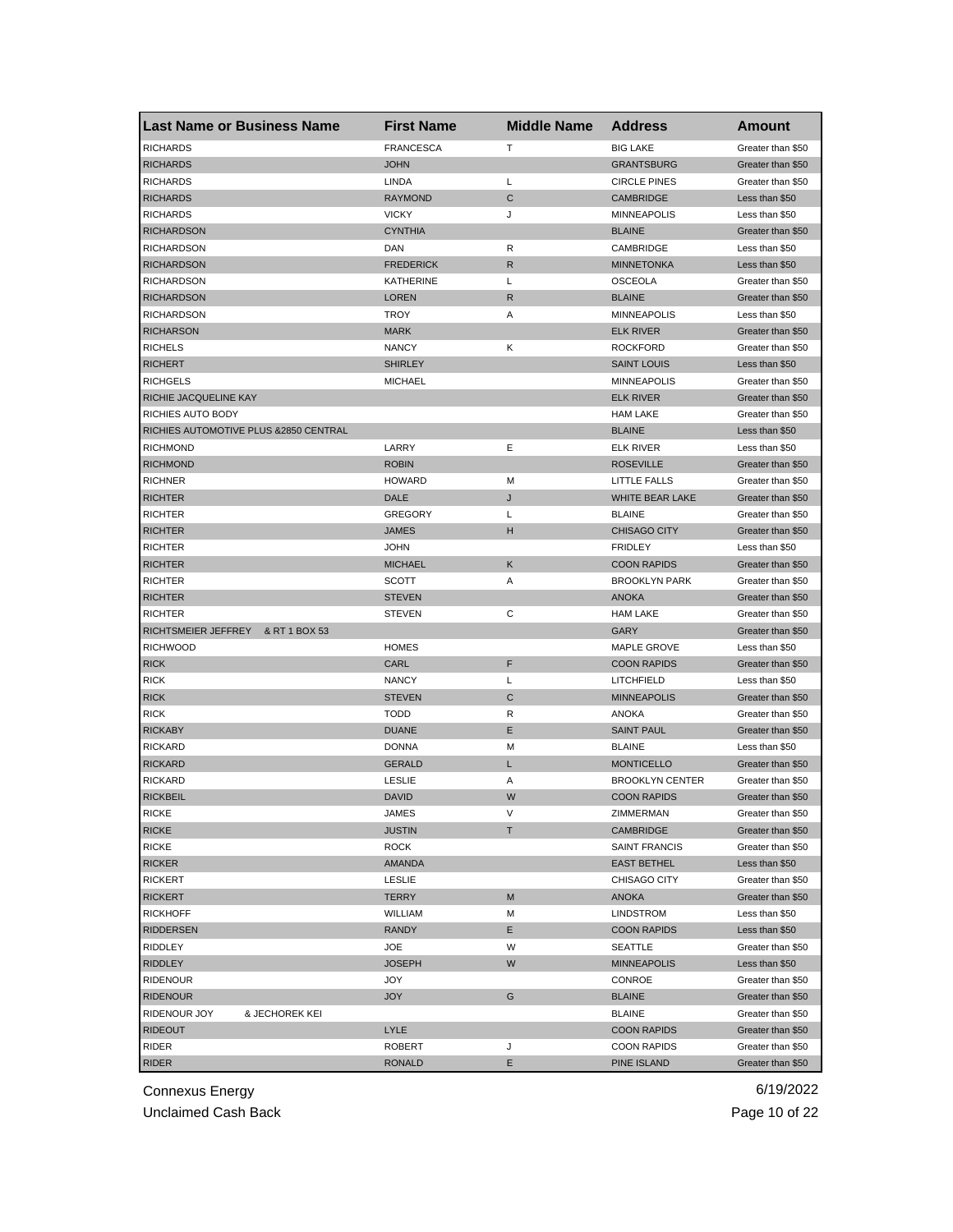| Last Name or Business Name       | <b>First Name</b>     | <b>Middle Name</b> | <b>Address</b>       | Amount            |
|----------------------------------|-----------------------|--------------------|----------------------|-------------------|
| <b>RIDGE</b>                     | <b>HANNAH</b>         | C                  | <b>RAMSEY</b>        | Greater than \$50 |
| <b>RIDGE</b>                     | <b>LLOYD</b>          |                    | <b>BLAINE</b>        | Greater than \$50 |
| <b>RIDGE</b>                     | <b>RICHARD</b>        | R                  | <b>PARK RAPIDS</b>   | Greater than \$50 |
| RIDGEDALE ELECTRIC INC           |                       |                    | <b>LONG LAKE</b>     | Greater than \$50 |
| RIDGEDALE ELECTRIC INC           |                       |                    | LONG LAKE            | Greater than \$50 |
| <b>RIDGEDALE ELECTRIC INC</b>    |                       |                    | <b>LONG LAKE</b>     | Greater than \$50 |
| RIDGELY INVESTMENTS LLC          |                       |                    | <b>BLOOMINGTON</b>   | Less than \$50    |
| <b>RIDGEWOOD</b>                 | <b>ASSOC</b>          |                    | <b>ELK RIVER</b>     | Greater than \$50 |
| <b>RIDOUT</b>                    | JAMES                 |                    | MOUNDSVIEW           | Greater than \$50 |
| <b>RIDOUT</b>                    | <b>SCOTT</b>          | A                  | <b>CHAMPLIN</b>      | Less than \$50    |
| RIDOUT ARNIE G<br>& CARLSON DEBR |                       |                    | <b>COON RAPIDS</b>   | Greater than \$50 |
| <b>RIEBE</b>                     | <b>BETTY</b>          |                    | <b>BETHEL</b>        | Greater than \$50 |
| RIEBE                            | <b>JOAN</b>           |                    | <b>STACY</b>         | Greater than \$50 |
| <b>RIEBE</b>                     | <b>LORRI</b>          |                    | <b>NORTH BRANCH</b>  | Greater than \$50 |
| RIEBEL                           | GARY                  | Ε                  | <b>COON RAPIDS</b>   | Greater than \$50 |
| <b>RIEBER</b>                    | <b>REBECCA</b>        |                    | <b>BUFFALO</b>       | Greater than \$50 |
| RIECKEN*                         | LOIS                  | Ε                  | ANDOVER              | Less than \$50    |
| <b>RIEDEL</b>                    | <b>ANITA</b>          |                    | <b>SAINT FRANCIS</b> | Less than \$50    |
| RIEDEL                           | <b>RICK</b>           |                    | PINE RIVER           | Less than \$50    |
| <b>RIEDEMANN</b>                 | <b>MARGARET</b>       |                    | <b>CAMBRIDGE</b>     | Greater than \$50 |
| <b>RIEDER</b>                    | <b>GERHARD</b>        |                    | <b>COON RAPIDS</b>   | Greater than \$50 |
| <b>RIEDER</b>                    | <b>RONALD</b>         |                    | <b>BECKER</b>        | Greater than \$50 |
| <b>RIEDL</b>                     | JANE                  | М                  | <b>PRINCETON</b>     | Less than \$50    |
| <b>RIEDL</b>                     | <b>LORIN</b>          |                    | <b>MORA</b>          | Greater than \$50 |
| RIEDL                            | <b>MARVIN</b>         | W                  | ZIMMERMAN            | Greater than \$50 |
| <b>RIEGER</b>                    | <b>LINDA</b>          | L                  | <b>FOREST LAKE</b>   | Greater than \$50 |
| <b>RIEHM</b>                     | <b>JESSICA</b>        |                    | <b>BLAINE</b>        | Less than \$50    |
| <b>RIEKEN</b>                    | <b>SANDRA</b>         | R                  | <b>COON RAPIDS</b>   | Greater than \$50 |
| <b>RIEKENA</b>                   | GUS                   | н                  | <b>OGILVIE</b>       | Greater than \$50 |
| <b>RIELY</b>                     | <b>KEVIN</b>          | J                  | <b>PRINCETON</b>     | Greater than \$50 |
| <b>RIEMAN</b>                    | DANIEL                | J                  | CENTERVILLE          | Greater than \$50 |
| <b>RIEMAN</b>                    | <b>MARY</b>           | J                  | <b>LEXINGTON</b>     | Greater than \$50 |
| <b>RIERMANN</b>                  | FRED                  |                    | <b>SOMERSET</b>      | Greater than \$50 |
| <b>RIESBERG</b>                  | <b>JEFFREY</b>        | M                  | <b>DAYTON</b>        | Greater than \$50 |
| <b>RIESTENBERG</b>               | <b>TERESA</b>         | Α                  | <b>COON RAPIDS</b>   | Greater than \$50 |
| <b>RIFE</b>                      | <b>LISA</b>           | A                  | <b>FOREST LAKE</b>   | Less than \$50    |
| RIFFLE                           | <b>NANCY</b>          | Α                  | <b>MINNETONKA</b>    | Greater than \$50 |
| <b>RIGGS</b>                     | <b>BARBARA</b>        | Α                  | <b>CAMBRIDGE</b>     | Greater than \$50 |
| <b>RIGGS</b>                     | DAVID                 | Г                  | <b>WYOMING</b>       | Greater than \$50 |
| <b>RIGGS</b>                     | <b>STANLEY</b>        | A                  | <b>OTTERTAIL</b>     | Greater than \$50 |
| RIGHT-WAY                        | <b>I UCKPOIN LING</b> |                    | <b>HAM LAKE</b>      | Greater than \$50 |
| <b>RIGSTAD</b>                   | <b>STEPHEN</b>        | G                  | <b>CIRCLE PINES</b>  | Greater than \$50 |
| <b>RILEA</b>                     | LERAY                 |                    | <b>MINNEAPOLIS</b>   | Greater than \$50 |
| <b>RILEA</b>                     | <b>RACHELLE</b>       |                    | <b>COON RAPIDS</b>   | Greater than \$50 |
| RILEY                            | <b>CHRISTOPHER</b>    |                    | <b>COON RAPIDS</b>   | Greater than \$50 |
| <b>RILEY</b>                     | <b>DEBBIE</b>         | Α                  | <b>SAINT FRANCIS</b> | Greater than \$50 |
| RILEY                            | JEAN                  |                    | <b>COON RAPIDS</b>   | Greater than \$50 |
| <b>RILEY</b>                     | <b>LYNDA</b>          | M                  | <b>COON RAPIDS</b>   | Greater than \$50 |
| RILEY                            | <b>PATRICK</b>        |                    | <b>BIRCHWOOD</b>     | Greater than \$50 |
| <b>RILEY</b>                     |                       |                    |                      | Greater than \$50 |
|                                  | <b>RUTH</b>           | W                  | CEDAR                | Greater than \$50 |
| RILEY                            | <b>THOMAS</b>         |                    | WHITE BEAR LAKE      |                   |
| <b>RINAS</b>                     | <b>TODD</b>           |                    | <b>NEW BRIGHTON</b>  | Less than \$50    |
| <b>RINCON</b>                    | CAROL                 | Α                  | <b>ISANTI</b>        | Less than \$50    |
| <b>RINDAHL</b>                   | KEN                   | A                  | WHITE BEAR LAKE      | Less than \$50    |
| RINDAHL                          | <b>TIMOTHY</b>        |                    | <b>SAINT PAUL</b>    | Less than \$50    |
| <b>RINDE</b>                     | ARLENE                | н                  | <b>SAINT PAUL</b>    | Greater than \$50 |

Unclaimed Cash Back **Page 11 of 22**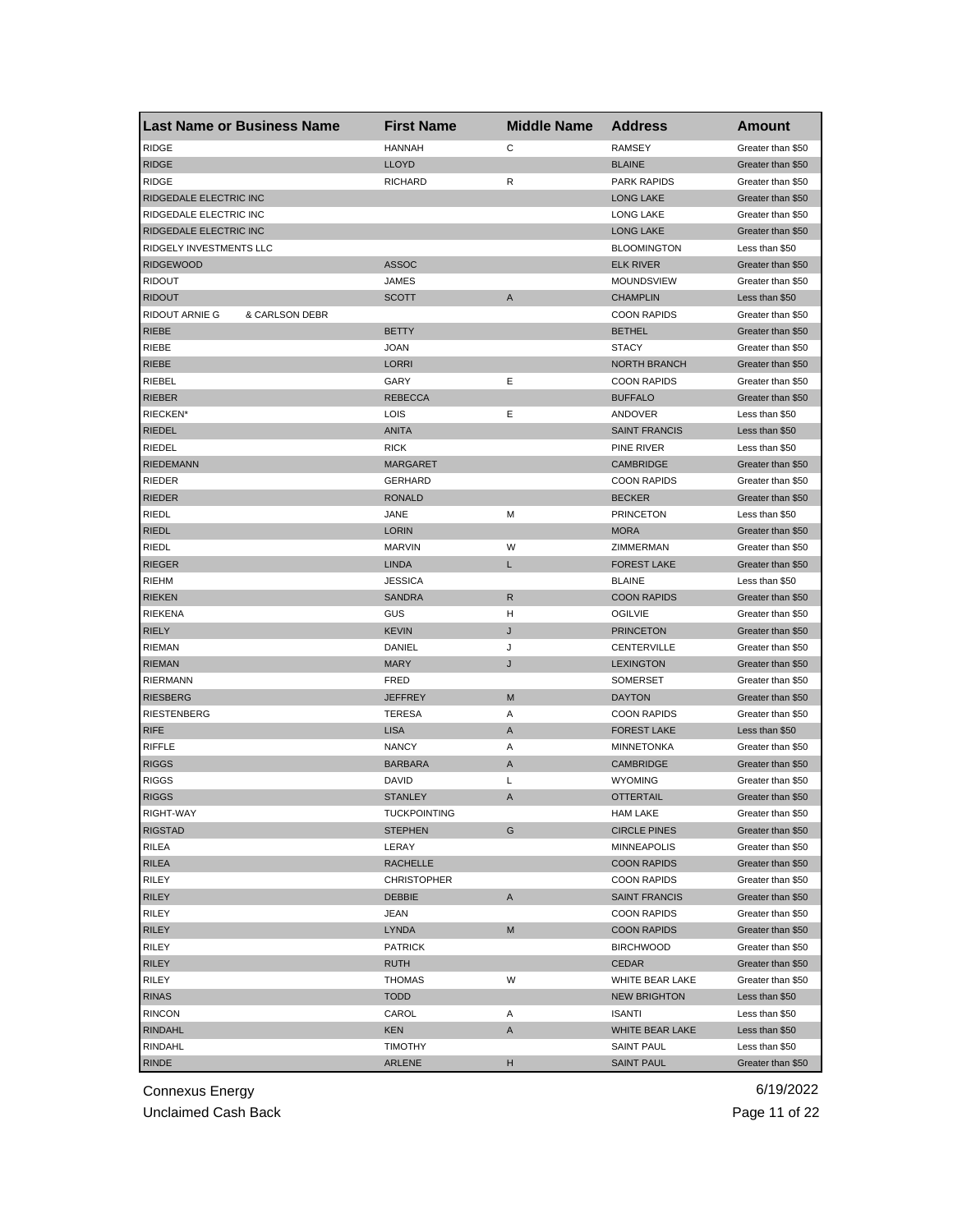|                             | <b>Last Name or Business Name</b> | <b>First Name</b> | <b>Middle Name</b> | <b>Address</b>        | Amount            |
|-----------------------------|-----------------------------------|-------------------|--------------------|-----------------------|-------------------|
| <b>RINDERKNECHT</b>         |                                   | <b>MICHAEL</b>    |                    | <b>COON RAPIDS</b>    | Greater than \$50 |
| <b>RINDT</b>                |                                   | <b>JEFFREY</b>    | M                  | SHEBOYGAN             | Greater than \$50 |
| <b>RINEHART</b>             |                                   | <b>MARK</b>       |                    | <b>COON RAPIDS</b>    | Greater than \$50 |
| <b>RINERSON</b>             |                                   | <b>ELLEN</b>      | J                  | <b>SAINT PAUL</b>     | Less than \$50    |
| <b>RING</b>                 |                                   | <b>DEANNA</b>     | Г                  | OAK GROVE             | Greater than \$50 |
| <b>RING</b>                 |                                   | J                 | <b>MICHAEL</b>     | <b>HAM LAKE</b>       | Greater than \$50 |
| <b>RING</b>                 |                                   | J                 | <b>MICHAEL</b>     | <b>SHOREVIEW</b>      | Greater than \$50 |
| <b>RING</b>                 |                                   | <b>THOMAS</b>     | R                  | <b>BIG LAKE</b>       | Greater than \$50 |
| <b>RINGDAHL</b>             |                                   | <b>POLLY</b>      | Α                  | <b>SCOTTSDALE</b>     | Less than \$50    |
| <b>RINGDAHL</b>             |                                   | <b>ROBERT</b>     | Ε                  | <b>NEW BRIGHTON</b>   | Less than \$50    |
| RINGDAHL                    |                                   | SCOTT             |                    | ANDOVER               | Greater than \$50 |
| <b>RINGGARRD</b>            |                                   | <b>KEVIN</b>      | L                  | <b>ISANTI</b>         | Greater than \$50 |
| RINGHOFER TOOL & DESIGN INC |                                   |                   |                    | CEDAR                 | Greater than \$50 |
| <b>RINGLING</b>             |                                   | <b>ALBERT</b>     | <b>JAMES</b>       | <b>COON RAPIDS</b>    | Greater than \$50 |
| <b>RINGOLD</b>              |                                   | <b>CHERYL</b>     |                    | <b>PRINCETON</b>      | Greater than \$50 |
| <b>RINGWALD</b>             |                                   | <b>ROBERT</b>     | T                  | <b>CIRCLE PINES</b>   | Less than \$50    |
| <b>RINGWELSKI</b>           |                                   | <b>RYAN</b>       |                    | <b>ELK RIVER</b>      | Less than \$50    |
| <b>RINTO</b>                |                                   | <b>JEFFREY</b>    | M                  | <b>CAMBRIDGE</b>      | Greater than \$50 |
| <b>RIOPEL</b>               |                                   | <b>JERRY</b>      |                    | HUGO                  | Greater than \$50 |
| <b>RIORDAN</b>              |                                   | <b>DANIEL</b>     |                    | <b>PRINCETON</b>      | Less than \$50    |
| <b>RIOUX</b>                |                                   | <b>MILDRED</b>    | Ν                  | <b>FOREST LAKE</b>    | Greater than \$50 |
|                             |                                   |                   |                    |                       |                   |
| <b>RIPKA</b>                |                                   | <b>THOMAS</b>     |                    | <b>THOMPSON FALLS</b> | Less than \$50    |
| <b>RIPLEY</b>               |                                   | <b>MICHAEL</b>    | R                  | <b>COON RAPIDS</b>    | Less than \$50    |
| <b>RIPLEY</b>               |                                   | <b>STEPHEN</b>    |                    | <b>CIRCLE PINES</b>   | Greater than \$50 |
| <b>RIPLEY</b>               |                                   | <b>STEPHEN</b>    | М                  | <b>PLYMOUTH</b>       | Greater than \$50 |
| <b>RIPPBERGER</b>           |                                   | <b>DONALD</b>     | J                  | <b>WYOMING</b>        | Greater than \$50 |
| RIPPEL                      |                                   | <b>ANTHONY</b>    | Κ                  | <b>BAYFIELD</b>       | Less than \$50    |
| <b>RIPPLINGER</b>           |                                   | <b>LEO</b>        | A                  | <b>SAINT PAUL</b>     | Less than \$50    |
| <b>RISBERG</b>              |                                   | <b>BRUCE</b>      |                    | <b>COON RAPIDS</b>    | Greater than \$50 |
| <b>RISCHER</b>              |                                   | KEITH             | A                  | ANDOVER               | Greater than \$50 |
| <b>RISCHER</b>              |                                   | KYLE              | L                  | <b>BIG LAKE</b>       | Less than \$50    |
| RISE'N SHINE COFFEE & DELI  |                                   |                   |                    | <b>BUFFALO</b>        | Greater than \$50 |
| RISING TIDE VENTURES LLC    |                                   |                   |                    | <b>BLAINE</b>         | Less than \$50    |
| <b>RISK</b>                 |                                   | <b>CATHERINE</b>  | A                  | <b>BLAINE</b>         | Greater than \$50 |
| <b>RISK</b>                 |                                   | TED               |                    | <b>BLAINE</b>         | Greater than \$50 |
| <b>RISLOV</b>               |                                   | <b>BENJAMIN</b>   | J                  | <b>SAINT PAUL</b>     | Greater than \$50 |
| <b>RISNES</b>               |                                   | DAN               |                    | <b>MINNEAPOLIS</b>    | Greater than \$50 |
| <b>RISSI</b>                |                                   | <b>MATTHEW</b>    | D                  | <b>COON RAPIDS</b>    | Less than \$50    |
| <b>RISTEA</b>               |                                   | ANNAMARIA         |                    | <b>CENTERVILLE</b>    | Less than \$50    |
| <b>RISTING</b>              |                                   | <b>MICHAEL</b>    | D                  | <b>CIRCLE PINES</b>   | Greater than \$50 |
| RISTOW                      |                                   | <b>PATRICIA</b>   | Κ                  | <b>COON RAPIDS</b>    | Greater than \$50 |
| <b>RITCHIE</b>              |                                   | <b>DAVID</b>      | P                  | <b>BLAINE</b>         | Greater than \$50 |
| RITE AWAY FOREIGN CARS      |                                   |                   |                    | <b>BIG LAKE</b>       | Greater than \$50 |
| <b>RITTEN</b>               |                                   | <b>MICHAEL</b>    | G                  | <b>SAINT CLOUD</b>    | Less than \$50    |
| RITTER                      |                                   | <b>CHARLES</b>    | S                  | <b>COON RAPIDS</b>    | Greater than \$50 |
| RITTER                      |                                   | <b>JAMES</b>      | C                  | ANOKA                 | Greater than \$50 |
| RITTER                      |                                   | <b>JOHN</b>       |                    | WHITE BEAR LAKE       | Less than \$50    |
| RITTER                      |                                   | <b>NORMAN</b>     | G                  | <b>MILACA</b>         | Greater than \$50 |
| RITTER                      |                                   | RICHARD           | G                  | ANOKA                 | Greater than \$50 |
| RITTER PAUL E               | & HALVERSON SH                    |                   |                    | <b>BIG LAKE</b>       | Greater than \$50 |
| RITZ                        |                                   | JAMES             | Α                  | LENEXA                | Greater than \$50 |
| RITZ                        |                                   | <b>JOHN</b>       | F                  | <b>ONEIDA</b>         | Greater than \$50 |
| RITZER                      |                                   | AMANDA            |                    | <b>HOPKINS</b>        | Less than \$50    |
| <b>RITZKO</b>               |                                   | <b>TAMMY</b>      |                    |                       | Less than \$50    |
|                             |                                   |                   | L                  | <b>WYOMING</b>        |                   |
| RIVARD                      |                                   | MARCEL            | н                  | WHITE BEAR LAKE       | Greater than \$50 |
| <b>RIVARD</b>               |                                   | <b>MARIANNE</b>   | Τ                  | <b>SAINT PAUL</b>     | Greater than \$50 |

Unclaimed Cash Back **Page 12 of 22**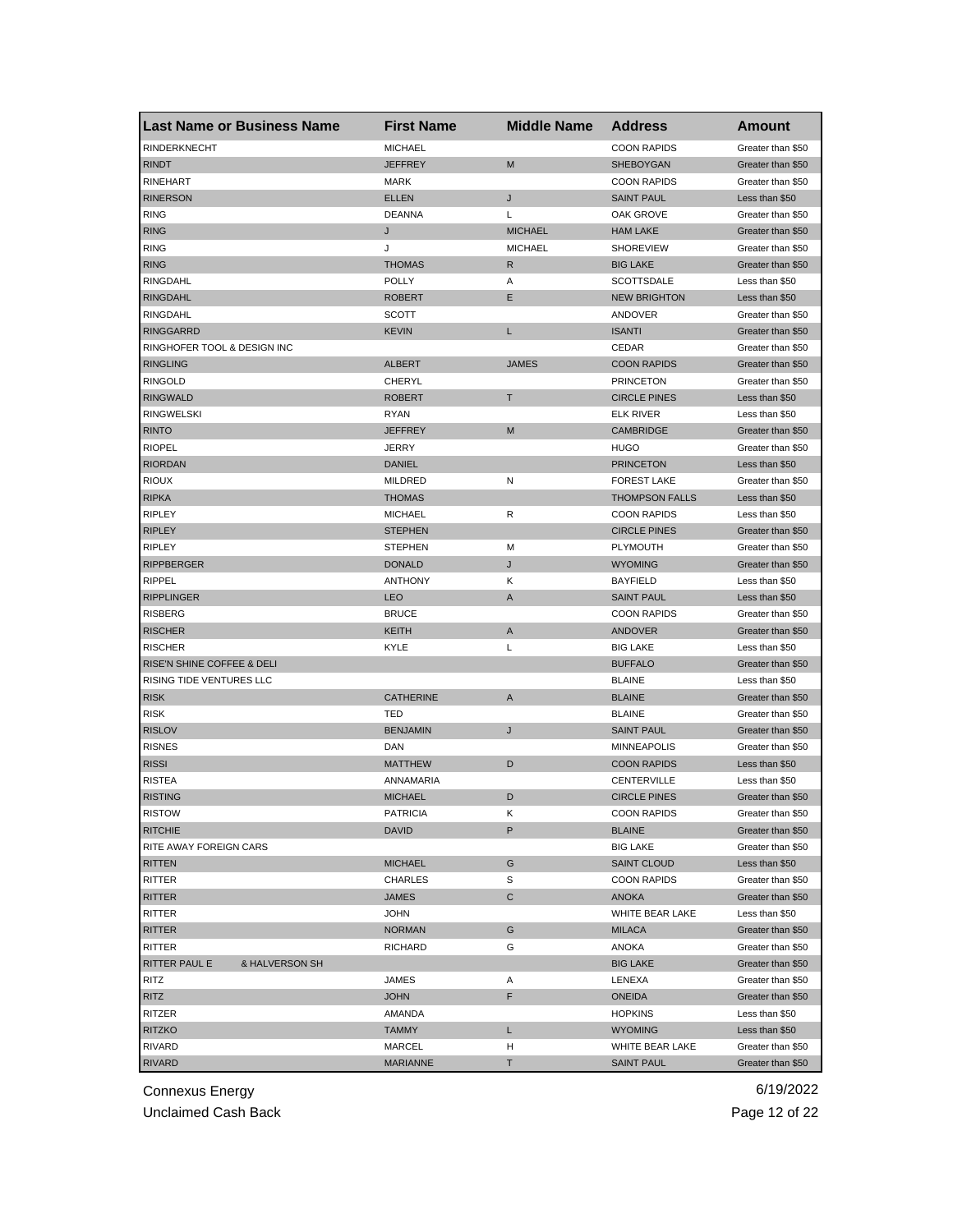| Last Name or Business Name        | <b>First Name</b> | <b>Middle Name</b> | <b>Address</b>         | <b>Amount</b>     |
|-----------------------------------|-------------------|--------------------|------------------------|-------------------|
| <b>RIVARD</b>                     | <b>MATTHEW</b>    | F                  | <b>HUGO</b>            | Less than \$50    |
| RIVER CITY RECOVERY MINISTRY      |                   |                    | <b>CAMBRIDGE</b>       | Less than \$50    |
| <b>RIVERA</b>                     | <b>JAVIER</b>     |                    | <b>BLAINE</b>          | Greater than \$50 |
| RIVERHOUSE RENEWAL CENTER         |                   |                    | <b>ANOKA</b>           | Greater than \$50 |
| RIVERRIDER PULIC TRANSIT SYSTEM   |                   |                    | <b>ELK RIVER</b>       | Greater than \$50 |
| <b>RIVERS</b>                     | <b>JACQULETT</b>  | M                  | <b>COLD SPRING</b>     | Greater than \$50 |
| RIVERSIDE MANUFACTURING INC       |                   |                    | <b>RAMSEY</b>          | Greater than \$50 |
| RIVERVIEW OFFICE CONDOMINIUM ASSO |                   |                    | <b>MAPLE GROVE</b>     | Greater than \$50 |
| <b>RIVEST</b>                     | <b>GERALD</b>     | J                  | ARGONNE                | Less than \$50    |
| <b>RIVIERA HOMES INC</b>          |                   |                    | <b>COON RAPIDS</b>     | Less than \$50    |
| RIVIERA HOMES INC                 |                   |                    | <b>BLAINE</b>          | Greater than \$50 |
| <b>RJM CONSTRUCTION</b>           |                   |                    | <b>MINNEAPOLIS</b>     | Less than \$50    |
| RJM VENTURES LLC DBA PINES MARKET |                   |                    | <b>CIRCLE PINES</b>    | Greater than \$50 |
| RLK-KUUSISTO, LTD                 |                   |                    | <b>MINNETONKA</b>      | Greater than \$50 |
| RO-LIZ FARMS                      |                   |                    | PLYMOUTH               | Greater than \$50 |
| <b>ROACH</b>                      | <b>LESTER</b>     | R                  | <b>ELK RIVER</b>       | Greater than \$50 |
| <b>ROACH</b>                      | <b>RENEA</b>      |                    | WHITE BEAR LAKE        | Greater than \$50 |
| <b>ROACH</b>                      | <b>TODD</b>       | A                  | WHITE BEAR LAKE        | Greater than \$50 |
| <b>ROACH</b>                      | <b>TRUDY</b>      | R                  | <b>ZUMBRO FALLS</b>    | Greater than \$50 |
| <b>ROADSTAR</b>                   | <b>INC</b>        |                    | <b>FRIDLEY</b>         | Greater than \$50 |
| <b>ROARK</b>                      | <b>HAROLD</b>     | Ε                  | <b>ELK RIVER</b>       | Less than \$50    |
| <b>ROATH</b>                      | <b>CLAIRE</b>     | M                  | <b>ALBERTVILLE</b>     | Greater than \$50 |
| <b>ROBAK</b>                      | <b>TRACEY</b>     | J                  | <b>BIG LAKE</b>        | Less than \$50    |
| ROBB GASS CONST INC               |                   |                    | <b>MAPLE GROVE</b>     | Less than \$50    |
| ROBBIES CARPET SERVICE IN         |                   |                    | <b>BLAINE</b>          | Greater than \$50 |
| <b>ROBBIN</b>                     | <b>SANDY</b>      | L                  | <b>ELK RIVER</b>       | Less than \$50    |
| <b>ROBBINS</b>                    | CARI              |                    | MAPLE GROVE            | Less than \$50    |
| <b>ROBBINS</b>                    | <b>WILLIAM</b>    | D                  | <b>MONTICELLO</b>      | Less than \$50    |
| <b>ROBECK</b>                     | <b>DOUGLAS</b>    | W                  | PLYMOUTH               | Greater than \$50 |
| <b>ROBECK</b>                     | <b>PAULA</b>      | C                  | <b>COOK</b>            | Greater than \$50 |
| <b>ROBELIA</b>                    | KYLE              | R                  | <b>GRASSTON</b>        | Less than \$50    |
| <b>ROBERDS</b>                    | <b>DONALD</b>     | R                  | <b>NEVIS</b>           | Less than \$50    |
| <b>ROBERG</b>                     | <b>KENNETH</b>    | C                  | ANDOVER                | Greater than \$50 |
| <b>ROBERGE</b>                    | <b>ROBBIN</b>     | L                  | <b>COON RAPIDS</b>     | Greater than \$50 |
| <b>ROBERT</b>                     | <b>JOHNSON</b>    |                    | <b>VADNAIS HEIGHTS</b> | Greater than \$50 |
| <b>ROBERTS</b>                    | <b>CHARLES</b>    |                    | ANDOVER                | Greater than \$50 |
| <b>ROBERTS</b>                    | <b>CLINT</b>      | Г                  | <b>BLMNG PRAIRIE</b>   | Greater than \$50 |
| <b>ROBERTS</b>                    | <b>COVELL</b>     |                    | <b>BIG LAKE</b>        | Greater than \$50 |
| <b>ROBERTS</b>                    | GARY              |                    | <b>MINNEAPOLIS</b>     | Less than \$50    |
| <b>ROBERTS</b>                    | <b>JAMES</b>      | A                  | <b>MINNETONKA</b>      | Greater than \$50 |
| <b>ROBERTS</b>                    | JAMES             | M                  | <b>ISLE</b>            | Less than \$50    |
| <b>ROBERTS</b>                    | JANET             | M                  | LADY LAKE              | Greater than \$50 |
| <b>ROBERTS</b>                    | JIM               | $\mathbf{I}$       | SAINT CLOUD            | Less than \$50    |
| <b>ROBERTS</b>                    | <b>JOSEPH</b>     | Е                  | <b>MAPLE GROVE</b>     | Greater than \$50 |
| <b>ROBERTS</b>                    | LARRY             | Ε                  | <b>COON RAPIDS</b>     | Greater than \$50 |
| <b>ROBERTS</b>                    | <b>MADONNA</b>    |                    | <b>CAMBRIDGE</b>       | Greater than \$50 |
| <b>ROBERTS</b>                    | <b>MICHAEL</b>    | J                  | <b>ISANTI</b>          | Greater than \$50 |
| <b>ROBERTS</b>                    | <b>THOMAS</b>     | J                  | <b>COON RAPIDS</b>     | Greater than \$50 |
| <b>ROBERTSON</b>                  | ADSEL             |                    | <b>HACKENSACK</b>      | Greater than \$50 |
| <b>ROBERTSON</b>                  | <b>BRIAN</b>      |                    | <b>COON RAPIDS</b>     | Greater than \$50 |
| <b>ROBERTSON</b>                  | CHAD              | M                  | <b>COON RAPIDS</b>     | Less than \$50    |
| <b>ROBERTSON</b>                  | <b>DANIEL</b>     |                    | <b>SAUK RAPIDS</b>     | Greater than \$50 |
| <b>ROBERTSON</b>                  | <b>DENNIS</b>     | J                  | <b>BIG LAKE</b>        | Greater than \$50 |
| <b>ROBERTSON</b>                  | <b>DOUG</b>       |                    | <b>ANDOVER</b>         | Greater than \$50 |
| <b>ROBERTSON</b>                  | <b>DOUGLAS</b>    | Е                  | OAK GROVE              | Less than \$50    |
| <b>ROBERTSON</b>                  | <b>JOHN</b>       | С                  | <b>NEW BRIGHTON</b>    | Greater than \$50 |

Unclaimed Cash Back **Page 13 of 22**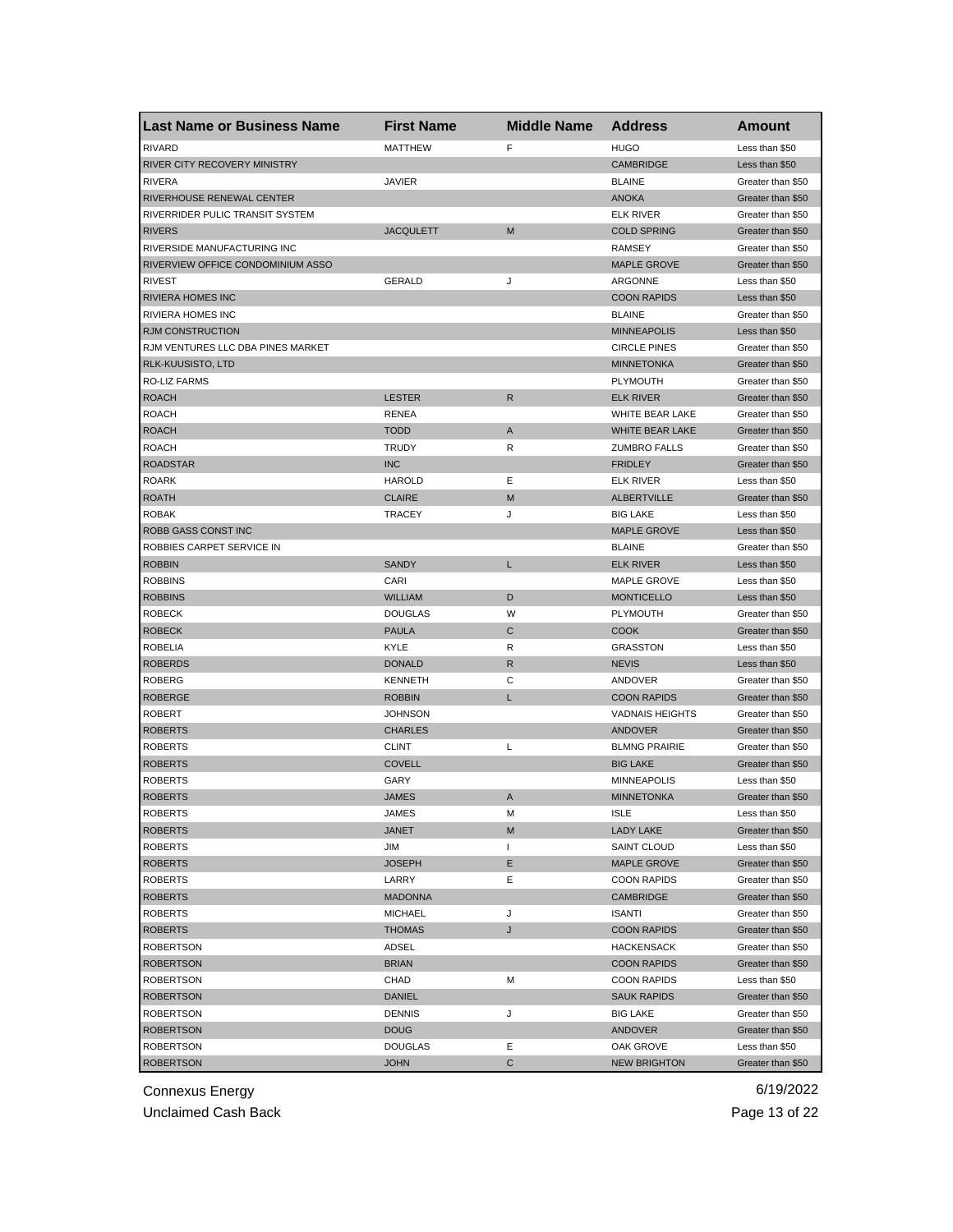| <b>Last Name or Business Name</b>  |             | <b>First Name</b> | <b>Middle Name</b> | <b>Address</b>                   | Amount                              |
|------------------------------------|-------------|-------------------|--------------------|----------------------------------|-------------------------------------|
| <b>ROBERTSON</b>                   |             | <b>JOHN</b>       | C                  | <b>SHOREVIEW</b>                 | Greater than \$50                   |
| <b>ROBERTSON</b>                   |             | <b>KERRI</b>      | L                  | <b>FORT MILL</b>                 | Greater than \$50                   |
| <b>ROBERTSON</b>                   |             | TERRI             | J                  | <b>ROBBINSDALE</b>               | Greater than \$50                   |
| <b>ROBERTSON</b>                   |             | <b>THERESA</b>    | $\mathbb S$        | <b>MINNEAPOLIS</b>               | Less than \$50                      |
| <b>ROBIDEAU</b>                    |             | DAVID             | N                  | ANDOVER                          | Greater than \$50                   |
| <b>ROBIDEAU</b>                    |             | <b>JERRY</b>      | J                  | <b>AURORA</b>                    | Greater than \$50                   |
| <b>ROBIDEAU</b>                    |             | <b>JOLENE</b>     | Α                  | <b>BIG LAKE</b>                  | Less than \$50                      |
| <b>ROBIDEAUX</b>                   |             | <b>JOHN</b>       | Κ                  | <b>ROCHESTER</b>                 | Greater than \$50                   |
| ROBILLARD                          |             | <b>ALAN</b>       | J                  | <b>MEMPHIS</b>                   | Less than \$50                      |
| ROBIN REALTY CO                    |             |                   |                    | <b>LINDSTROM</b>                 | Greater than \$50                   |
| ROBINSON                           |             | <b>AARON</b>      |                    | <b>WOODBURY</b>                  | Greater than \$50                   |
| <b>ROBINSON</b>                    |             | <b>ALLAN</b>      | R                  | WHITE BEAR LAKE                  | Greater than \$50                   |
| <b>ROBINSON</b>                    |             | <b>ANTHONY</b>    | W                  | <b>OGDEN</b>                     | Less than \$50                      |
| <b>ROBINSON</b>                    |             | <b>BARBARA</b>    | J                  | WHITE BEAR LAKE                  | Greater than \$50                   |
| <b>ROBINSON</b>                    |             | <b>BETTY</b>      | J                  | ZIMMERMAN                        | Greater than \$50                   |
| <b>ROBINSON</b>                    |             | <b>CLARENCE</b>   | J                  | <b>CAMBRIDGE</b>                 | Greater than \$50                   |
| ROBINSON                           |             | <b>CLARK</b>      | L                  | <b>LINO LAKES</b>                | Greater than \$50                   |
| <b>ROBINSON</b>                    |             | <b>CONI</b>       | L                  | <b>STACY</b>                     | Greater than \$50                   |
| <b>ROBINSON</b>                    |             | <b>COREY</b>      |                    | <b>WOODBRIDGE</b>                | Less than \$50                      |
| <b>ROBINSON</b>                    |             | <b>CRAIG</b>      | Α                  | <b>ELK RIVER</b>                 | Less than \$50                      |
| <b>ROBINSON</b>                    |             | <b>CURTIS</b>     | W                  | <b>COON RAPIDS</b>               | Greater than \$50                   |
| <b>ROBINSON</b>                    |             | DALE              | A                  | <b>ELK RIVER</b>                 | Greater than \$50                   |
| <b>ROBINSON</b>                    |             | <b>DENNIS</b>     | D                  | <b>ISANTI</b>                    | Greater than \$50                   |
| <b>ROBINSON</b>                    |             | <b>DENNIS</b>     | D                  | <b>ISANTI</b>                    | Greater than \$50                   |
| ROBINSON                           |             | <b>DIANA</b>      | Г                  | <b>COON RAPIDS</b>               | Greater than \$50                   |
| <b>ROBINSON</b>                    |             | GAIL              | N                  | <b>ONALASKA</b>                  | Greater than \$50                   |
| <b>ROBINSON</b>                    |             | GERALD            | J                  | <b>CIRCLE PINES</b>              | Greater than \$50                   |
| <b>ROBINSON</b>                    |             | <b>GERALD</b>     | W                  | <b>BLAINE</b>                    | Greater than \$50                   |
| <b>ROBINSON</b>                    |             | JAMES             | Α                  | <b>SAINT PAUL</b>                | Less than \$50                      |
| <b>ROBINSON</b>                    |             | JAMES             | M                  | <b>BLAINE</b>                    | Greater than \$50                   |
| ROBINSON                           |             | JAY               | W                  | <b>ULVERSTON</b>                 | Less than \$50                      |
| <b>ROBINSON</b>                    |             | <b>LUCILLE</b>    | $\mathsf{R}$       | <b>COON RAPIDS</b>               | Less than \$50                      |
| <b>ROBINSON</b>                    |             | MARDELL           | D                  | ANOKA                            | Greater than \$50                   |
| <b>ROBINSON</b>                    |             | <b>MARK</b>       | D                  | <b>SAINT LOUIS PARK</b>          | Greater than \$50                   |
| <b>ROBINSON</b>                    |             | MARY              | Ε                  | DEER RIVER                       | Greater than \$50                   |
| <b>ROBINSON</b>                    |             | <b>MARY</b>       | L                  | <b>BIG LAKE</b>                  | Greater than \$50                   |
| ROBINSON                           |             | <b>MICHAEL</b>    |                    | <b>COTTAGE GROVE</b>             | Greater than \$50                   |
| <b>ROBINSON</b>                    |             | <b>NEILL</b>      |                    | ZIMMERMAN                        | Less than \$50                      |
| <b>ROBINSON</b>                    |             | <b>NICHOLAS</b>   | R                  | <b>COON RAPIDS</b>               |                                     |
| <b>ROBINSON</b>                    |             | <b>RICKY</b>      | LEE                | <b>BIG LAKE</b>                  | Less than \$50<br>Greater than \$50 |
|                                    |             |                   |                    |                                  |                                     |
| <b>ROBINSON</b><br><b>ROBINSON</b> |             | ROGER             | J                  | <b>FOLEY</b><br><b>NERSTRAND</b> | Less than \$50<br>Greater than \$50 |
| <b>ROBINSON</b>                    |             | SCOTT             | В                  |                                  | Less than \$50                      |
|                                    |             | <b>VERLON</b>     |                    | <b>COON RAPIDS</b>               |                                     |
| ROBINSON LISA P                    | & MICHAEL S |                   |                    | <b>COON RAPIDS</b>               | Greater than \$50                   |
| <b>ROBISCHON</b>                   |             | <b>TIMOTHY</b>    | R                  | <b>SAINT PAUL</b>                | Greater than \$50                   |
| <b>ROBLEY</b>                      |             | <b>JOE</b>        |                    | <b>ROYALTON</b>                  | Less than \$50                      |
| ROBLEY                             |             | <b>QUENTIN</b>    |                    | <b>BECKER</b>                    | Greater than \$50                   |
| <b>ROBOKOFF</b>                    |             | WALTER            | J                  | <b>SAINT PAUL</b>                | Less than \$50                      |
| <b>ROBOLE</b>                      |             | BRET              | W                  | NORTH BRANCH                     | Greater than \$50                   |
| ROC-ARABIANS                       |             |                   |                    | ANOKA                            | Greater than \$50                   |
| ROCCO                              |             | TEGEN             |                    | <b>VADNAIS HEIGHTS</b>           | Greater than \$50                   |
| <b>ROCHEFORD</b>                   |             | MARY              | A                  | <b>BIG LAKE</b>                  | Greater than \$50                   |
| <b>ROCHEL</b>                      |             | <b>MICHAEL</b>    |                    | <b>PRINCETON</b>                 | Greater than \$50                   |
| ROCHEL HOMES INC                   |             |                   |                    | <b>EDEN PRAIRIE</b>              | Greater than \$50                   |
| ROCK                               |             | <b>EUGENE</b>     | в                  | ELK RIVER                        | Greater than \$50                   |
| <b>ROCK</b>                        |             | JAMES             |                    | CAMBRIDGE                        | Greater than \$50                   |

Unclaimed Cash Back **Page 14 of 22**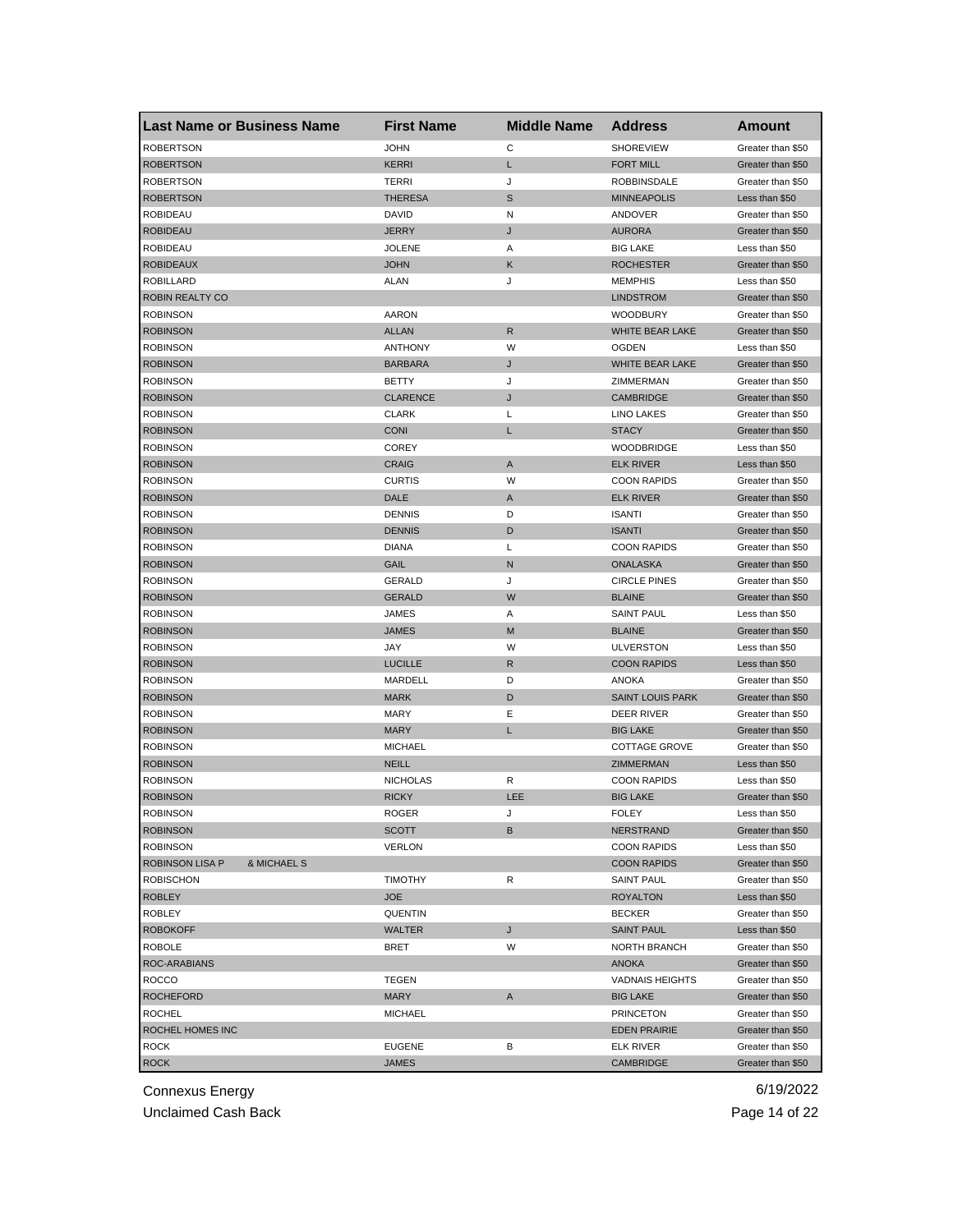| Last Name or Business Name       | <b>First Name</b> | <b>Middle Name</b> | <b>Address</b>         | Amount            |
|----------------------------------|-------------------|--------------------|------------------------|-------------------|
| <b>ROCK</b>                      | <b>JESSICA</b>    |                    | ZIMMERMAN              | Less than \$50    |
| <b>ROCK</b>                      | <b>JOHN</b>       | L                  | <b>MINNEAPOLIS</b>     | Greater than \$50 |
| <b>ROCK</b>                      | <b>SARA</b>       |                    | <b>HIBBING</b>         | Less than \$50    |
| <b>ROCKABILLYS</b>               |                   |                    | <b>SPRING LK PK</b>    | Less than \$50    |
| <b>ROCKMAN</b>                   | <b>JILLIAN</b>    |                    | <b>CHAMPLIN</b>        | Less than \$50    |
| <b>ROCKMARTIN</b>                | LEAH              | M                  | WAUSAU                 | Less than \$50    |
| <b>ROCKNEM</b>                   | <b>ROBERT</b>     | Ε                  | <b>NORTH OAKS</b>      | Less than \$50    |
| <b>ROCKOW</b>                    | <b>STEVEN</b>     | G                  | <b>STILLWATER</b>      | Greater than \$50 |
| <b>ROCKSTAD</b>                  | <b>RICHARD</b>    | Α                  | ANOKA                  | Greater than \$50 |
| ROCKY MOUNTAIN COUNTRY           |                   |                    | <b>MINNEAPOLIS</b>     | Greater than \$50 |
| <b>ROD</b>                       | JAMES             | С                  | CAMBRIDGE              | Less than \$50    |
| <b>ROD</b>                       | <b>WILLIAM</b>    | М                  | <b>FRIDLEY</b>         | Greater than \$50 |
| <b>ROD</b>                       | WILLIAM           | М                  | <b>FRIDLEY</b>         | Greater than \$50 |
| <b>RODARTE</b>                   | <b>RICHARD</b>    |                    | <b>WELCH</b>           | Greater than \$50 |
| <b>RODBY</b>                     | <b>BERTHA</b>     | Ε                  | <b>ANOKA</b>           | Greater than \$50 |
| <b>RODECK</b>                    | <b>PATRICK</b>    |                    | <b>COON RAPIDS</b>     | Less than \$50    |
| <b>RODEN</b>                     | GARY              | Α                  | <b>SPENCER</b>         | Greater than \$50 |
| <b>RODENBORN</b>                 | <b>PAUL</b>       | Α                  | <b>MANKATO</b>         | Less than \$50    |
| RODER                            | <b>SUSAN</b>      |                    | <b>MINNEAPOLIS</b>     | Greater than \$50 |
| <b>RODGER</b>                    | <b>DONALD</b>     | L                  | <b>LAKE HAVASU</b>     | Greater than \$50 |
| <b>RODGERS</b>                   | GARY              | м                  | <b>FRIDLEY</b>         | Greater than \$50 |
| <b>RODGERS</b>                   | <b>JESSICA</b>    | <b>MARIE</b>       | <b>SHAKOPEE</b>        | Less than \$50    |
| <b>RODIN</b>                     | <b>ROBERT</b>     |                    | <b>COON RAPIDS</b>     | Less than \$50    |
| <b>RODINE</b>                    | <b>ACACIA</b>     |                    | <b>BROOKLYN CENTER</b> | Less than \$50    |
| <b>RODINE</b>                    | <b>RICHARD</b>    | <b>STEPHEN</b>     | <b>COON RAPIDS</b>     | Greater than \$50 |
| <b>RODRIGUE</b>                  | <b>JOHN</b>       | Α                  | <b>SAINT FRANCIS</b>   | Less than \$50    |
| <b>RODRIGUE</b>                  | <b>THOMAS</b>     |                    | <b>BLAINE</b>          | Greater than \$50 |
| <b>RODRIGUEZ</b>                 | LUIS              |                    | <b>VADNAIS HEIGHTS</b> | Less than \$50    |
| <b>RODRIGUEZ</b>                 | <b>ROXANN</b>     | М                  | <b>FOREST LAKE</b>     | Greater than \$50 |
| RODRIGUEZ-GUZMAN                 | <b>FERNANDO</b>   |                    | <b>COON RAPIDS</b>     | Less than \$50    |
| <b>ROE</b>                       | <b>FRANCES</b>    | Ε                  | <b>ISANTI</b>          | Greater than \$50 |
| <b>ROE</b>                       | <b>HEIDI</b>      | κ                  | <b>RAMSEY</b>          | Less than \$50    |
| ROE                              | <b>KATHRYN</b>    | Ε                  | <b>RIVERTON</b>        | Greater than \$50 |
| <b>ROEBER</b>                    | <b>DANIEL</b>     |                    | <b>BLAINE</b>          | Greater than \$50 |
| <b>ROEBER</b>                    | <b>KERRIE</b>     | Α                  | ANDOVER                | Greater than \$50 |
| <b>ROEDER</b>                    | DALE              |                    | <b>BLAINE</b>          | Greater than \$50 |
| <b>ROEHL</b>                     | <b>SCOTT</b>      | W                  | ELK RIVER              | Greater than \$50 |
| <b>ROELLE</b>                    | <b>GREGORY</b>    | S                  | ZIMMERMAN              | Greater than \$50 |
| <b>ROEN</b>                      | <b>GREGORY</b>    | J                  | ANDOVER                | Greater than \$50 |
| <b>ROEN</b>                      | <b>ROBERT</b>     | Κ                  | LAVALE                 | Greater than \$50 |
| <b>ROFFKE</b>                    | MARVIN            | C                  | SAINT FRANCIS          | Greater than \$50 |
| <b>ROERICK</b>                   | <b>RAYMOND</b>    |                    | <b>ANOKA</b>           | Greater than \$50 |
| ROERING TERESA M<br>&            |                   |                    | <b>HAM LAKE</b>        | Greater than \$50 |
| <b>ROERS</b>                     | <b>AARON</b>      |                    | <b>BRANDON</b>         | Less than \$50    |
| ROESLER                          | <b>JOEL</b>       |                    | <b>MOSINEE</b>         | Greater than \$50 |
| <b>ROESSLER</b>                  | <b>SCOTT</b>      | C                  | <b>ANDOVER</b>         | Greater than \$50 |
| <b>ROETTGER</b>                  | <b>GREGORY</b>    | J                  | ANDOVER                | Greater than \$50 |
| <b>ROFF</b>                      | <b>DANIEL</b>     | Α                  | <b>HASTINGS</b>        | Less than \$50    |
| <b>ROFF</b>                      | <b>JOHN</b>       | O                  | <b>BIG LAKE</b>        | Greater than \$50 |
| <b>ROFFE</b>                     | <b>JAMES</b>      |                    | <b>HUGO</b>            | Greater than \$50 |
| <b>ROGALLA</b>                   | <b>LYLE</b>       | н                  | <b>HUGO</b>            | Greater than \$50 |
| ROGALSKI PAUL G GENERAL DELIVERY |                   |                    | SAINT PETERSBURG       | Less than \$50    |
| ROGERS                           | APRIL             |                    | <b>FARIBAULT</b>       | Less than \$50    |
| <b>ROGERS</b>                    | <b>CONNIE</b>     | M                  | <b>COON RAPIDS</b>     | Greater than \$50 |
| ROGERS                           | DANIEL            | P                  | <b>HAM LAKE</b>        | Less than \$50    |
| <b>ROGERS</b>                    | <b>FRANK</b>      | J                  | <b>MORDEN</b>          | Greater than \$50 |

Unclaimed Cash Back **Page 15 of 22**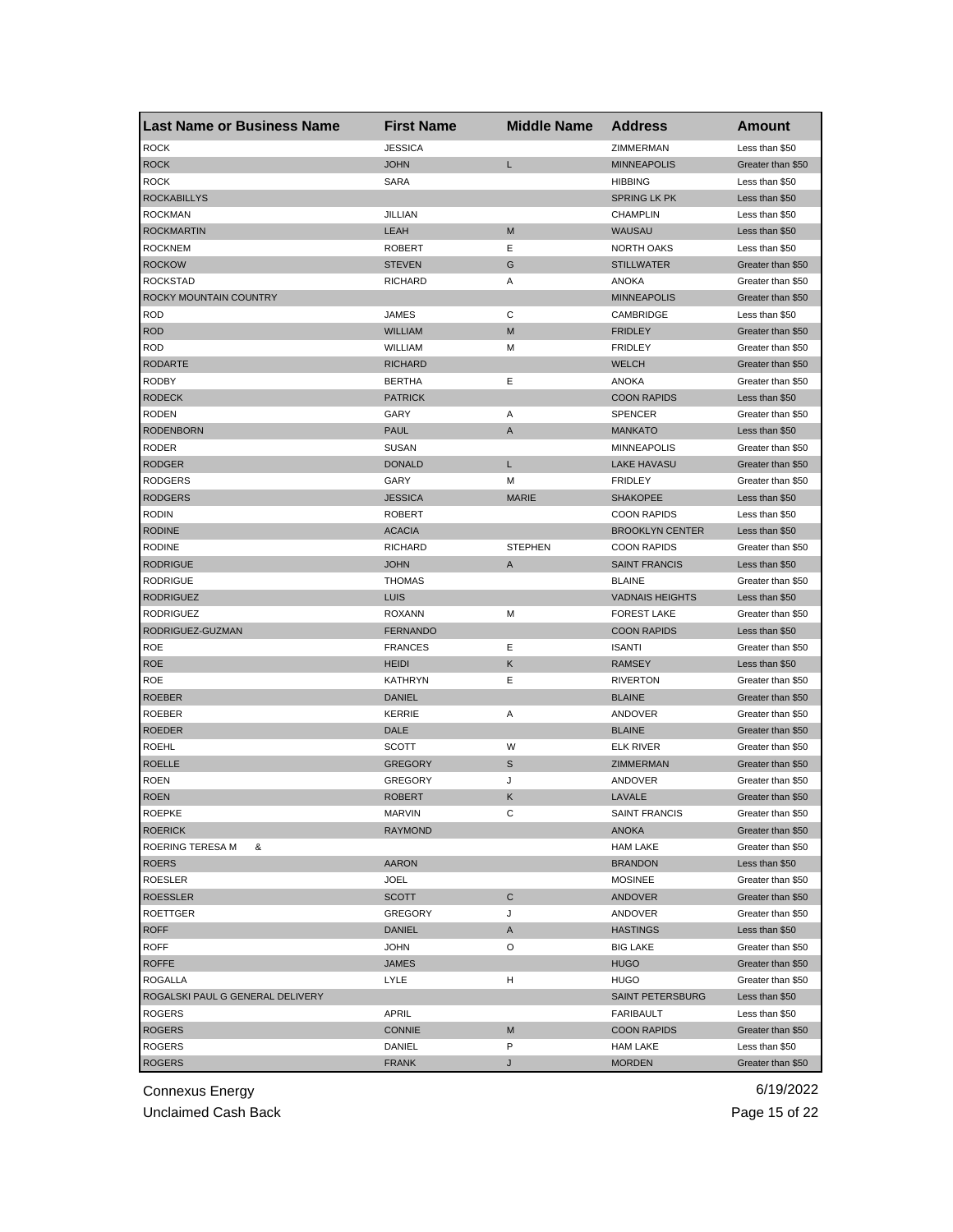| <b>Last Name or Business Name</b>      | <b>First Name</b>  | <b>Middle Name</b> | <b>Address</b>          | Amount                              |
|----------------------------------------|--------------------|--------------------|-------------------------|-------------------------------------|
| <b>ROGERS</b>                          | <b>GENE</b>        | C                  | SAVAGE                  | Less than \$50                      |
| <b>ROGERS</b>                          | <b>GEORGE</b>      | G                  | <b>CRYSTAL</b>          | Less than \$50                      |
| <b>ROGERS</b>                          | <b>HUGH</b>        | С                  | <b>RAMSEY</b>           | Greater than \$50                   |
| <b>ROGERS</b>                          | JAMES              | P                  | <b>EAST GULL LAKE</b>   | Greater than \$50                   |
| <b>ROGERS</b>                          | <b>JOEL</b>        | Κ                  | <b>MONTICELLO</b>       | Greater than \$50                   |
| <b>ROGERS</b>                          | <b>KENNETH</b>     | L                  | <b>GRAND RAPIDS</b>     | Greater than \$50                   |
| <b>ROGERS</b>                          | WAYNE              | W                  | <b>ANOKA</b>            | Greater than \$50                   |
| ROGERS FOODS INC DBA MCDONALDS         |                    |                    | <b>ROGERS</b>           | Greater than \$50                   |
| ROGERS GLENN MILLRIDGE COMMONS#17      |                    |                    | CAMBRIDGE               | Greater than \$50                   |
| ROGERS RONALD                          |                    |                    | ANDOVER                 | Greater than \$50                   |
| ROGERS-RUMREICH                        | SONYA              | Α                  | <b>COON RAPIDS</b>      | Less than \$50                      |
| <b>ROGGE</b>                           | <b>DANIEL</b>      | J                  | ANDOVER                 | Less than \$50                      |
| <b>ROGGE</b>                           | <b>NICHOLAS</b>    |                    | <b>MINNEAPOLIS</b>      | Less than \$50                      |
| <b>ROGGE</b>                           | <b>TRACY</b>       | L                  | <b>SAINT FRANCIS</b>    | Greater than \$50                   |
| <b>ROGGENBUCK</b>                      | <b>BRIAN</b>       | L                  | ZIM                     | Greater than \$50                   |
| <b>ROGHAIR</b>                         | <b>DIANNE</b>      |                    | <b>MERRIFIELD</b>       | Greater than \$50                   |
| <b>ROGNEY</b>                          | <b>CHRISTOPHER</b> |                    | WHITE BEAR LAKE         | Greater than \$50                   |
| <b>ROGNRUD GUY G</b><br>& SCHROEDER SH |                    |                    | <b>ROYALTON</b>         | Less than \$50                      |
| <b>ROHAN</b>                           | <b>DEBRA</b>       | Κ                  | <b>BLAINE</b>           | Greater than \$50                   |
| <b>ROHBACH</b>                         | LARRY              | M                  | <b>COON RAPIDS</b>      | Greater than \$50                   |
| <b>ROHDE</b>                           | <b>THERESA</b>     | Α                  | <b>SPRING LAKE PARK</b> | Greater than \$50                   |
| <b>ROHLAND</b>                         | <b>WILL</b>        | L                  | <b>STACY</b>            | Greater than \$50                   |
| <b>ROHLEDER</b>                        | <b>MARY</b>        | Α                  | <b>COTTAGE GROVE</b>    | Less than \$50                      |
| <b>ROHLFS</b>                          | <b>THOMAS</b>      |                    | <b>BACKUS</b>           | Less than \$50                      |
| <b>ROHMAN</b>                          | <b>MARK</b>        | Α                  | <b>EMMETT</b>           | Greater than \$50                   |
| <b>ROHN IRON WORKS</b>                 |                    |                    | <b>ELK RIVER</b>        | Greater than \$50                   |
| <b>ROHR</b>                            | <b>CHARLES</b>     | L                  | <b>CIRCLE PINES</b>     | Greater than \$50                   |
| <b>ROHRBACH</b>                        | <b>JACK</b>        | Ε                  | <b>SAINT FRANCIS</b>    | Greater than \$50                   |
| ROHRER                                 | JULIE              | Α                  | <b>ANOKA</b>            | Greater than \$50                   |
| <b>ROHWEDER</b>                        | <b>JERALYN</b>     | M                  | <b>MINNETONKA</b>       | Greater than \$50                   |
| <b>ROIKO</b>                           | SAMUEL             |                    | <b>MONTICELLO</b>       | Less than \$50                      |
| <b>ROISEN</b>                          | <b>DAWN</b>        | D                  | <b>COLUMBIA HEIGHTS</b> | Greater than \$50                   |
| <b>ROISLAND</b>                        | <b>JERRY</b>       |                    | <b>BROWERVILLE</b>      | Less than \$50                      |
| <b>ROISLAND</b>                        | <b>MELANIE</b>     |                    | <b>CLEAR LAKE</b>       | Greater than \$50                   |
| <b>ROISUM</b>                          | ANN                | M                  | ZIMMERMAN               | Less than \$50                      |
| <b>ROISUM</b>                          | <b>HALEY</b>       |                    | <b>BLAINE</b>           | Less than \$50                      |
| <b>ROJAS</b>                           | <b>MICHELE</b>     | Г                  | <b>CIRCLE PINES</b>     | Less than \$50                      |
| <b>ROLF</b>                            | PHIL               |                    | <b>SAINT PAUL</b>       |                                     |
|                                        |                    | F                  |                         | Less than \$50<br>Greater than \$50 |
| <b>ROLFE</b><br><b>ROLFE</b>           | LARRY              |                    | <b>PRINCETON</b>        | Greater than \$50                   |
|                                        | <b>LORI</b>        | A                  | <b>BLAINE</b>           |                                     |
| ROLFSON                                | LYNN               |                    | <b>CUSHING</b>          | Greater than \$50                   |
| <b>ROLL</b>                            | <b>DENNIS</b>      | Е                  | <b>BRAINERD</b>         | Less than \$50                      |
| <b>ROLLAG</b>                          | <b>DIANE</b>       | M                  | <b>MINNEAPOLIS</b>      | Less than \$50                      |
| ROLLAG                                 | TROY               | L                  | ANOKA                   | Greater than \$50                   |
| <b>ROLLAND</b>                         | SCOTT              | Α                  | <b>COON RAPIDS</b>      | Greater than \$50                   |
| <b>ROLLER</b>                          | <b>COLLEEN</b>     | M                  | ST ANTHONY              | Less than \$50                      |
| ROLLER                                 | ROBERT             | Α                  | KAILUA KONA             | Greater than \$50                   |
| <b>ROLLIE</b>                          | SANDRA             | Κ                  | <b>ISANTI</b>           | Less than \$50                      |
| <b>ROLLINS</b>                         | CHERYL             | Α                  | ANDOVER                 | Greater than \$50                   |
| <b>ROLLINS</b>                         | <b>KENNETH</b>     | P                  | <b>COON RAPIDS</b>      | Greater than \$50                   |
| <b>ROLLINS</b>                         | <b>PENNY</b>       |                    | <b>CLEAR LAKE</b>       | Less than \$50                      |
| <b>ROLOFF</b>                          | <b>ANN</b>         |                    | <b>MARTINSBURG</b>      | Greater than \$50                   |
| <b>ROLOW</b>                           | JAMES              | J                  | ANDOVER                 | Greater than \$50                   |
| <b>ROLOW</b>                           | <b>JUDY</b>        | L                  | <b>ANDOVER</b>          | Greater than \$50                   |
| <b>ROMACH</b>                          | <b>NICHOLAS</b>    |                    | <b>CIRCLE PINES</b>     | Greater than \$50                   |
| <b>ROMANN</b>                          | <b>DONNA</b>       | М                  | ZIMMERMAN               | Greater than \$50                   |

Unclaimed Cash Back **Page 16 of 22**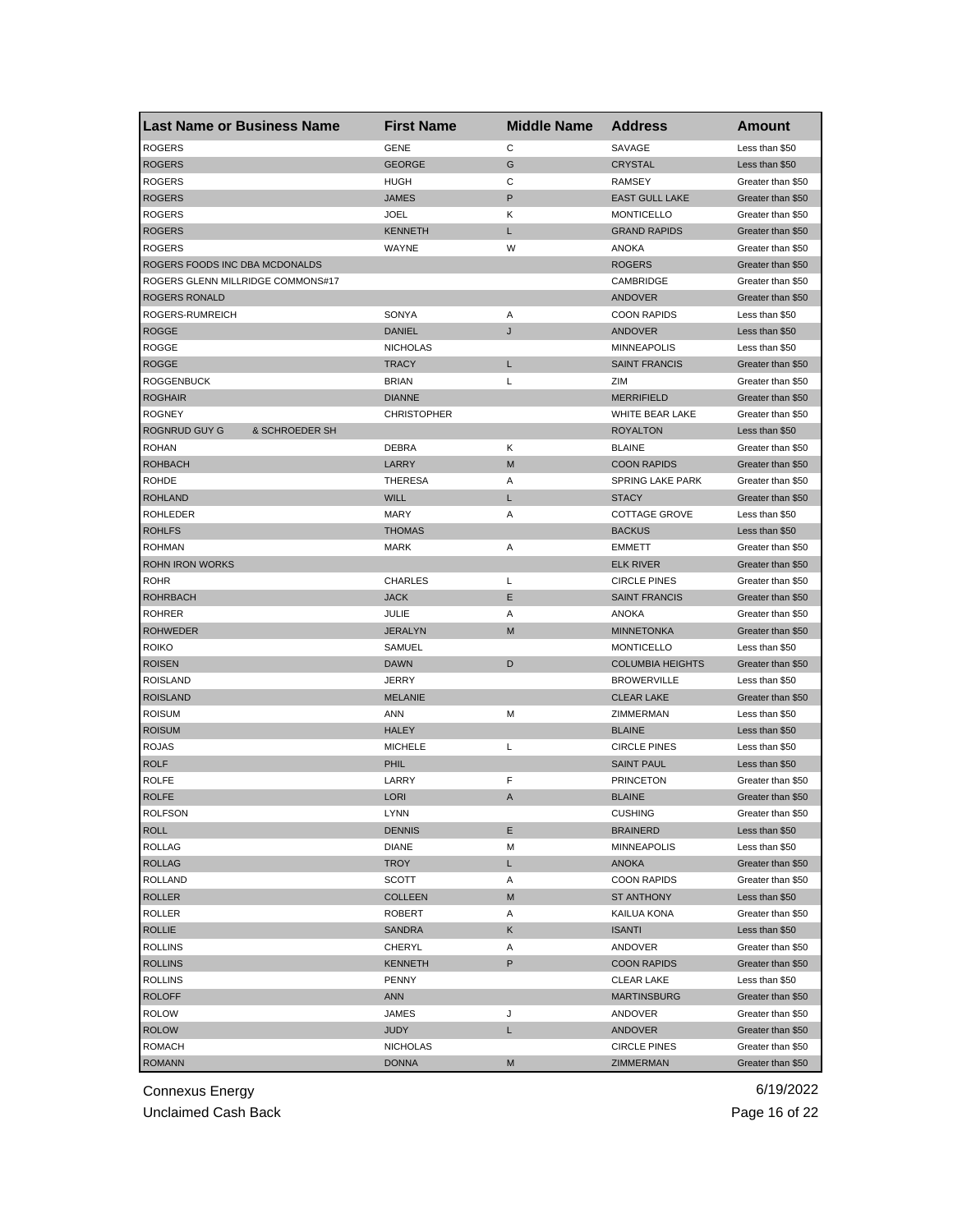| <b>Last Name or Business Name</b> | <b>First Name</b> | <b>Middle Name</b> | <b>Address</b>          | Amount            |
|-----------------------------------|-------------------|--------------------|-------------------------|-------------------|
| <b>ROMANOWSKI</b>                 | <b>THOMAS</b>     | Е                  | <b>CIRCLE PINES</b>     | Less than \$50    |
| ROMAR HOMES CO*                   |                   |                    | <b>ARDEN HILLS</b>      | Greater than \$50 |
| <b>ROME</b>                       | <b>AARON</b>      |                    | <b>LINO LAKES</b>       | Greater than \$50 |
| <b>ROMERO</b>                     | <b>SHIRLEY</b>    | A                  | <b>STILLWATER</b>       | Greater than \$50 |
| <b>ROMICK</b>                     | <b>MARK</b>       |                    | <b>BROOKLYN PARK</b>    | Less than \$50    |
| <b>ROMINE</b>                     | <b>LEOLA</b>      |                    | <b>SEBRING</b>          | Less than \$50    |
| <b>ROMPA</b>                      | <b>MICHAEL</b>    | J                  | WHITE BEAR LAKE         | Greater than \$50 |
| RON BIRCH CUSTOM BLDRS            |                   |                    | WHITE BEAR LAKE         | Greater than \$50 |
| <b>RONALLO</b>                    | <b>BARB</b>       | Α                  | <b>ISANTI</b>           | Greater than \$50 |
| <b>RONALLO</b>                    | <b>JOEL</b>       | A                  | <b>ISANTI</b>           | Greater than \$50 |
| <b>RONICH</b>                     | DANNY             | М                  | <b>BLAINE</b>           | Greater than \$50 |
| <b>RONNAN</b>                     | <b>NICHOLE</b>    | D                  | WHITE BEAR LAKE         | Less than \$50    |
| <b>RONNENG</b>                    | <b>GINGER</b>     | Г                  | <b>BLAINE</b>           | Greater than \$50 |
| <b>RONNENG</b>                    | <b>JENNIFER</b>   | Г                  | <b>SPRING LK PK</b>     | Less than \$50    |
| <b>RONNING</b>                    | <b>GREGORY</b>    |                    | CEDAR                   | Greater than \$50 |
| <b>RONNING</b>                    | <b>GREGORY</b>    | S                  | <b>CEDAR</b>            | Greater than \$50 |
| <b>RONNING</b>                    | KATHLEEN          | F                  | <b>BLAINE</b>           | Greater than \$50 |
| <b>RONNKVIST</b>                  | KARL              | A                  | <b>SARTELL</b>          | Greater than \$50 |
| <b>RONO</b>                       | <b>CHARLIE</b>    |                    | <b>CROSBY</b>           | Greater than \$50 |
| <b>RONO</b>                       | <b>JON</b>        | Ε                  | <b>ANOKA</b>            | Greater than \$50 |
| RONS SATELITE SYSTEM              |                   |                    | <b>HAM LAKE</b>         | Less than \$50    |
| <b>ROO</b>                        | <b>JENNIFER</b>   | L                  | <b>MINNEAPOLIS</b>      | Less than \$50    |
| <b>ROOKER</b>                     | <b>JEFF</b>       |                    | <b>ANDOVER</b>          | Greater than \$50 |
| <b>ROONEY</b>                     | <b>DAN</b>        |                    | <b>ALEXANDRIA</b>       | Greater than \$50 |
| <b>ROONEY</b>                     | <b>FLOYD</b>      |                    | <b>COON RAPIDS</b>      | Greater than \$50 |
| <b>ROONEY</b>                     | <b>MICHAEL</b>    | M                  | <b>COON RAPIDS</b>      | Greater than \$50 |
| <b>ROONEY</b>                     | <b>PATRICK</b>    | G                  | <b>BETHEL</b>           | Greater than \$50 |
| <b>ROONEY</b>                     | <b>TIMOTHY</b>    | G                  | <b>PHOENIX</b>          | Greater than \$50 |
| <b>ROONEY</b>                     | WILLIAM           | P                  | <b>VADNAIS HEIGHTS</b>  | Greater than \$50 |
| <b>ROOS</b>                       | <b>JOHN</b>       | Ε                  | <b>ISANTI</b>           | Greater than \$50 |
| <b>ROOT</b>                       | <b>PHYLLIS</b>    | Α                  | ANOKA                   | Greater than \$50 |
| <b>ROOT</b>                       | <b>ROSS</b>       | J                  | <b>WEST BEND</b>        | Greater than \$50 |
| <b>ROPPONEN</b>                   | <b>UUNO</b>       | Α                  | <b>GRAND RAPIDS</b>     | Greater than \$50 |
| <b>RORVIG</b>                     | <b>VALERIE</b>    | D                  | <b>SAINT FRANCIS</b>    | Greater than \$50 |
| <b>RORWICK</b>                    | <b>MICHAEL</b>    | J                  | <b>COON RAPIDS</b>      | Less than \$50    |
| <b>ROSA</b>                       | <b>STEPHEN</b>    |                    | <b>ANOKA</b>            | Greater than \$50 |
| <b>ROSANDICH</b>                  | <b>TONYA</b>      | Κ                  | <b>COON RAPIDS</b>      | Less than \$50    |
| <b>ROSAUER</b>                    | <b>MARTIN</b>     |                    | <b>FOREST LAKE</b>      | Greater than \$50 |
| ROSBACKA                          | <b>KURT</b>       |                    | <b>COON RAPIDS</b>      | Greater than \$50 |
| ROSCHENWIMMER LAYNE T & SUZANN    |                   |                    | <b>CIRCLE PINES</b>     | Greater than \$50 |
| ROSDAIL                           | LORI              | L                  | MAPLE GROVE             | Less than \$50    |
| ROSE                              | GALE              | E                  | <b>SAINT FRANCIS</b>    | Greater than \$50 |
| ROSE                              | <b>IONE</b>       | М                  | ELK RIVER               | Greater than \$50 |
| ROSE                              | <b>JOHN</b>       | Κ                  | <b>NEW BRIGHTON</b>     | Less than \$50    |
| ROSE                              | <b>NICOLE</b>     |                    | <b>EDEN PRAIRIE</b>     | Greater than \$50 |
| <b>ROSE</b>                       | <b>ROBERT</b>     | J                  | <b>COON RAPIDS</b>      | Greater than \$50 |
| <b>ROSE</b>                       | SANDRA            | Г                  | <b>COON RAPIDS</b>      | Greater than \$50 |
| <b>ROSE</b>                       | <b>STEVE</b>      | Е.                 | <b>BIG LAKE</b>         | Less than \$50    |
| ROSE                              | <b>STEVEN</b>     | Κ                  | <b>INDIANAPOLIS</b>     | Greater than \$50 |
| <b>ROSE</b>                       | <b>THOMAS</b>     |                    | <b>ELK RIVER</b>        | Less than \$50    |
| ROSE                              | <b>WILLIAM</b>    | т                  | MINNEAPOLIS             | Greater than \$50 |
|                                   |                   |                    |                         |                   |
| ROSELAND ASSOCIATES LLC           |                   |                    | <b>MINNEAPOLIS</b>      | Greater than \$50 |
| ROSEN                             | <b>PATRICK</b>    | S                  | RAMSEY                  | Greater than \$50 |
| ROSEN LYNN M<br>& FOSTER TAMAR    |                   |                    | <b>MINNEAPOLIS</b>      | Greater than \$50 |
| <b>ROSENBAUM</b>                  | <b>HARRY</b>      | Κ                  | <b>MINNEAPOLIS</b>      | Greater than \$50 |
| <b>ROSENBAUM</b>                  | <b>SUE</b>        | <b>ELLEN</b>       | <b>SAINT LOUIS PARK</b> | Greater than \$50 |

Unclaimed Cash Back **Page 17 of 22**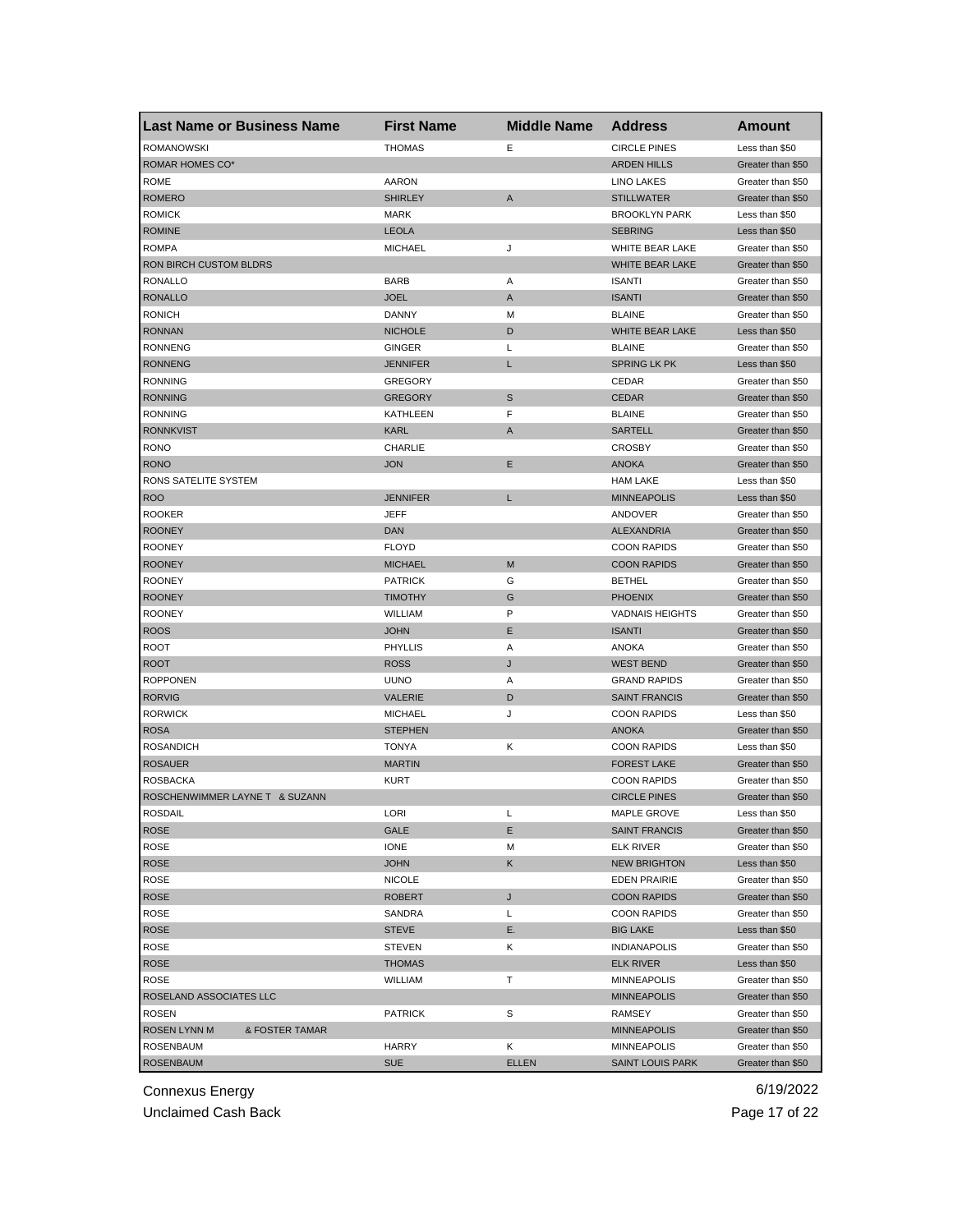| <b>Last Name or Business Name</b> | <b>First Name</b> | <b>Middle Name</b> | <b>Address</b>          | Amount                                 |
|-----------------------------------|-------------------|--------------------|-------------------------|----------------------------------------|
| <b>ROSENBERG</b>                  | <b>JOHN</b>       | W                  | <b>COON RAPIDS</b>      | Less than \$50                         |
| <b>ROSENBERG</b>                  | <b>LORI</b>       | J                  | <b>ISANTI</b>           | Less than \$50                         |
| <b>ROSENDAHL</b>                  | LISA              | D                  | ANDOVER                 | Greater than \$50                      |
| <b>ROSENOW</b>                    | <b>BRUCE</b>      | A                  | <b>NEW BRIGHTON</b>     | Greater than \$50                      |
| <b>ROSENOW</b>                    | CHERYL            | Г                  | <b>COON RAPIDS</b>      | Greater than \$50                      |
| <b>ROSENOW</b>                    | <b>LINDA</b>      | Κ                  | <b>BROOKLYN PARK</b>    | Greater than \$50                      |
| ROSENTHAL                         | M                 | С                  | MESA                    | Greater than \$50                      |
| ROSENTHAL CUSTOM CABINETS         |                   |                    | <b>FOREST LAKE</b>      | Greater than \$50                      |
| ROSETT                            | <b>MICHAEL</b>    |                    | ANDOVER                 | Greater than \$50                      |
| ROSEWOOD CONST                    |                   |                    | <b>SAINT PAUL</b>       | Greater than \$50                      |
| ROSIER LIMITED PARTNERSHIP        |                   |                    | <b>BLAINE</b>           | Less than \$50                         |
| <b>ROSING</b>                     | <b>ARNE</b>       | M                  | <b>ELK RIVER</b>        | Less than \$50                         |
| <b>ROSKOWIAK</b>                  | <b>ARTHUR</b>     | Ε                  | <b>SAINT PAUL</b>       | Greater than \$50                      |
| <b>ROSKOWITZ</b>                  | <b>PATRICIA</b>   | A                  | <b>HAM LAKE</b>         | Greater than \$50                      |
| <b>ROSKY</b>                      | <b>JOHN</b>       | Α                  | ANDOVER                 | Greater than \$50                      |
| <b>ROSLIK</b>                     | <b>KAZIMIERZ</b>  |                    | <b>MINNEAPOLIS</b>      | Greater than \$50                      |
| <b>ROSS</b>                       | ARTHUR            | W                  | <b>ROGERS</b>           | Greater than \$50                      |
| <b>ROSS</b>                       | <b>BILLIE</b>     | M <sub>B</sub>     | <b>OSSEO</b>            | Greater than \$50                      |
| <b>ROSS</b>                       | DEL               | <b>COURTNEY</b>    | <b>BLAINE</b>           | Greater than \$50                      |
| <b>ROSS</b>                       | <b>GARY</b>       | C                  | <b>ISANTI</b>           | Greater than \$50                      |
| <b>ROSS</b>                       | <b>HAROLD</b>     |                    | CAMBRIDGE               | Less than \$50                         |
| <b>ROSS</b>                       | <b>JUDY</b>       | A                  | <b>BLAINE</b>           | Greater than \$50                      |
| ROSS                              | <b>MARGARET</b>   | L                  | <b>COLORADO SPRINGS</b> | Greater than \$50                      |
| <b>ROSS</b>                       | <b>MICHAEL</b>    | D                  | <b>SAN DIEGO</b>        | Less than \$50                         |
| <b>ROSS</b>                       | <b>PHYLLIS</b>    |                    | ELK RIVER               | Greater than \$50                      |
| <b>ROSS</b>                       | <b>RUTH</b>       | $\mathsf{C}$       | <b>BAXTER</b>           | Less than \$50                         |
| <b>ROSS</b>                       | SUSAN             |                    | <b>COON RAPIDS</b>      | Greater than \$50                      |
| <b>ROSSBACH</b>                   | <b>MARTIN</b>     | J                  | <b>SAINT ANTHONY</b>    | Greater than \$50                      |
| <b>ROSSELL</b>                    | VANCE             | н                  | ANDOVER                 | Greater than \$50                      |
| <b>ROSSMAN</b>                    | <b>WAYNE</b>      | A                  | <b>BLAINE</b>           | Greater than \$50                      |
| ROSSOW*                           | <b>DOUG</b>       | Α                  | <b>RICE</b>             | Less than \$50                         |
| <b>ROSTAD</b>                     | <b>JEFFREY</b>    | D                  | <b>SARTELL</b>          | Greater than \$50                      |
| <b>ROTAR</b>                      | LOUIS             |                    | ANDOVER                 | Greater than \$50                      |
| <b>ROTH</b>                       | <b>DARRELL</b>    | Τ                  | <b>VADNAIS HEIGHTS</b>  | Greater than \$50                      |
| ROTH                              | GUY               | в                  | <b>COON RAPIDS</b>      | Greater than \$50                      |
| <b>ROTH</b>                       | <b>TODD</b>       | E                  | <b>FOREST LAKE</b>      | Greater than \$50                      |
| <b>ROTHANBURG</b>                 | DANIEL            |                    | V GRAN, HADELAND        | Greater than \$50                      |
| ROTHANBURG TAMARA L               |                   |                    | <b>SAINT FRANCIS</b>    | Greater than \$50                      |
| ROTHBAUER                         | KEITH             | W                  | <b>SAINT FRANCIS</b>    | Greater than \$50                      |
| <b>ROTHERMEL</b>                  | <b>RUTH</b>       | L P                | <b>SAINT PAUL</b>       | Greater than \$50                      |
| ROTHRUM                           | ROBERT            |                    | <b>COON RAPIDS</b>      |                                        |
| ROTHSCHILD FINANCIAL CORP         |                   |                    | <b>MINNEAPOLIS</b>      | Greater than \$50<br>Greater than \$50 |
| ROTHSCHILD REAL ESTATE CO         |                   |                    | <b>SAINT PAUL</b>       | Greater than \$50                      |
| <b>ROTHSTEIN</b>                  | <b>CHARLES</b>    |                    | <b>HUGO</b>             | Less than \$50                         |
| <b>ROTHSTEIN</b>                  | GERALD            |                    | RAMSEY                  | Greater than \$50                      |
| <b>ROTONDO</b>                    | <b>TERRISA</b>    | Е                  | <b>MINNEAPOLIS</b>      | Less than \$50                         |
| <b>ROTTACH</b>                    | <b>JACK</b>       | D                  | LAS VEGAS               |                                        |
|                                   |                   |                    |                         | Greater than \$50                      |
| ROTTLUND COMPANY INC              |                   |                    | <b>HOPKINS</b>          | Greater than \$50<br>Greater than \$50 |
| ROTTLUND COMPANY INC*             |                   |                    | <b>ROSEVILLE</b>        |                                        |
| ROTTLUND COMPANY INC*             |                   |                    | <b>ROSEVILLE</b>        | Greater than \$50                      |
| ROULEAU                           | <b>DONALD</b>     | т                  | <b>ANOKA</b>            | Greater than \$50                      |
| <b>ROUNDS</b>                     | <b>DONALD</b>     | J                  | <b>MINNEAPOLIS</b>      | Greater than \$50                      |
| ROUNDTREE                         | <b>DORIS</b>      |                    | <b>COLUMBIA HEIGHTS</b> | Less than \$50                         |
| <b>ROUSE</b>                      | <b>TONY</b>       | F                  | <b>MAPLE GROVE</b>      | Less than \$50                         |
| <b>ROUSHAR</b>                    | PAUL              | F                  | FARIBAULT               | Less than \$50                         |
| <b>ROUSSEL</b>                    | JAMES             | R                  | <b>COON RAPIDS</b>      | Greater than \$50                      |

Unclaimed Cash Back **Page 18 of 22**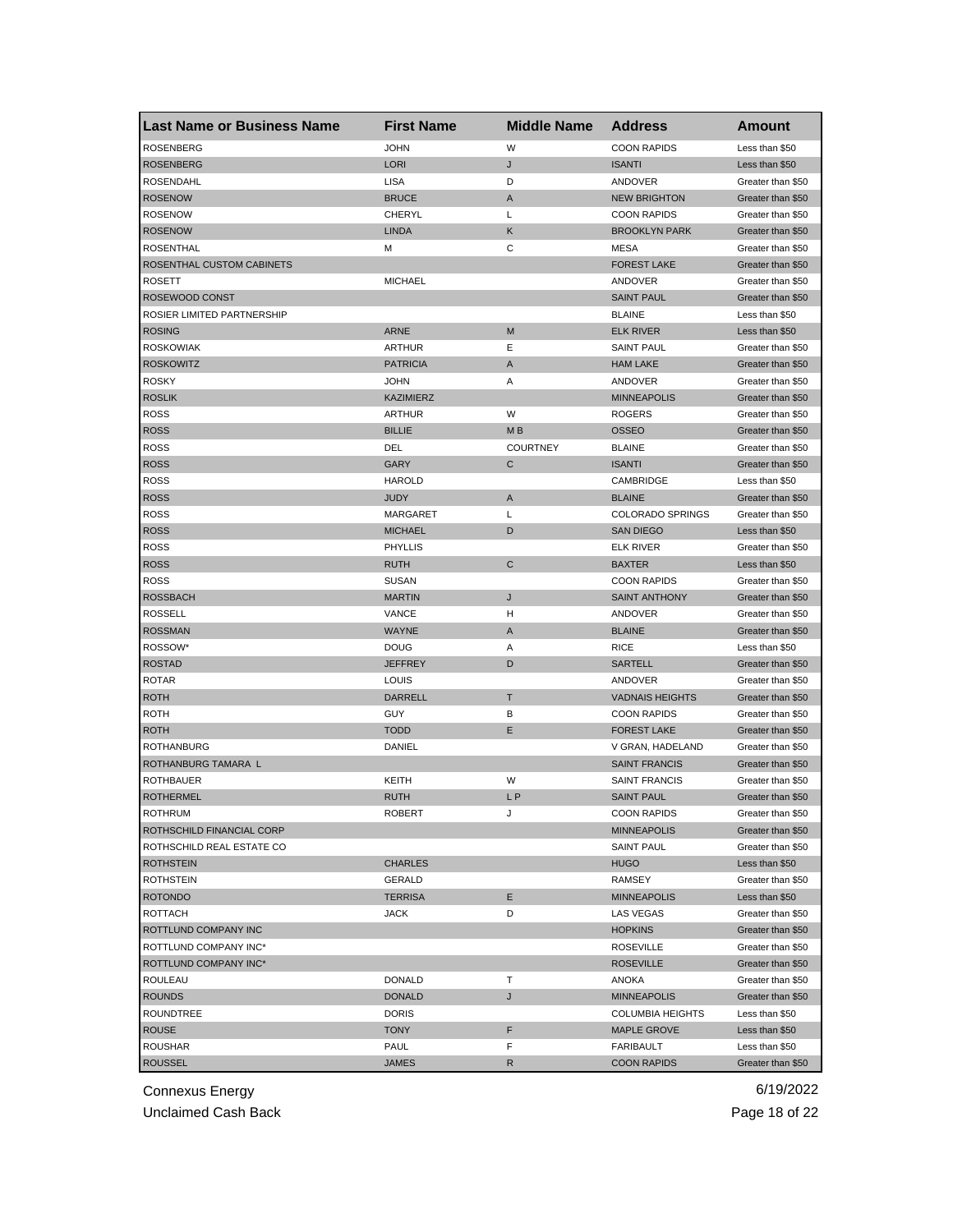| <b>Last Name or Business Name</b> | <b>First Name</b> | <b>Middle Name</b> | <b>Address</b>                | Amount            |
|-----------------------------------|-------------------|--------------------|-------------------------------|-------------------|
| <b>ROUSSELL</b>                   | <b>JOHN</b>       | R                  | <b>ROSEVILLE</b>              | Greater than \$50 |
| <b>ROUSSELL</b>                   | <b>MARIAN</b>     | L                  | <b>RAMSEY</b>                 | Greater than \$50 |
| <b>ROUSSLANG</b>                  | <b>NANCY</b>      | Α                  | MAPLEWOOD                     | Less than \$50    |
| <b>ROUSU</b>                      | <b>VIRGINIA</b>   | M                  | YOUNG AMERICA                 | Greater than \$50 |
| ROUTE 65 PUB AND GRUB             |                   |                    | ANDOVER                       | Greater than \$50 |
| <b>ROUTHE</b>                     | <b>RICHARD</b>    | н                  | <b>SHOREVIEW</b>              | Greater than \$50 |
| ROUTHE                            | <b>SCOTT</b>      |                    | <b>SAINT PAUL</b>             | Greater than \$50 |
| <b>ROUTT</b>                      | <b>ANDY</b>       | V                  | <b>SAINT PAUL</b>             | Less than \$50    |
| ROUX                              | <b>KENNETH</b>    | J                  | MORA                          | Greater than \$50 |
| <b>ROWE</b>                       | ANGELA            |                    | <b>ELK RIVER</b>              | Less than \$50    |
| ROWE                              | <b>BELINDA</b>    | R                  | <b>HAM LAKE</b>               | Less than \$50    |
| <b>ROWE</b>                       | <b>BRUCE</b>      | M                  | <b>MINNEAPOLIS</b>            | Greater than \$50 |
| ROWE                              | <b>CRISTY</b>     |                    | <b>MADISON</b>                | Greater than \$50 |
| <b>ROWE</b>                       | <b>DAVID</b>      |                    | <b>ANOKA</b>                  | Greater than \$50 |
| <b>ROWE</b>                       | <b>GREGORY</b>    | Α                  | <b>COON RAPIDS</b>            | Greater than \$50 |
| <b>ROWE</b>                       | <b>JOHN</b>       |                    | <b>PARK RAPIDS</b>            | Less than \$50    |
| <b>ROWE</b>                       | <b>NOEL</b>       | D                  | <b>BLAINE</b>                 | Greater than \$50 |
| <b>ROWELL</b>                     | <b>SARAH</b>      | J                  | <b>NORTH BRANCH</b>           | Greater than \$50 |
| <b>ROWELL</b>                     | SARAH             | J                  | CAMBRIDGE                     | Less than \$50    |
| <b>ROWLAND</b>                    | <b>ROCKE</b>      | т                  | <b>ANOKA</b>                  | Greater than \$50 |
| <b>ROWLES</b>                     | <b>LAWRENCE</b>   | Ν                  | <b>MINNEAPOLIS</b>            | Greater than \$50 |
| <b>ROWLEY</b>                     | <b>PATRICK</b>    |                    | <b>ELK RIVER</b>              | Greater than \$50 |
| <b>ROY</b>                        | DAVID             |                    | <b>ELK RIVER</b>              | Greater than \$50 |
| <b>ROY</b>                        | <b>DIANE</b>      | Ε                  | <b>SANTAN VALLY</b>           | Greater than \$50 |
| <b>ROY</b>                        | JOHN              | Г                  | <b>CHAMPLIN</b>               | Greater than \$50 |
| <b>ROY</b>                        | LEEANNE           | L                  | <b>COON RAPIDS</b>            | Greater than \$50 |
| <b>ROY</b>                        | NORDENSTROM       |                    | <b>HAM LAKE</b>               | Greater than \$50 |
| <b>ROY</b>                        | <b>PAUL</b>       | Г                  | NAYTAHWAUSH                   | Less than \$50    |
| <b>ROY</b>                        | TERRANCE          | R                  | <b>BLAINE</b>                 | Greater than \$50 |
| <b>ROYAL</b>                      | <b>STEVEN</b>     |                    | <b>CEDAR</b>                  | Greater than \$50 |
| ROYAL CONCRETE PRODS INC          |                   |                    | <b>STACY</b>                  | Greater than \$50 |
| ROYAL DANCE STUDIO                |                   |                    | <b>SAINT PAUL</b>             | Greater than \$50 |
| ROYAL ELECTRIC                    |                   |                    | <b>FRIDLEY</b>                | Greater than \$50 |
| ROYAL ENGINEERING                 |                   |                    | <b>ANOKA</b>                  | Greater than \$50 |
| ROYAL EPOXY                       |                   |                    | <b>ANOKA</b>                  | Greater than \$50 |
| ROYAL EXCAVATING INC              |                   |                    | <b>SHOREVIEW</b>              | Less than \$50    |
| ROYAL OAK                         |                   |                    | <b>ISANTI</b>                 | Greater than \$50 |
| ROYAL PHOTO INC                   |                   |                    | <b>COON RAPIDS</b>            | Greater than \$50 |
| ROYAL*                            | DAWN              |                    | <b>SEEWEN</b>                 | Less than \$50    |
| <b>ROYCRAFT</b>                   | <b>MICHAEL</b>    | J                  | <b>PLYMOUTH</b>               | Greater than \$50 |
| ROZELL                            | STEVEN            | м                  | DELANO                        | Greater than \$50 |
| <b>RPG INDUSTRIES</b>             |                   |                    | NEW HOPE                      | Less than \$50    |
| <b>RUBERG</b>                     | <b>BRIAN</b>      |                    | <b>BLAINE</b>                 | Greater than \$50 |
| <b>RUBIO</b>                      | <b>ELIZABETH</b>  |                    | <b>COON RAPIDS</b>            | Greater than \$50 |
| <b>RUBLE</b>                      | PAUL              | Α                  | <b>ELK RIVER</b>              | Greater than \$50 |
| <b>RUBOYIANES</b>                 | <b>JEANNETTE</b>  |                    | MAPLE GROVE                   | Greater than \$50 |
| <b>RUCH</b>                       | RON               | J                  | <b>SAINT MICHAEL</b>          | Greater than \$50 |
| <b>RUCKLE</b>                     | <b>WAYNE</b>      | M                  | <b>BUFFALO</b>                | Greater than \$50 |
| <b>RUDE</b>                       | ANNETTE           | Μ                  | <b>COON RAPIDS</b>            | Less than \$50    |
| <b>RUDE</b>                       | <b>BRUCE</b>      |                    | <b>ISANTI</b>                 | Greater than \$50 |
| RUDE                              | <b>ELAINE</b>     | P                  | LAS CRUCES                    | Less than \$50    |
| <b>RUDE</b>                       | <b>MICHAEL</b>    |                    | <b>ANOKA</b>                  | Greater than \$50 |
| RUDE                              | ROBERT            | A<br>G             | <b>HAM LAKE</b>               | Greater than \$50 |
| <b>RUDEBECK</b>                   |                   |                    |                               | Greater than \$50 |
| RUDELL BUILDERS INC               | GINA              |                    | <b>FOREST LAKE</b><br>ANDOVER | Greater than \$50 |
| <b>RUDESILL</b>                   | <b>WENDI</b>      |                    | <b>COON RAPIDS</b>            |                   |
|                                   |                   | L                  |                               | Less than \$50    |

Unclaimed Cash Back **Page 19 of 22**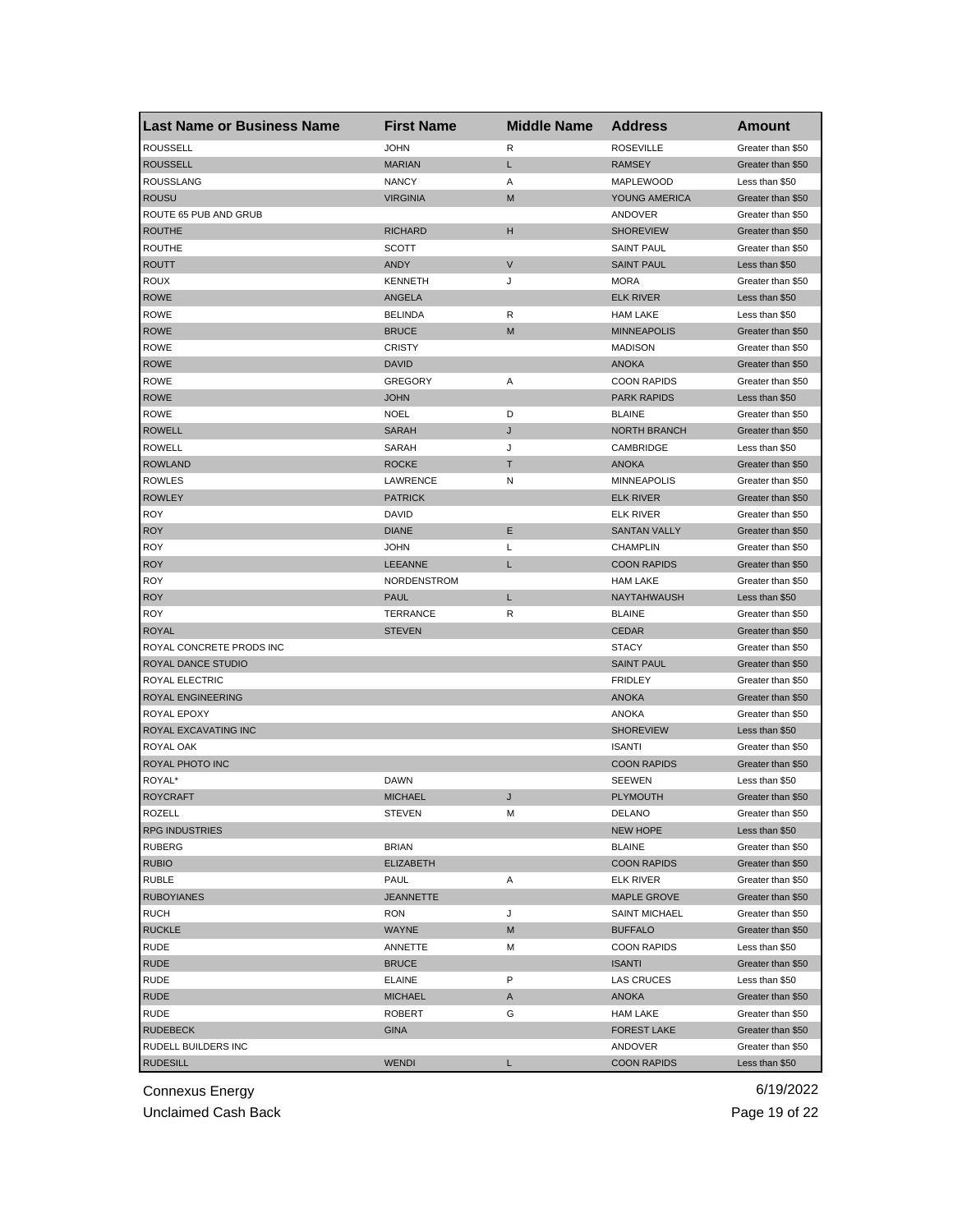| Last Name or Business Name       | <b>First Name</b>  | <b>Middle Name</b> | <b>Address</b>       | Amount            |
|----------------------------------|--------------------|--------------------|----------------------|-------------------|
| <b>RUDLONG</b>                   | <b>MIKE</b>        |                    | <b>COON RAPIDS</b>   | Greater than \$50 |
| <b>RUDNICK</b>                   | <b>KRIS</b>        |                    | <b>COON RAPIDS</b>   | Greater than \$50 |
| <b>RUDNICKI</b>                  | <b>CHRISTINE</b>   |                    | <b>WAITE PARK</b>    | Greater than \$50 |
| <b>RUDNITSKI</b>                 | <b>NORM</b>        |                    | <b>MINNEAPOLIS</b>   | Less than \$50    |
| <b>RUDQUIST</b>                  | <b>KATHY</b>       | J                  | CAMBRIDGE            | Greater than \$50 |
| <b>RUDQUIST</b>                  | <b>TAMMY</b>       |                    | <b>RAMSEY</b>        | Less than \$50    |
| RUDY                             | <b>STEVEN</b>      |                    | <b>SAUK RAPIDS</b>   | Greater than \$50 |
| <b>RUDZIENSKY</b>                | <b>EDWARD</b>      |                    | <b>WEST PLAINS</b>   | Greater than \$50 |
| <b>RUDZITIS</b>                  | <b>JANSONS</b>     |                    | <b>BLAINE</b>        | Less than \$50    |
| <b>RUE</b>                       | <b>DAVID</b>       | A                  | <b>ANOKA</b>         | Greater than \$50 |
| <b>RUECKERT</b>                  | <b>ROBERT</b>      | F                  | CHANDLER             | Less than \$50    |
| <b>RUEDEBUSCH</b>                | <b>ALBERT</b>      |                    | <b>ANDOVER</b>       | Greater than \$50 |
| <b>RUEGEMER</b>                  | MARILYN            | κ                  | CEDAR                | Greater than \$50 |
| <b>RUEGEMER</b>                  | <b>MARLENE</b>     | Ε                  | <b>MINNEAPOLIS</b>   | Greater than \$50 |
| <b>RUEGEMER</b>                  | <b>VIRGIL</b>      | Α                  | MOUNDSVIEW           | Greater than \$50 |
| <b>RUEHLMAN</b>                  | <b>LYNN</b>        | R                  | <b>COON RAPIDS</b>   | Greater than \$50 |
| <b>RUFF</b>                      | <b>ANTHONY</b>     |                    | <b>BARSTOW</b>       | Less than \$50    |
| <b>RUFF</b>                      | <b>AUDRA</b>       |                    | <b>SHAFER</b>        | Greater than \$50 |
| <b>RUFF</b>                      | <b>CHRISTOPHER</b> | J                  | <b>BLAINE</b>        | Greater than \$50 |
| <b>RUFF</b>                      | <b>JEFFREY</b>     | D                  | <b>BLAINE</b>        | Greater than \$50 |
| <b>RUFF</b>                      | SHERYL             | <b>LYNN</b>        | <b>ROSEVILLE</b>     | Greater than \$50 |
| <b>RUFFCORN</b>                  | <b>ANTHONY</b>     | D                  | <b>BRAINERD</b>      | Greater than \$50 |
| <b>RUFFCORN</b>                  | <b>RONALD</b>      |                    | <b>ANOKA</b>         | Greater than \$50 |
| <b>RUFFENACH</b>                 | <b>NORMA</b>       | M                  | <b>FRIDLEY</b>       | Greater than \$50 |
| <b>RUGGERI</b>                   | LARRY              | Α                  | <b>SAINT PAUL</b>    | Less than \$50    |
| <b>RUH</b>                       | <b>TONY</b>        | н                  | <b>COON RAPIDS</b>   | Greater than \$50 |
| <b>RUHL</b>                      | JEFF               | J                  | <b>COON RAPIDS</b>   | Greater than \$50 |
| <b>RUHLAND</b>                   | <b>JOSEPH</b>      |                    | <b>EDEN VALLEY</b>   | Greater than \$50 |
| RUHLOW JAMES L                   |                    |                    | <b>COON RAPIDS</b>   | Greater than \$50 |
| <b>RUHR</b>                      | <b>CHARLES</b>     |                    | <b>AFTON</b>         | Greater than \$50 |
| <b>RUIS</b>                      | <b>DONALD</b>      | G                  | <b>MILACA</b>        | Greater than \$50 |
| <b>RUIZ</b>                      | <b>SHERRI</b>      | Г                  | <b>LOS ANGELES</b>   | Greater than \$50 |
| <b>RUKAVINA</b>                  | <b>ROBERT</b>      | D                  | <b>SAINT PAUL</b>    | Less than \$50    |
| <b>RUM RIVER APPLIANCES</b>      |                    |                    | <b>ISANTI</b>        | Greater than \$50 |
| <b>RUM RIVER AUDIO</b>           |                    |                    | <b>AITKIN</b>        | Greater than \$50 |
| <b>RUM RIVER HEALTH SERVICES</b> |                    |                    | <b>PRINCETON</b>     | Less than \$50    |
| RUM RIVER LUMBER CO              |                    |                    | ANDOVER              | Greater than \$50 |
| RUM RIVER PLAZA                  |                    |                    | <b>ANOKA</b>         | Greater than \$50 |
| RUM RIVER PLAZA*                 |                    |                    | ANOKA                | Less than \$50    |
| <b>RUMBLE</b>                    | <b>ANN</b>         |                    | <b>RAMSEY</b>        | Greater than \$50 |
| RUMBLE                           | ANN                |                    | ANOKA                | Greater than \$50 |
| <b>RUMPEL</b>                    | <b>GERALD</b>      | G                  | <b>BROOK PARK</b>    | Greater than \$50 |
| <b>RUMPEL</b>                    | LEWIS              |                    | APPLE VALLEY         | Greater than \$50 |
| <b>RUMPEL</b>                    | <b>TINAMARIE</b>   |                    | <b>MINNEAPOLIS</b>   | Greater than \$50 |
| <b>RUMPLES</b>                   | TOYS               |                    | <b>GOLDEN VALLEY</b> | Greater than \$50 |
| <b>RUMREICH</b>                  | <b>CHRIS</b>       | A                  | <b>COON RAPIDS</b>   | Less than \$50    |
| <b>RUMREICH</b>                  | RANDOLPH           | J                  | <b>COON RAPIDS</b>   | Greater than \$50 |
| <b>RUMREICH</b>                  | <b>TONY</b>        |                    | <b>COON RAPIDS</b>   | Greater than \$50 |
| RUNDLE                           | GEORGE             | Ε                  | <b>MINNEAPOLIS</b>   | Greater than \$50 |
| <b>RUNDLE</b>                    | <b>ROBERT</b>      |                    | <b>ANOKA</b>         | Greater than \$50 |
| RUNDLE                           | <b>ROBERT</b>      | L                  | <b>MINNEAPOLIS</b>   | Greater than \$50 |
| <b>RUNYON</b>                    | <b>CECIL</b>       |                    | <b>ISANTI</b>        | Greater than \$50 |
| <b>RUNYON</b>                    | LAVERNE            | Е                  | ZIMMERMAN            | Greater than \$50 |
| <b>RUONAVAARA</b>                | <b>DIANE</b>       | L                  | <b>BIG LAKE</b>      | Greater than \$50 |
| RUPLE                            | WANDA              |                    | HAM LAKE             | Greater than \$50 |
| <b>RUPPERT</b>                   | <b>SCOTT</b>       |                    | <b>ELK RIVER</b>     | Less than \$50    |

Unclaimed Cash Back **Page 20 of 22**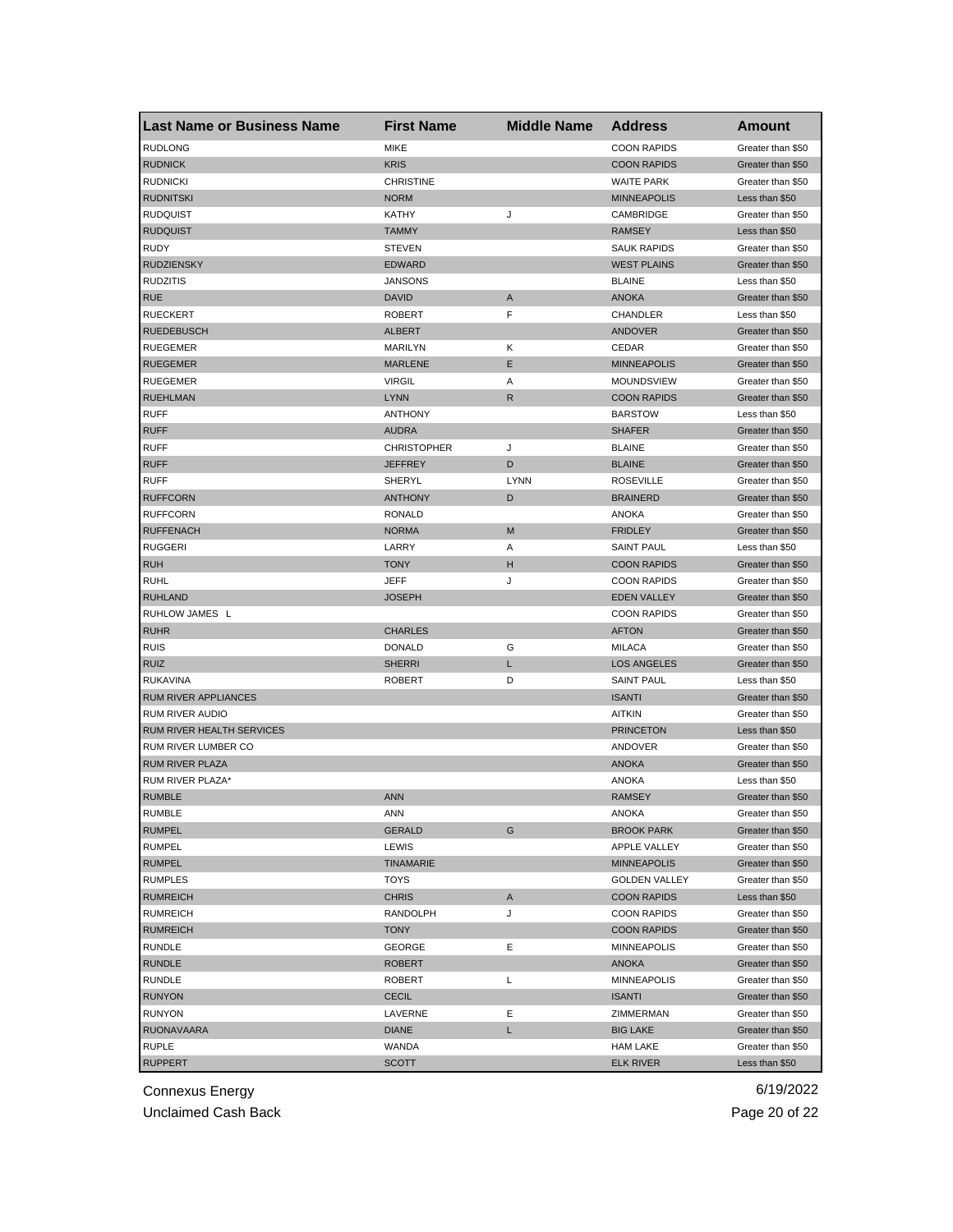| <b>Last Name or Business Name</b>    | <b>First Name</b>  | <b>Middle Name</b> | <b>Address</b>          | <b>Amount</b>     |
|--------------------------------------|--------------------|--------------------|-------------------------|-------------------|
| <b>RUPPERT</b>                       | <b>TONY</b>        | J                  | <b>ELK RIVER</b>        | Greater than \$50 |
| <b>RUSH</b>                          | <b>ANDREW</b>      | M                  | <b>SAINT MICHAEL</b>    | Less than \$50    |
| <b>RUSH</b>                          | <b>BRIAN</b>       | М                  | <b>SAINT PAUL</b>       | Greater than \$50 |
| <b>RUSH</b>                          | KAREN              | R                  | <b>COON RAPIDS</b>      | Less than \$50    |
| <b>RUSH</b>                          | LAWRENCE           | Ν                  | <b>SAINT PAUL</b>       | Greater than \$50 |
| <b>RUSH</b>                          | <b>STEVE</b>       |                    | <b>COON RAPIDS</b>      | Greater than \$50 |
| RUSH GREGORY A<br>& DITSCHLER ST     |                    |                    | <b>COON RAPIDS</b>      | Greater than \$50 |
| <b>RUSK</b>                          | <b>JIM</b>         | D                  | <b>KELLER</b>           | Greater than \$50 |
| <b>RUSS</b>                          | JAMES              |                    | <b>COON RAPIDS</b>      | Less than \$50    |
| <b>RUSS</b>                          | <b>SHARON</b>      | Κ                  | <b>ANOKA</b>            | Greater than \$50 |
| <b>RUSS</b>                          | <b>TRAVIS</b>      |                    | <b>DICKINSON</b>        | Less than \$50    |
| <b>RUSSELL</b>                       | <b>ANTHONY</b>     | В                  | <b>SAINT PAUL</b>       | Greater than \$50 |
| <b>RUSSELL</b>                       | <b>LINDSAY</b>     | G                  | <b>BISMARCK</b>         | Less than \$50    |
| <b>RUSSELL</b>                       | <b>MICHAEL</b>     | J                  | <b>EDINA</b>            | Greater than \$50 |
| <b>RUSSELL</b>                       | <b>RODNEY</b>      | R                  | <b>SAINT PAUL</b>       | Greater than \$50 |
| <b>RUSSELL</b>                       | <b>TIMOTHY</b>     | J                  | <b>FRIDLEY</b>          | Less than \$50    |
| RUSSERT-BRYANT                       | DEETTA             | J                  | CAMBRIDGE               | Greater than \$50 |
| RUSSIAN MARTIAL ARTS MINNESOTA LLC   |                    |                    | <b>ISANTI</b>           | Less than \$50    |
| <b>RUST</b>                          | ANGELA             | М                  | <b>COON RAPIDS</b>      | Greater than \$50 |
| <b>RUST</b>                          | ANGELA             | M                  | <b>MINNEAPOLIS</b>      | Greater than \$50 |
| <b>RUST</b>                          | DANIEL             |                    | <b>RUSH CITY</b>        | Greater than \$50 |
| <b>RUST</b>                          | <b>NORA</b>        |                    | <b>FARMINGTON</b>       | Greater than \$50 |
| <b>RUST JULIE K</b><br>& GAPINSKI TO |                    |                    | ZIMMERMAN               | Less than \$50    |
| <b>RUSTAD</b>                        | ROBERT             | S                  | <b>COLUMBIA HEIGHTS</b> | Greater than \$50 |
| <b>RUSTAND</b>                       | DEANNA             | J                  | ELK RIVER               | Less than \$50    |
| <b>RUSTOM</b>                        | <b>DANIEL</b>      | J                  | <b>FRIDLEY</b>          | Greater than \$50 |
| <b>RUTH</b>                          | CATHLEEN           | D                  | <b>FRIDLEY</b>          | Greater than \$50 |
| <b>RUTH</b>                          | JEREMY             | M                  | <b>GREEN BAY</b>        | Greater than \$50 |
| <b>RUTSKE</b>                        | PETER              |                    | <b>BLAINE</b>           | Greater than \$50 |
| <b>RUUD</b>                          | <b>AVIS</b>        | Г                  | <b>COON RAPIDS</b>      | Greater than \$50 |
| <b>RUUD</b>                          | LARS               | Α                  | <b>MOUNTAIN IRON</b>    | Less than \$50    |
| <b>RYAN</b>                          | <b>CHRISTINE</b>   |                    | <b>ISANTI</b>           | Greater than \$50 |
| <b>RYAN</b>                          | <b>CHRISTOPHER</b> | м                  | OSSEO                   | Greater than \$50 |
| <b>RYAN</b>                          | <b>DENNIS</b>      | P                  | <b>COLUMBIA HEIGHTS</b> | Greater than \$50 |
| <b>RYAN</b>                          | <b>GWYN</b>        |                    | <b>SAINT PAUL</b>       | Less than \$50    |
| <b>RYAN</b>                          | <b>JEFF</b>        | P                  | <b>DAYTON</b>           | Less than \$50    |
| <b>RYAN</b>                          | JOEL               | Т                  | <b>SAINT CLOUD</b>      | Greater than \$50 |
| <b>RYAN</b>                          | <b>JOHN</b>        | N                  | <b>JANESVILLE</b>       | Greater than \$50 |
| <b>RYAN</b>                          | <b>KENNETH</b>     | Α                  | <b>PEQUOT LAKES</b>     | Greater than \$50 |
| <b>RYAN</b>                          | <b>LINDA</b>       | M                  | <b>RAMSEY</b>           | Greater than \$50 |
| RYAN                                 | MIKE               |                    | ANDOVER                 | Greater than \$50 |
| <b>RYAN</b>                          | PAUL               | Е                  | <b>COON RAPIDS</b>      | Greater than \$50 |
| <b>RYAN</b>                          | <b>SCOTT</b>       | Е                  | <b>SAINT MICHAEL</b>    | Less than \$50    |
| <b>RYAN</b>                          | <b>STEVE</b>       |                    | <b>PRINCETON</b>        | Greater than \$50 |
| RYAN                                 | <b>SUSAN</b>       | JANE               | ANDOVER                 | Greater than \$50 |
| <b>RYAN</b>                          | <b>TRAVIS</b>      | J                  | <b>RICHFIELD</b>        | Less than \$50    |
| RYAN CONST CO OF MN INC              |                    |                    | <b>MINNEAPOLIS</b>      | Greater than \$50 |
| <b>RYAPPY</b>                        | <b>MARDY</b>       |                    | <b>CROSBY</b>           | Greater than \$50 |
| RYBAK                                | <b>BRIAN</b>       | J                  | CAMBRIDGE               | Greater than \$50 |
| <b>RYBICKI</b>                       | <b>DAVID</b>       | P                  | <b>BETHEL</b>           | Greater than \$50 |
| RYCHLY                               | RANDY              | R                  | <b>BLAINE</b>           | Greater than \$50 |
| <b>RYDBERG</b>                       | <b>MARVIN</b>      | D                  | <b>BIG LAKE</b>         | Greater than \$50 |
| RYDEEN                               | DELLA              |                    | MARINE ON ST CROIX      | Greater than \$50 |
| RYDELL                               | <b>MICHAEL</b>     | A                  | <b>CIRCLE PINES</b>     | Greater than \$50 |
| RYE                                  | CRAIG              |                    | <b>BRAINERD</b>         | Greater than \$50 |
| RYERSE                               | <b>MICHELLE</b>    | J                  | ANDOVER                 | Greater than \$50 |
|                                      |                    |                    |                         |                   |

Unclaimed Cash Back **Page 21 of 22**